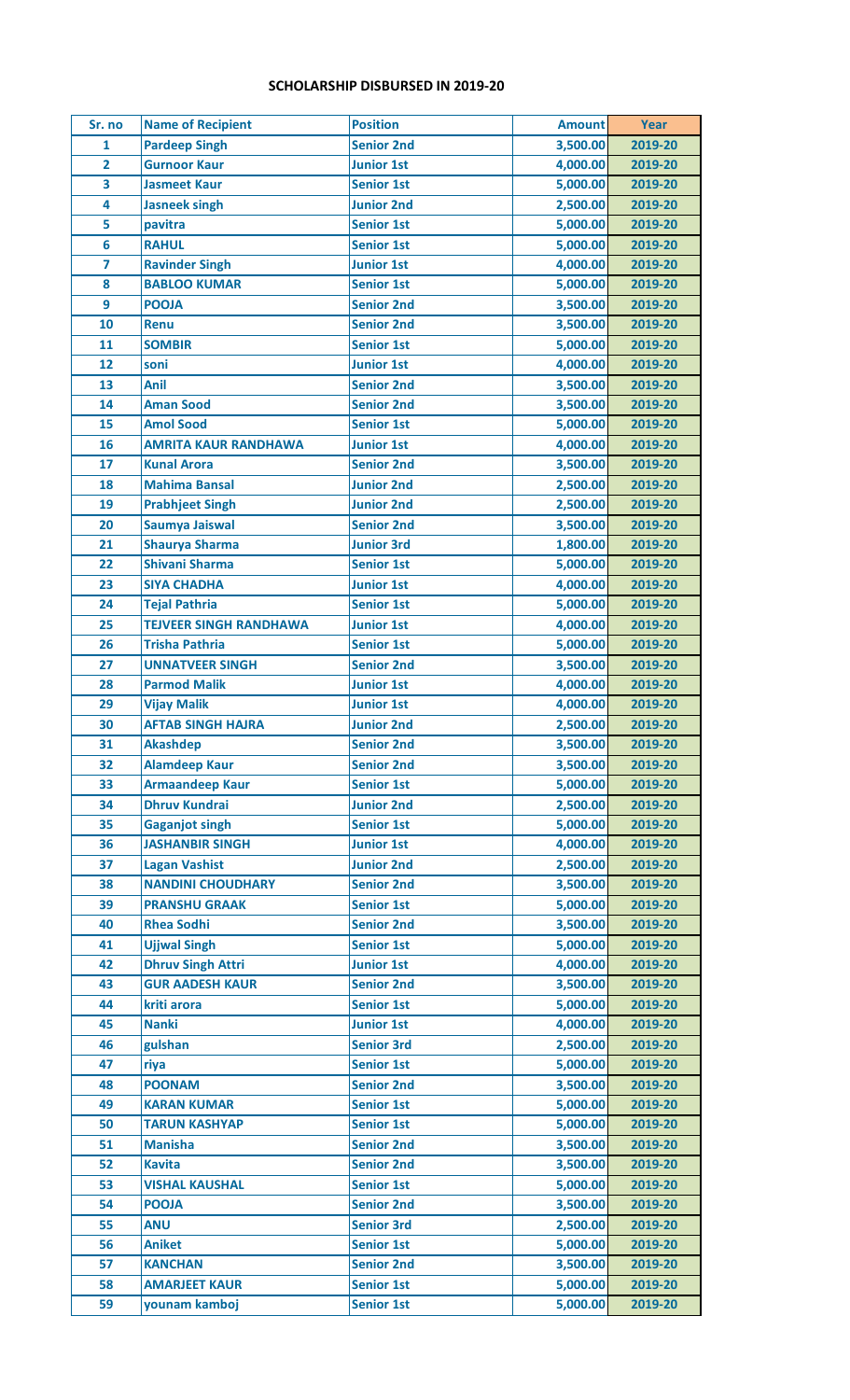| 60         | <b>Bhavya Trehan</b>                    | <b>Senior 2nd</b> | 3,500.00 | 2019-20            |
|------------|-----------------------------------------|-------------------|----------|--------------------|
| 61         | <b>Divaksh Dawar</b>                    | <b>Senior 1st</b> | 5,000.00 | 2019-20            |
| 62         | Divyansh yadav                          | <b>Senior 2nd</b> | 3,500.00 | 2019-20            |
| 63         | <b>Pareen Verma</b>                     | <b>Senior 1st</b> | 5,000.00 | 2019-20            |
| 64         | <b>Vansh Mahajan</b>                    | <b>Senior 1st</b> | 5,000.00 | 2019-20            |
| 65         | <b>Karandeep Singh</b>                  | <b>Senior 3rd</b> | 2,500.00 | 2019-20            |
| 66         | <b>Sachit Saini</b>                     | <b>Senior 1st</b> | 5,000.00 | 2019-20            |
| 67         | <b>GAURAV SAINI</b>                     | <b>Senior 3rd</b> | 2,500.00 | 2019-20            |
| 68         | <b>NANDINI SHARMA</b>                   | <b>Junior 1st</b> | 4,000.00 | 2019-20            |
| 69         | <b>TARANJIT SINGH</b>                   | <b>Junior 1st</b> | 4,000.00 | 2019-20            |
| 70         | <b>Shivani</b>                          | <b>Senior 3rd</b> | 2,500.00 | 2019-20            |
| 71         | <b>Avinash Verma</b>                    | <b>Senior 2nd</b> | 3,500.00 | 2019-20            |
| 72         | <b>VANISHA</b>                          | <b>Senior 3rd</b> | 2,500.00 | 2019-20            |
| 73         | lachmi                                  | <b>Senior 1st</b> | 5,000.00 | 2019-20            |
| 74         | <b>MANAS SHARMA</b>                     | <b>Junior 3rd</b> | 1,800.00 | 2019-20            |
| 75         | nidhi                                   | <b>Junior 1st</b> | 4,000.00 | 2019-20            |
| 76         | <b>Jass Pandori</b>                     | <b>Senior 1st</b> | 5,000.00 | 2019-20            |
| 77         | <b>SHIRIN MIDHA</b>                     | <b>Senior 2nd</b> | 3,500.00 | 2019-20            |
| 78         | shivani                                 | <b>Senior 1st</b> | 5,000.00 | 2019-20            |
| 79         | <b>GARIMA SINGH</b>                     | <b>Senior 1st</b> | 5,000.00 | 2019-20            |
|            |                                         |                   |          |                    |
| 80         | <b>Ishita</b>                           | <b>Senior 1st</b> | 5,000.00 | 2019-20            |
| 81         | <b>Naina Trehan</b>                     | <b>Junior 1st</b> | 4,000.00 | 2019-20            |
| 82         | <b>RADHIKA GUPTA</b>                    | <b>Senior 2nd</b> | 3,500.00 | 2019-20            |
| 83         | <b>SUNNY DAHIYA</b>                     | <b>Junior 3rd</b> | 1,800.00 | 2019-20            |
| 84         | <b>Vrinda Rana</b>                      | <b>Junior 1st</b> | 4,000.00 | 2019-20            |
| 85         | <b>Anita</b>                            | <b>Senior 1st</b> | 5,000.00 | 2019-20            |
| 86         | <b>Anjali Dhiman</b>                    | <b>Senior 1st</b> | 5,000.00 | 2019-20            |
| 87         | <b>KUMARI SHIBI</b>                     | <b>Senior 1st</b> | 5,000.00 | 2019-20            |
| 88         | <b>PAAVAN</b>                           | <b>Senior 1st</b> | 5,000.00 | 2019-20            |
| 89         | <b>Aman Mehta</b>                       | <b>Junior 3rd</b> | 1,800.00 | 2019-20            |
| 90         | <b>JASLEEN KAUR</b>                     | <b>Senior 1st</b> | 5,000.00 | 2019-20            |
| 91         | <b>SAMEEP KAUR WARAICH</b>              | <b>Junior 3rd</b> | 1,800.00 | 2019-20            |
| 92         | <b>YOGESH SHARMA</b>                    | <b>Senior 2nd</b> | 3,500.00 | 2019-20            |
| 93         | <b>Yunas</b>                            | <b>Senior 1st</b> | 5,000.00 | 2019-20            |
| 94         | <b>ANJALI BHARTI</b>                    | <b>Senior 3rd</b> | 2,500.00 | 2019-20            |
| 95         | <b>GAGANJOT</b>                         | <b>Senior 2nd</b> | 3,500.00 | 2019-20            |
| 96         | jatin                                   | <b>Junior 1st</b> | 4,000.00 | 2019-20            |
| 97         | Rohan                                   | <b>Senior 1st</b> | 5,000.00 | 2019-20            |
| 98         | <b>Simran</b>                           | <b>Senior 1st</b> | 5,000.00 | 2019-20            |
| 99         | <b>Vimal Chauhan</b>                    | <b>Senior 1st</b> | 5,000.00 | 2019-20            |
| 100        | <b>ABHIMANYU CHAUHAN</b>                | <b>Senior 3rd</b> | 2,500.00 | 2019-20            |
| 101        | <b>Shahdeep Singh Dhillon</b>           | <b>Junior 1st</b> | 4,000.00 | 2019-20            |
| 102        | <b>RIA SINGH</b>                        | <b>Senior 2nd</b> | 3,500.00 | 2019-20            |
| 103        | <b>Karandeep</b>                        | <b>Senior 1st</b> | 5,000.00 | 2019-20            |
| 104        | <b>AAVYA</b>                            | <b>Junior 1st</b> | 4,000.00 | 2019-20            |
| 105        | aayushee                                | <b>Senior 2nd</b> | 3,500.00 | 2019-20            |
| 106        | Akash arya                              | <b>Senior 1st</b> | 5,000.00 | 2019-20            |
| 107        | <b>ARYAN</b>                            | <b>Junior 3rd</b> | 1,800.00 | 2019-20            |
| 108        | <b>Mohit</b>                            | <b>Senior 1st</b> | 5,000.00 | 2019-20            |
| 109        | <b>Prabhjot Kaur</b>                    | <b>Senior 2nd</b> | 3,500.00 | 2019-20            |
|            |                                         | <b>Senior 2nd</b> | 3,500.00 |                    |
| 110<br>111 | <b>Stuti Pathania</b><br><b>Tanisha</b> | <b>Senior 2nd</b> | 3,500.00 | 2019-20<br>2019-20 |
|            |                                         |                   |          |                    |
| 112        | <b>VISHAL</b>                           | <b>Junior 2nd</b> | 2,500.00 | 2019-20            |
| 113        | <b>AVNEET KAUR</b>                      | <b>Senior 2nd</b> | 3,500.00 | 2019-20            |
| 114        | <b>BULBUL JAIN</b>                      | <b>Senior 2nd</b> | 3,500.00 | 2019-20            |
| 115        | Deepika Samanta                         | <b>Senior 1st</b> | 5,000.00 | 2019-20            |
| 116        | <b>Pushpa Budha</b>                     | <b>Senior 3rd</b> | 2,500.00 | 2019-20            |
| 117        | <b>Aditya Bhatt</b>                     | <b>Senior 1st</b> | 5,000.00 | 2019-20            |
| 118        | <b>AMIT</b>                             | <b>Senior 2nd</b> | 3,500.00 | 2019-20            |
| 119        | <b>HARJOT SINGH SALH</b>                | <b>Senior 2nd</b> | 3,500.00 | 2019-20            |
| 120        | <b>KALPANA</b>                          | <b>Senior 2nd</b> | 3,500.00 | 2019-20            |
| 121        | <b>KOMAL</b>                            | <b>Senior 3rd</b> | 2,500.00 | 2019-20            |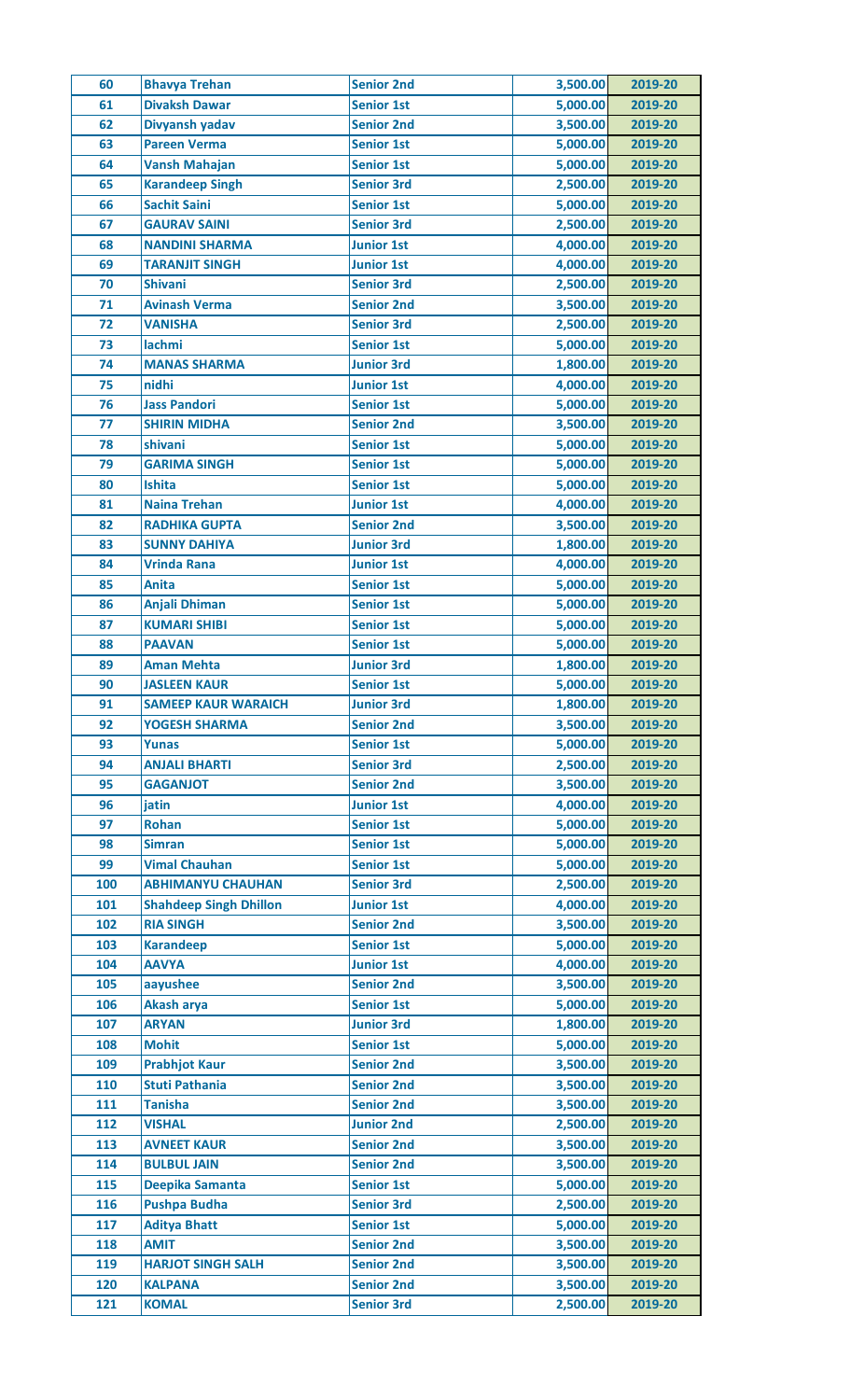| 122 | <b>MITUL</b>                   | <b>Senior 1st</b> | 5,000.00 | 2019-20 |
|-----|--------------------------------|-------------------|----------|---------|
| 123 | <b>RAJNI</b>                   | <b>Senior 2nd</b> | 3,500.00 | 2019-20 |
| 124 | Vaibhav tyagi                  | <b>Senior 1st</b> | 5,000.00 | 2019-20 |
| 125 | <b>AARTI CHILWAL</b>           | <b>Senior 1st</b> | 5,000.00 | 2019-20 |
| 126 | <b>Ramesh rawat</b>            | <b>Senior 2nd</b> | 3,500.00 | 2019-20 |
| 127 | <b>Himanshu</b>                | <b>Junior 1st</b> | 4,000.00 | 2019-20 |
| 128 | <b>JYOTI KUMARI</b>            | <b>Senior 3rd</b> | 2,500.00 | 2019-20 |
| 129 | <b>Manju</b>                   | <b>Senior 1st</b> | 5,000.00 | 2019-20 |
| 130 | <b>NIKHIL BADHWAR</b>          | <b>Senior 1st</b> | 5,000.00 | 2019-20 |
| 131 | <b>Anjali Saini</b>            | <b>Senior 1st</b> | 5,000.00 | 2019-20 |
| 132 | <b>ANKUSH</b>                  | <b>Junior 1st</b> | 4,000.00 | 2019-20 |
| 133 | <b>GAGANDEEP CHUGH</b>         | <b>Senior 1st</b> | 5,000.00 | 2019-20 |
| 134 | <b>GAURAV SHAHI</b>            | <b>Junior 1st</b> | 4,000.00 | 2019-20 |
| 135 | <b>HARJINDER SINGH</b>         | <b>Junior 1st</b> | 4,000.00 | 2019-20 |
| 136 | <b>HARPREET SINGH</b>          | <b>Junior 2nd</b> | 2,500.00 | 2019-20 |
| 137 | paramvir singh                 | <b>Junior 1st</b> | 4,000.00 | 2019-20 |
| 138 | <b>PRABHJOT SINGH</b>          | <b>Junior 1st</b> | 4,000.00 | 2019-20 |
| 139 | <b>RAMAN</b>                   | <b>Junior 1st</b> | 4,000.00 | 2019-20 |
| 140 | <b>ROHIT</b>                   | <b>Junior 1st</b> | 4,000.00 | 2019-20 |
| 141 | <b>SUMIT</b>                   | <b>Junior 1st</b> | 4,000.00 | 2019-20 |
| 142 | surinder singh                 | <b>Junior 1st</b> | 4,000.00 | 2019-20 |
| 143 | <b>Dhapa devi</b>              | <b>Junior 1st</b> | 4,000.00 | 2019-20 |
| 144 | <b>DIKSHA BHARGAV</b>          | <b>Junior 1st</b> | 4,000.00 | 2019-20 |
| 145 | <b>JOSHIKA</b>                 | <b>Senior 1st</b> | 5,000.00 | 2019-20 |
| 146 | <b>KAVITA</b>                  | <b>Senior 1st</b> | 5,000.00 | 2019-20 |
| 147 | <b>MAYA</b>                    | <b>Junior 1st</b> | 4,000.00 | 2019-20 |
| 148 | <b>Meera Kumari</b>            | <b>Senior 1st</b> | 5,000.00 | 2019-20 |
| 149 | <b>SIYA MONGA</b>              | <b>Senior 2nd</b> | 3,500.00 | 2019-20 |
| 150 | <b>Krishna</b>                 | <b>Senior 1st</b> | 5,000.00 | 2019-20 |
| 151 | <b>Prince Kumar</b>            | <b>Senior 1st</b> | 5,000.00 | 2019-20 |
| 152 | <b>Manoj Kumar</b>             | <b>Senior 1st</b> | 5,000.00 | 2019-20 |
| 153 | <b>MUSKAN</b>                  | <b>Senior 1st</b> | 5,000.00 | 2019-20 |
| 154 | <b>MEGHA SHARMA</b>            | <b>Junior 1st</b> | 4,000.00 | 2019-20 |
| 155 | <b>INDERPARTAP SINGH HAYER</b> | <b>Senior 1st</b> | 5,000.00 | 2019-20 |
| 156 | <b>Vikram Seth</b>             | <b>Junior 1st</b> | 4,000.00 | 2019-20 |
| 157 | <b>VANI</b>                    | <b>Junior 1st</b> | 4,000.00 | 2019-20 |
| 158 | <b>ROHIT KUMAR</b>             | <b>Senior 3rd</b> | 2,500.00 | 2019-20 |
| 159 | <b>Kiran</b>                   | <b>Senior 1st</b> | 5,000.00 | 2019-20 |
| 160 | <b>Akaashdeep Dhillon</b>      | <b>Senior 1st</b> | 5,000.00 | 2019-20 |
| 161 | <b>Nandni</b>                  | <b>Junior 1st</b> | 4,000.00 | 2019-20 |
| 162 | <b>MINAKSHI</b>                | <b>Senior 1st</b> | 5,000.00 | 2019-20 |
| 163 | <b>Radha</b>                   | <b>Senior 1st</b> | 5,000.00 | 2019-20 |
| 164 | <b>Paramvir Singh</b>          | <b>Senior 2nd</b> | 3,500.00 | 2019-20 |
| 165 | <b>Abhimanyu</b>               | <b>Senior 2nd</b> | 3,500.00 | 2019-20 |
| 166 | <b>VIPIN KUMAR</b>             | <b>Senior 1st</b> | 5,000.00 | 2019-20 |
| 167 | <b>Vishal sharma</b>           | <b>Senior 2nd</b> | 3,500.00 | 2019-20 |
| 168 | <b>Harpreet Kaur</b>           | <b>Senior 3rd</b> | 2,500.00 | 2019-20 |
| 169 | <b>Gurvir kaur</b>             | <b>Senior 3rd</b> | 2,500.00 | 2019-20 |
| 170 | <b>Sumit Sharma</b>            | <b>Senior 1st</b> | 5,000.00 | 2019-20 |
| 171 | Raman                          | <b>Senior 3rd</b> | 2,500.00 | 2019-20 |
| 172 | <b>AJESH KUMAR</b>             | <b>Senior 1st</b> | 5,000.00 | 2019-20 |
| 173 | <b>SACHIN KAPILA</b>           | <b>Senior 2nd</b> | 3,500.00 | 2019-20 |
| 174 | <b>GEETA RANI</b>              | <b>Senior 1st</b> | 5,000.00 | 2019-20 |
| 175 | <b>Ayush Singh Gautam</b>      | <b>Senior 1st</b> | 5,000.00 | 2019-20 |
| 176 | Pooja                          | <b>Senior 3rd</b> | 2,500.00 | 2019-20 |
| 177 | Ankita dayal                   | <b>Senior 3rd</b> | 2,500.00 | 2019-20 |
| 178 | <b>PREETI</b>                  | <b>Junior 1st</b> | 4,000.00 | 2019-20 |
| 179 | <b>PREETI</b>                  | <b>Junior 1st</b> | 4,000.00 | 2019-20 |
| 180 | <b>PRIYANKA</b>                | <b>Senior 1st</b> | 5,000.00 | 2019-20 |
| 181 | Rajani                         | <b>Senior 1st</b> | 5,000.00 | 2019-20 |
| 182 | <b>Sonu</b>                    | <b>Senior 1st</b> | 5,000.00 | 2019-20 |
| 183 | <b>ABHIRAJ</b>                 | <b>Senior 2nd</b> | 3,500.00 | 2019-20 |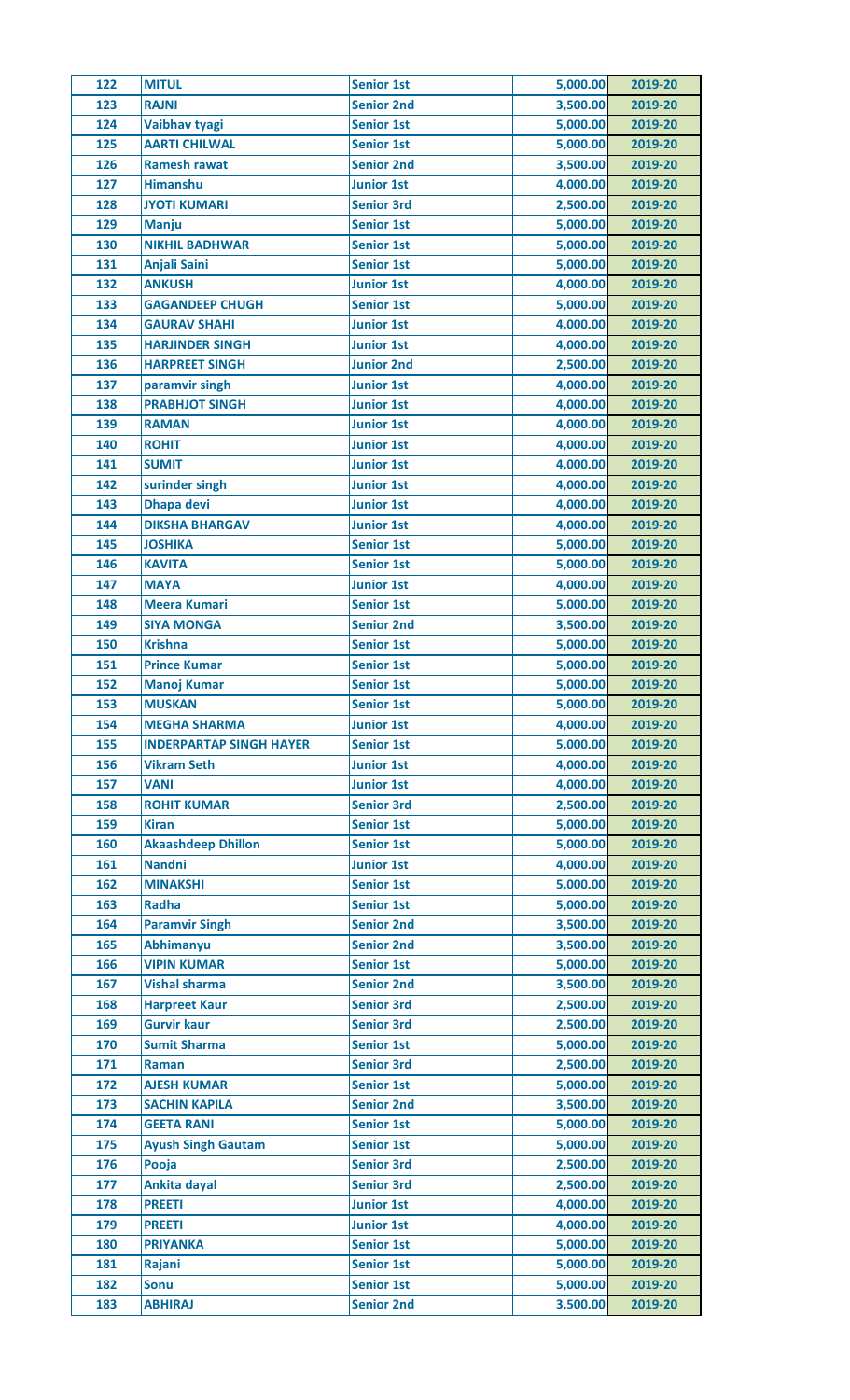| 184 | <b>Madhuri</b>             | <b>Senior 2nd</b> | 3,500.00 | 2019-20 |
|-----|----------------------------|-------------------|----------|---------|
| 185 | satyam bhatt               | <b>Junior 1st</b> | 4,000.00 | 2019-20 |
| 186 | aarti sharma               | <b>Junior 1st</b> | 4,000.00 | 2019-20 |
| 187 | <b>Aman</b>                | <b>Senior 2nd</b> | 3,500.00 | 2019-20 |
| 188 | <b>Keshav Kunal Pandey</b> | <b>Senior 1st</b> | 5,000.00 | 2019-20 |
| 189 | <b>Mansi</b>               | <b>Junior 1st</b> | 4,000.00 | 2019-20 |
| 190 | <b>Neha</b>                | <b>Senior 2nd</b> | 3,500.00 | 2019-20 |
| 191 | <b>PRINCE</b>              | <b>Junior 1st</b> | 4,000.00 | 2019-20 |
| 192 | <b>SANCHIT CHOUDHARY</b>   | <b>Junior 2nd</b> | 2,500.00 | 2019-20 |
| 193 | <b>SONALI GUPTA</b>        | <b>Senior 3rd</b> | 2,500.00 | 2019-20 |
| 194 | <b>MAHIMA</b>              | <b>Junior 1st</b> | 4,000.00 | 2019-20 |
| 195 | <b>NANDINI</b>             | <b>Junior 1st</b> | 4,000.00 | 2019-20 |
| 196 | <b>RATAN SINGH</b>         | <b>Junior 2nd</b> | 2,500.00 | 2019-20 |
| 197 | <b>KIRAN BARMAN</b>        | <b>Junior 1st</b> | 4,000.00 | 2019-20 |
| 198 | <b>SHAKSHI</b>             | <b>Senior 3rd</b> | 2,500.00 | 2019-20 |
| 199 | <b>Krishan Pal</b>         | <b>Junior 1st</b> | 4,000.00 | 2019-20 |
| 200 | <b>SANDEEP KUMAR</b>       | <b>Junior 1st</b> | 4,000.00 | 2019-20 |
| 201 | <b>SATYAM</b>              | <b>Junior 1st</b> | 4,000.00 | 2019-20 |
| 202 | <b>ANARKALI</b>            | <b>Senior 2nd</b> | 3,500.00 | 2019-20 |
| 203 | <b>LUCKY JOSHI</b>         | <b>Senior 2nd</b> | 3,500.00 | 2019-20 |
| 204 | <b>NEHA NAHAR</b>          | <b>Senior 3rd</b> | 2,500.00 | 2019-20 |
| 205 | <b>POONAM RANI</b>         | <b>Senior 1st</b> | 5,000.00 | 2019-20 |
| 206 | <b>Manisha</b>             |                   | 3,500.00 | 2019-20 |
|     | <b>Abhishek Rana</b>       | <b>Senior 2nd</b> |          |         |
| 207 | <b>Amrita</b>              | <b>Senior 1st</b> | 5,000.00 | 2019-20 |
| 208 |                            | <b>Senior 2nd</b> | 3,500.00 | 2019-20 |
| 209 | anmol singh                | <b>Senior 1st</b> | 5,000.00 | 2019-20 |
| 210 | <b>Hema Rawat</b>          | <b>Senior 1st</b> | 5,000.00 | 2019-20 |
| 211 | Neha Negi                  | <b>Senior 2nd</b> | 3,500.00 | 2019-20 |
| 212 | <b>Shivangi</b>            | <b>Senior 1st</b> | 5,000.00 | 2019-20 |
| 213 | <b>Tanveer Singh</b>       | <b>Junior 1st</b> | 4,000.00 | 2019-20 |
| 214 | <b>AKANSHA MAHESHWARI</b>  | <b>Junior 3rd</b> | 1,800.00 | 2019-20 |
| 215 | Simran kaur                | <b>Junior 3rd</b> | 1,800.00 | 2019-20 |
| 216 | <b>TEJASVINI SHARMA</b>    | <b>Junior 3rd</b> | 1,800.00 | 2019-20 |
| 217 | <b>Vanisha Upadhyay</b>    | <b>Junior 3rd</b> | 1,800.00 | 2019-20 |
| 218 | <b>ANKITA GOEL</b>         | <b>Senior 2nd</b> | 3,500.00 | 2019-20 |
| 219 | <b>Mohit</b>               | <b>Senior 2nd</b> | 3,500.00 | 2019-20 |
| 220 | <b>SHUBHKARMAN SINGH</b>   | <b>Senior 3rd</b> | 2,500.00 | 2019-20 |
| 221 | <b>Aashima Sharma</b>      | <b>Senior 2nd</b> | 3,500.00 | 2019-20 |
| 222 | <b>DIVLEEN KAUR</b>        | <b>Junior 2nd</b> | 2,500.00 | 2019-20 |
| 223 | <b>GURSHAN SINGH AUJLA</b> | <b>Junior 1st</b> | 4,000.00 | 2019-20 |
| 224 | <b>LAKSHYA KANWAL GARG</b> | <b>Junior 1st</b> | 4,000.00 | 2019-20 |
| 225 | <b>Tarushi Gaur</b>        | <b>Junior 1st</b> | 4,000.00 | 2019-20 |
| 226 | <b>ANIRUDH ARORA</b>       | <b>Senior 1st</b> | 5,000.00 | 2019-20 |
| 227 | <b>Damanpreet Singh</b>    | <b>Junior 2nd</b> | 2,500.00 | 2019-20 |
| 228 | <b>ROOP KAMAL</b>          | <b>Senior 1st</b> | 5,000.00 | 2019-20 |
| 229 | <b>Runjhun Sharda</b>      | <b>Senior 1st</b> | 5,000.00 | 2019-20 |
| 230 | <b>SAKSHAM MAHJAN</b>      | <b>Senior 2nd</b> | 3,500.00 | 2019-20 |
| 231 | <b>SANYA SETH</b>          | <b>Senior 1st</b> | 5,000.00 | 2019-20 |
| 232 | <b>SAUMYA SETH</b>         | <b>Senior 2nd</b> | 3,500.00 | 2019-20 |
| 233 | <b>SHAURYA KATNA</b>       | <b>Junior 1st</b> | 4,000.00 | 2019-20 |
| 234 | <b>VAMIKA GARG</b>         | <b>Junior 1st</b> | 4,000.00 | 2019-20 |
| 235 | <b>Vidhuitma</b>           | <b>Senior 2nd</b> | 3,500.00 | 2019-20 |
| 236 | <b>Arshiya</b>             | <b>Junior 1st</b> | 4,000.00 | 2019-20 |
| 237 | <b>Naisha Singla</b>       | <b>Junior 3rd</b> | 1,800.00 | 2019-20 |
| 238 | <b>RUDRA VASHISHT</b>      | <b>Junior 2nd</b> | 2,500.00 | 2019-20 |
| 239 | <b>Shreya Tyagi</b>        | <b>Junior 2nd</b> | 2,500.00 | 2019-20 |
| 240 | <b>PARUL</b>               | <b>Senior 3rd</b> | 2,500.00 | 2019-20 |
| 241 | <b>VANDINI</b>             | <b>Junior 1st</b> | 4,000.00 | 2019-20 |
| 242 | <b>SHILPA RANI</b>         | <b>Senior 2nd</b> | 3,500.00 | 2019-20 |
| 243 | <b>Shakti Partap</b>       | <b>Senior 3rd</b> | 2,500.00 | 2019-20 |
| 244 | <b>SHIVANGI RAWAT</b>      | <b>Senior 2nd</b> | 3,500.00 | 2019-20 |
|     |                            | <b>Senior 1st</b> | 5,000.00 | 2019-20 |
| 245 | <b>Rupinder Kaur</b>       |                   |          |         |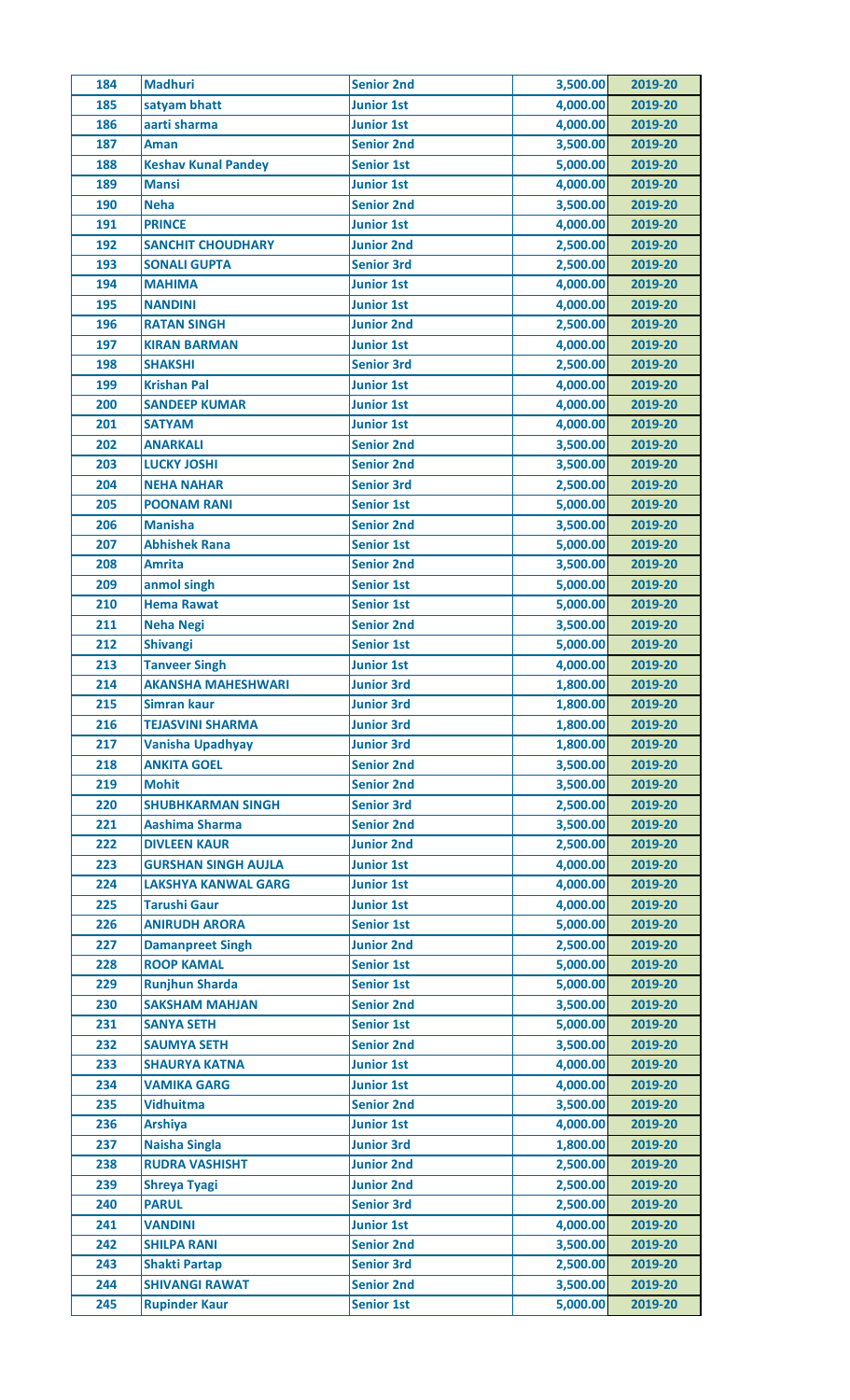| 246 | <b>BARJINDER SINGH</b>      | <b>Junior 2nd</b> | 2,500.00 | 2019-20 |
|-----|-----------------------------|-------------------|----------|---------|
| 247 | <b>Nisha das</b>            | <b>Senior 1st</b> | 5,000.00 | 2019-20 |
| 248 | <b>PARDEEP</b>              | <b>Junior 1st</b> | 4,000.00 | 2019-20 |
| 249 | <b>Ridhi Lata</b>           | <b>Senior 3rd</b> | 2,500.00 | 2019-20 |
| 250 | <b>RIYA</b>                 | <b>Junior 1st</b> | 4,000.00 | 2019-20 |
| 251 | <b>Arshdeep Kaur</b>        | <b>Senior 1st</b> | 5,000.00 | 2019-20 |
| 252 | <b>Kalpana Rathour</b>      | <b>Senior 3rd</b> | 2,500.00 | 2019-20 |
| 253 | <b>Ankush Sharma</b>        | <b>Junior 2nd</b> | 2,500.00 | 2019-20 |
| 254 | <b>VISHAL SHARMA</b>        | <b>Senior 1st</b> | 5,000.00 | 2019-20 |
| 255 | <b>ARMAANVIR SINGH ADHI</b> | <b>Junior 1st</b> | 4,000.00 | 2019-20 |
| 256 | karanvir Singh Kang         | <b>Junior 1st</b> | 4,000.00 | 2019-20 |
| 257 | <b>Mohan Chand</b>          | <b>Senior 1st</b> | 5,000.00 | 2019-20 |
| 258 | Pooja                       | <b>Senior 3rd</b> | 2,500.00 | 2019-20 |
| 259 | <b>SIMRAN</b>               | <b>Senior 2nd</b> | 3,500.00 | 2019-20 |
| 260 | <b>ABHISHEK KUMAR</b>       | <b>Senior 3rd</b> | 2,500.00 | 2019-20 |
| 261 | <b>Abhishek Saini</b>       | <b>Senior 1st</b> | 5,000.00 | 2019-20 |
| 262 | <b>JYOTI KUMARI</b>         | <b>Senior 2nd</b> | 3,500.00 | 2019-20 |
| 263 | <b>Rajat Saini</b>          | <b>Senior 2nd</b> | 3,500.00 | 2019-20 |
| 264 | <b>SACHIN</b>               | <b>Senior 1st</b> | 5,000.00 | 2019-20 |
| 265 | <b>Vivek Vashisht</b>       | <b>Senior 1st</b> | 5,000.00 | 2019-20 |
| 266 | <b>Babita</b>               | <b>Senior 1st</b> | 5,000.00 | 2019-20 |
| 267 | <b>Harsimran Kaur</b>       | <b>Senior 1st</b> | 5,000.00 | 2019-20 |
| 268 | <b>MONIKA</b>               | <b>Senior 2nd</b> | 3,500.00 | 2019-20 |
|     |                             |                   |          |         |
| 269 | <b>SUKHMEET SINGH</b>       | <b>Senior 2nd</b> | 3,500.00 | 2019-20 |
| 270 | YASHKEERAT KAUR HAYER       | <b>Senior 2nd</b> | 3,500.00 | 2019-20 |
| 271 | <b>Hashim</b>               | <b>Junior 2nd</b> | 2,500.00 | 2019-20 |
| 272 | <b>Khushboo karayat</b>     | <b>Senior 1st</b> | 5,000.00 | 2019-20 |
| 273 | <b>MANISH RAJ</b>           | <b>Junior 1st</b> | 4,000.00 | 2019-20 |
| 274 | <b>Palak</b>                | <b>Junior 2nd</b> | 2,500.00 | 2019-20 |
| 275 | ankush yadav                | <b>Junior 1st</b> | 4,000.00 | 2019-20 |
| 276 | <b>Jyoti</b>                | <b>Senior 2nd</b> | 3,500.00 | 2019-20 |
| 277 | <b>KARAN</b>                | <b>Junior 1st</b> | 4,000.00 | 2019-20 |
| 278 | <b>Manisha</b>              | <b>Senior 2nd</b> | 3,500.00 | 2019-20 |
| 279 | Nandani Sharma              | <b>Senior 1st</b> | 5,000.00 | 2019-20 |
| 280 | <b>PUNAM KUMARI</b>         | <b>Senior 1st</b> | 5,000.00 | 2019-20 |
| 281 | <b>RINKI BHATT</b>          | <b>Senior 1st</b> | 5,000.00 | 2019-20 |
| 282 | <b>SARGUN BAJWA</b>         | <b>Senior 1st</b> | 5,000.00 | 2019-20 |
| 283 | <b>USHA KUMARI</b>          | <b>Senior 2nd</b> | 3,500.00 | 2019-20 |
| 284 | <b>Adhiraj shaunak</b>      | <b>Junior 1st</b> | 4,000.00 | 2019-20 |
| 285 | <b>CHANDAN MATTU</b>        | <b>Senior 3rd</b> | 2,500.00 | 2019-20 |
| 286 | <b>Harcharan singh</b>      | <b>Senior 2nd</b> | 3,500.00 | 2019-20 |
| 287 | <b>KULWINDER SINGH</b>      | <b>Senior 1st</b> | 5,000.00 | 2019-20 |
| 288 | <b>NAMAN GUSAIN</b>         | <b>Junior 1st</b> | 4,000.00 | 2019-20 |
| 289 | <b>DEEVANSHI CHAWLA</b>     | <b>Junior 1st</b> | 4,000.00 | 2019-20 |
| 290 | <b>Harkeerat Singh</b>      | <b>Junior 1st</b> | 4,000.00 | 2019-20 |
| 291 | <b>Isha rawat</b>           | <b>Senior 2nd</b> | 3,500.00 | 2019-20 |
| 292 | <b>Jatin Singh</b>          | <b>Junior 1st</b> | 4,000.00 | 2019-20 |
| 293 | <b>Kiran Patwal</b>         | <b>Junior 1st</b> | 4,000.00 | 2019-20 |
| 294 | <b>Lakhwinder Pal Singh</b> | <b>Senior 1st</b> | 5,000.00 | 2019-20 |
| 295 | <b>SAHIL</b>                | <b>Junior 1st</b> | 4,000.00 | 2019-20 |
| 296 | <b>Palak Verma</b>          | <b>Senior 3rd</b> | 2,500.00 | 2019-20 |
| 297 | <b>Sarthak Malhotra</b>     | <b>Senior 3rd</b> | 2,500.00 | 2019-20 |
| 298 | <b>SAHIL KUMAR</b>          | <b>Junior 1st</b> | 4,000.00 | 2019-20 |
| 299 | <b>BHAWNA</b>               | <b>Junior 1st</b> | 4,000.00 | 2019-20 |
| 300 | <b>KAJAL VERMA</b>          | <b>Junior 1st</b> | 4,000.00 | 2019-20 |
| 301 | <b>MUSKAAN VERMA</b>        | <b>Senior 2nd</b> | 3,500.00 | 2019-20 |
| 302 | <b>Tanisha Giri</b>         | <b>Junior 1st</b> | 4,000.00 | 2019-20 |
| 303 | <b>Tisha Giri</b>           | <b>Junior 1st</b> | 4,000.00 | 2019-20 |
| 304 | <b>AARTI</b>                | <b>Junior 1st</b> | 4,000.00 | 2019-20 |
| 305 | <b>Anchali</b>              | <b>Junior 1st</b> | 4,000.00 | 2019-20 |
| 306 | <b>ANJALI</b>               | <b>Junior 1st</b> | 4,000.00 | 2019-20 |
| 307 | <b>Ankita</b>               | <b>Junior 1st</b> | 4,000.00 | 2019-20 |
|     |                             |                   |          |         |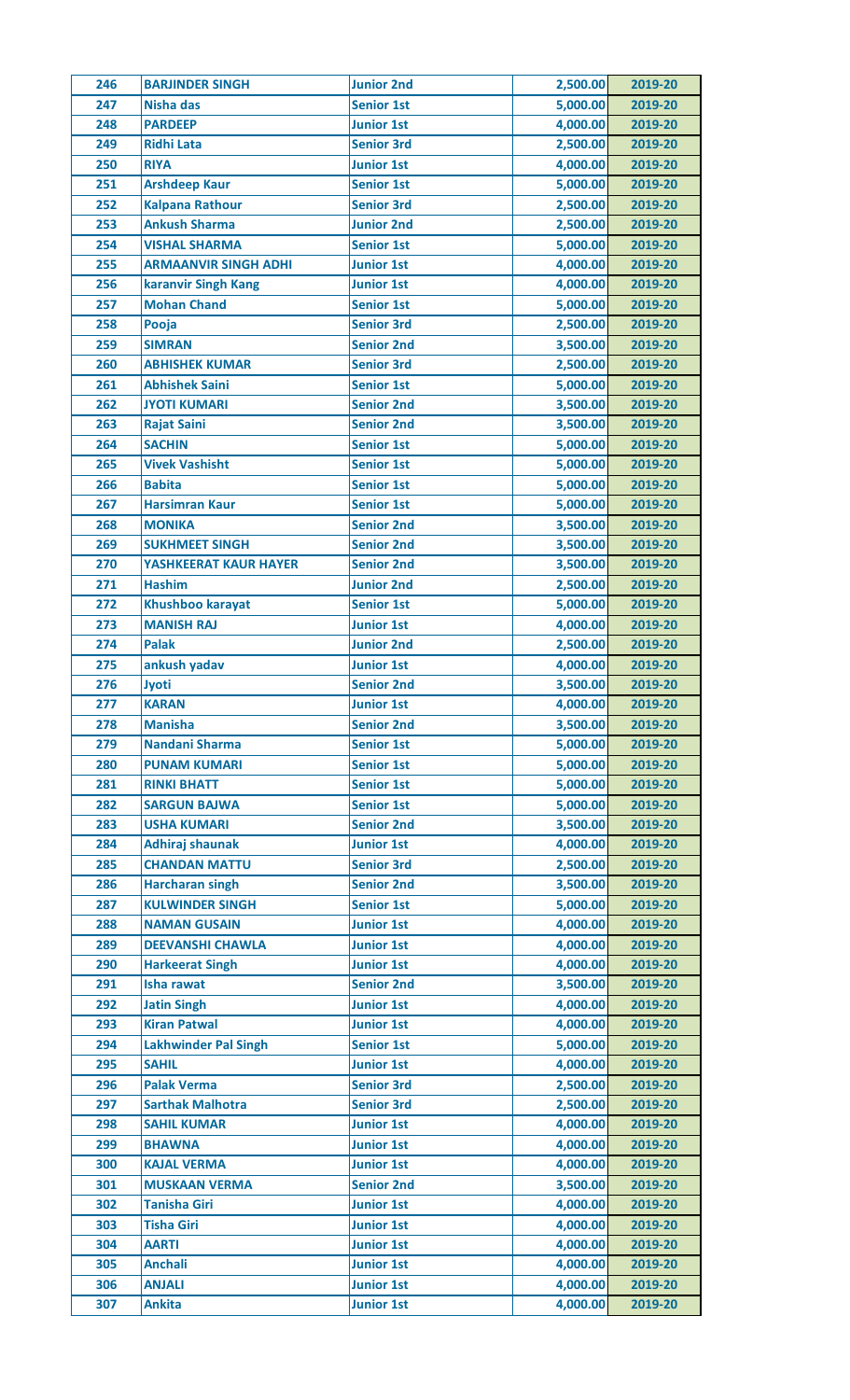| 308        | <b>Jyoti</b>                             | <b>Junior 1st</b> | 4,000.00 | 2019-20 |
|------------|------------------------------------------|-------------------|----------|---------|
| 309        | <b>Karamjit singh</b>                    | <b>Junior 1st</b> | 4,000.00 | 2019-20 |
| 310        | <b>MONIKA</b>                            | <b>Junior 1st</b> | 4,000.00 | 2019-20 |
| 311        | Rajni                                    | <b>Junior 1st</b> | 4,000.00 | 2019-20 |
| 312        | <b>ASHANPREET</b>                        | <b>Junior 1st</b> | 4,000.00 | 2019-20 |
| 313        | <b>BOBBY</b>                             | <b>Junior 1st</b> | 4,000.00 | 2019-20 |
| 314        | Priya kandulna                           | <b>Junior 1st</b> | 4,000.00 | 2019-20 |
| 315        | <b>SONIA</b>                             | <b>Junior 1st</b> | 4,000.00 | 2019-20 |
| 316        | <b>ASIKA THAPA</b>                       | <b>Junior 2nd</b> | 2,500.00 | 2019-20 |
| 317        | <b>Rakshak Singh Thakur</b>              | <b>Junior 2nd</b> | 2,500.00 | 2019-20 |
| 318        | <b>SAATCHI SHARMA</b>                    | <b>Junior 3rd</b> | 1,800.00 | 2019-20 |
| 319        | <b>Soumil Arora</b>                      | <b>Senior 1st</b> | 5,000.00 | 2019-20 |
| 320        | <b>Ansh Negi</b>                         | <b>Junior 1st</b> | 4,000.00 | 2019-20 |
| 321        | <b>NISCHAY JEET SINGH</b>                | <b>Junior 3rd</b> | 1,800.00 | 2019-20 |
| 322        | <b>Nibha Ashraf</b>                      | <b>Junior 1st</b> | 4,000.00 | 2019-20 |
| 323        | <b>RITESH KAMBOJ</b>                     | <b>Junior 2nd</b> | 2,500.00 | 2019-20 |
| 324        | <b>Vaibhav Sharma</b>                    | <b>Junior 1st</b> | 4,000.00 | 2019-20 |
| 325        | <b>Ananya Monga</b>                      | <b>Junior 1st</b> | 4,000.00 | 2019-20 |
| 326        | <b>ANSH SHARMA</b>                       | <b>Junior 2nd</b> | 2,500.00 | 2019-20 |
| 327        | <b>Ayush Chauhan</b>                     | <b>Junior 2nd</b> | 2,500.00 | 2019-20 |
| 328        | <b>Tarunjot Singh Saini</b>              | <b>Junior 1st</b> | 4,000.00 | 2019-20 |
| 329        | <b>AADI JAIN</b>                         | <b>Junior 1st</b> | 4,000.00 | 2019-20 |
| 330        | <b>ANVI KALRA</b>                        | <b>Junior 2nd</b> | 2,500.00 | 2019-20 |
|            |                                          |                   |          |         |
| 331        | <b>Aryan Singh Thakur</b>                | <b>Junior 3rd</b> | 1,800.00 | 2019-20 |
| 332        | <b>Geetank Khanna</b>                    | <b>Junior 1st</b> | 4,000.00 | 2019-20 |
| 333        | <b>Harsheen Kaur</b>                     | <b>Junior 1st</b> | 4,000.00 | 2019-20 |
| 334        | <b>JAI SHARMA</b>                        | <b>Junior 2nd</b> | 2,500.00 | 2019-20 |
| 335        | <b>Karanjot Singh</b>                    | <b>Junior 2nd</b> | 2,500.00 | 2019-20 |
| 336        | <b>Karan Vir Singh</b>                   | <b>Junior 3rd</b> | 1,800.00 | 2019-20 |
| 337        | <b>PALAK KHANNA</b>                      | <b>Junior 2nd</b> | 2,500.00 | 2019-20 |
| 338        | <b>SANCHI SHARMA</b>                     | <b>Junior 1st</b> | 4,000.00 | 2019-20 |
| 339        | <b>SHREY JAIN</b>                        | <b>Junior 1st</b> | 4,000.00 | 2019-20 |
| 340        | <b>VAIBHAV TIWARI</b>                    | <b>Junior 1st</b> | 4,000.00 | 2019-20 |
| 341        | <b>Megha sharma</b>                      | <b>Senior 1st</b> | 5,000.00 | 2019-20 |
| 342        | <b>Mehakpreet Kaur</b>                   | <b>Junior 1st</b> | 4,000.00 | 2019-20 |
| 343        | <b>Ravjot Singh</b>                      | <b>Senior 3rd</b> | 2,500.00 | 2019-20 |
| 344        | <b>Rishabh Sood</b>                      | <b>Junior 3rd</b> | 1,800.00 | 2019-20 |
| 345        | <b>Shaurya</b>                           | <b>Junior 2nd</b> | 2,500.00 | 2019-20 |
| 346        | Shaurya Raj Miglani                      | <b>Senior 1st</b> | 5,000.00 | 2019-20 |
| 347        | <b>KHUSHI</b>                            | <b>Senior 1st</b> | 5,000.00 | 2019-20 |
| 348        | <b>BISMANBIR SINGH</b>                   | <b>Senior 3rd</b> | 2,500.00 | 2019-20 |
| 349        | <b>Mohit bhatt</b>                       | <b>Junior 1st</b> | 4,000.00 | 2019-20 |
| 350        | <b>Naval Pabbi</b>                       | <b>Senior 2nd</b> | 3,500.00 | 2019-20 |
| 351        | <b>DOLLY RATHI</b>                       | <b>Senior 2nd</b> | 3,500.00 | 2019-20 |
| 352        | <b>Himanshi</b>                          | <b>Junior 1st</b> | 4,000.00 | 2019-20 |
| 353        | <b>Himanshu</b>                          | <b>Senior 3rd</b> | 2,500.00 | 2019-20 |
| 354        | <b>ISHAN PANWAR</b>                      | <b>Junior 1st</b> | 4,000.00 | 2019-20 |
| 355        | <b>MANDIRA</b>                           | <b>Senior 2nd</b> | 3,500.00 | 2019-20 |
| 356        | <b>Manika Mahajan</b>                    | <b>Junior 1st</b> | 4,000.00 | 2019-20 |
| 357        | <b>MATIKSHA</b>                          | <b>Junior 3rd</b> | 1,800.00 | 2019-20 |
| 358        | <b>Panav Mahajan</b>                     | <b>Junior 1st</b> | 4,000.00 | 2019-20 |
| 359        | <b>Riya</b>                              | <b>Senior 1st</b> | 5,000.00 | 2019-20 |
| 360        | <b>ROHIT BHATT</b>                       | <b>Junior 1st</b> | 4,000.00 | 2019-20 |
| 361        | <b>Suman</b>                             | <b>Senior 1st</b> | 5,000.00 | 2019-20 |
| 362        | <b>SUPRIYA</b>                           | <b>Senior 3rd</b> | 2,500.00 | 2019-20 |
|            |                                          | <b>Junior 3rd</b> | 1,800.00 | 2019-20 |
| 363<br>364 | <b>Tanvi Singh</b><br><b>VARUN ANTIL</b> | <b>Senior 2nd</b> | 3,500.00 | 2019-20 |
|            | <b>YTHARTH MADAAN</b>                    |                   | 2,500.00 |         |
| 365        |                                          | <b>Junior 2nd</b> |          | 2019-20 |
| 366        | <b>AMANJOT KAUR</b>                      | <b>Senior 1st</b> | 5,000.00 | 2019-20 |
| 367        | <b>AMIT</b>                              | <b>Junior 2nd</b> | 2,500.00 | 2019-20 |
| 368        | <b>Jasmeet singh</b>                     | <b>Junior 3rd</b> | 1,800.00 | 2019-20 |
| 369        | <b>REENA</b>                             | <b>Senior 1st</b> | 5,000.00 | 2019-20 |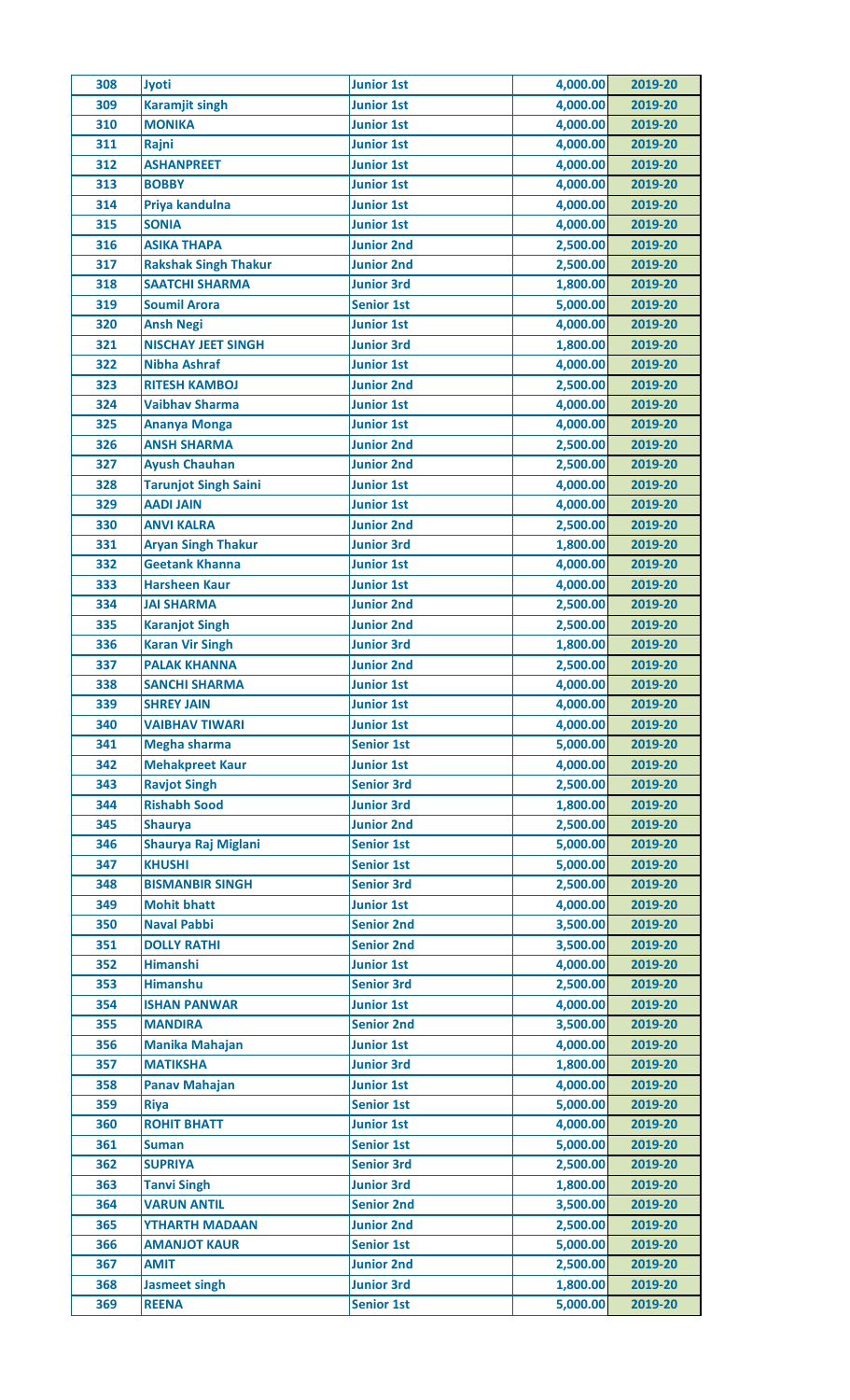| 370 | <b>SAURABH</b>          | <b>Senior 1st</b> | 5,000.00 | 2019-20 |
|-----|-------------------------|-------------------|----------|---------|
| 371 | <b>SEEMA</b>            | <b>Senior 2nd</b> | 3,500.00 | 2019-20 |
| 372 | <b>PULKIT SHARMA</b>    | <b>Senior 1st</b> | 5,000.00 | 2019-20 |
| 373 | <b>SONU</b>             | <b>Senior 2nd</b> | 3,500.00 | 2019-20 |
| 374 | <b>DIVYA</b>            | <b>Senior 1st</b> | 5,000.00 | 2019-20 |
| 375 | <b>ANJALI ARYA</b>      | <b>Junior 1st</b> | 4,000.00 | 2019-20 |
| 376 | <b>MEHAK</b>            | <b>Junior 1st</b> | 4,000.00 | 2019-20 |
| 377 | <b>SHALLU</b>           | <b>Junior 1st</b> | 4,000.00 | 2019-20 |
| 378 | <b>Nikhil Dhiman</b>    | <b>Junior 2nd</b> | 2,500.00 | 2019-20 |
| 379 | <b>ABHIYASH</b>         | <b>Junior 1st</b> | 4,000.00 | 2019-20 |
| 380 | <b>MILIND MAGO</b>      | <b>Senior 3rd</b> | 2,500.00 | 2019-20 |
| 381 | <b>LAVYA BHATTI</b>     | <b>Junior 1st</b> | 4,000.00 | 2019-20 |
| 382 | <b>MAURINE SAINI</b>    | <b>Senior 2nd</b> | 3,500.00 | 2019-20 |
| 383 | Ashu                    | <b>Junior 1st</b> | 4,000.00 | 2019-20 |
| 384 | <b>Bindia</b>           | <b>Junior 1st</b> | 4,000.00 | 2019-20 |
| 385 | <b>DISHA</b>            | <b>Junior 1st</b> | 4,000.00 | 2019-20 |
| 386 | <b>Harmanjeet Kaur</b>  | <b>Junior 1st</b> | 4,000.00 | 2019-20 |
| 387 | <b>Khushboo</b>         | <b>Junior 1st</b> | 4,000.00 | 2019-20 |
| 388 | <b>NAVNEET KAUR</b>     | <b>Junior 1st</b> | 4,000.00 | 2019-20 |
| 389 | <b>SHIVANI</b>          | <b>Junior 1st</b> | 4,000.00 | 2019-20 |
| 390 | <b>SONALIKA CHHETRI</b> | <b>Junior 1st</b> | 4,000.00 | 2019-20 |
| 391 | <b>Anchal</b>           | <b>Senior 3rd</b> | 2,500.00 | 2019-20 |
| 392 | <b>ANJALI YADAV</b>     | <b>Senior 1st</b> | 5,000.00 | 2019-20 |
| 393 | <b>KIRTI</b>            | <b>Junior 1st</b> | 4,000.00 | 2019-20 |
| 394 | <b>Aarti</b>            | <b>Junior 2nd</b> | 2,500.00 | 2019-20 |
| 395 | <b>ABHISHEK SAINI</b>   | <b>Senior 1st</b> | 5,000.00 | 2019-20 |
| 396 | Pooja                   | <b>Junior 2nd</b> | 2,500.00 | 2019-20 |
| 397 | <b>JASHAN BENIWAL</b>   | <b>Junior 1st</b> | 4,000.00 | 2019-20 |
| 398 | <b>Khushboo</b>         | <b>Junior 2nd</b> | 2,500.00 | 2019-20 |
| 399 | <b>Komal</b>            | <b>Junior 2nd</b> | 2,500.00 | 2019-20 |
| 400 | <b>Monika Pandey</b>    | <b>Senior 1st</b> | 5,000.00 | 2019-20 |
| 401 | <b>DEEPIKA BHADORIA</b> | <b>Junior 1st</b> | 4,000.00 | 2019-20 |
| 402 | <b>Manoj Kumar</b>      | <b>Senior 3rd</b> | 2,500.00 | 2019-20 |
| 403 | <b>Arshdeep Singh</b>   | <b>Senior 3rd</b> | 2,500.00 | 2019-20 |
| 404 | <b>Aarshi</b>           | <b>Senior 1st</b> | 5,000.00 | 2019-20 |
| 405 | <b>Vanshika Panwar</b>  | <b>Junior 3rd</b> | 1,800.00 | 2019-20 |
| 406 | <b>PARUL</b>            | <b>Senior 2nd</b> | 3,500.00 | 2019-20 |
| 407 | <b>EKAMJOT KAUR</b>     | <b>Junior 2nd</b> | 2,500.00 | 2019-20 |
| 408 | <b>Akshit Mundepi</b>   | <b>Junior 1st</b> | 4,000.00 | 2019-20 |
| 409 | <b>Ankit Kumar</b>      | <b>Senior 1st</b> | 5,000.00 | 2019-20 |
| 410 | <b>SNEHA</b>            | <b>Junior 1st</b> | 4,000.00 | 2019-20 |
| 411 | <b>KAJAL</b>            | <b>Junior 3rd</b> | 1,800.00 | 2019-20 |
| 412 | <b>ISHITA</b>           | <b>Junior 3rd</b> | 1,800.00 | 2019-20 |
| 413 | <b>VIJAY KUMAR</b>      | <b>Senior 1st</b> | 5,000.00 | 2019-20 |
| 414 | <b>VICKY</b>            | <b>Junior 2nd</b> | 2,500.00 | 2019-20 |
| 415 | <b>POORNIMA</b>         | <b>Junior 1st</b> | 4,000.00 | 2019-20 |
| 416 | <b>NEHA</b>             | <b>Junior 1st</b> | 4,000.00 | 2019-20 |
| 417 | <b>AARTI</b>            | <b>Junior 1st</b> | 4,000.00 | 2019-20 |
| 418 | <b>JAGJEET SINGH</b>    | <b>Senior 1st</b> | 5,000.00 | 2019-20 |
| 419 | <b>Vinod pandey</b>     | <b>Junior 3rd</b> | 1,800.00 | 2019-20 |
| 420 | <b>THOMUS</b>           | <b>Junior 3rd</b> | 1,800.00 | 2019-20 |
| 421 | <b>SHIVAM</b>           | <b>Junior 3rd</b> | 1,800.00 | 2019-20 |
| 422 | <b>SHIV KUMAR</b>       | <b>Junior 3rd</b> | 1,800.00 | 2019-20 |
| 423 | <b>Mohini</b>           | <b>Junior 1st</b> | 4,000.00 | 2019-20 |
| 424 | <b>HUSANDEEP KAUR</b>   | <b>Junior 1st</b> | 4,000.00 | 2019-20 |
| 425 | <b>DEEPAK KUMAR</b>     | <b>Junior 3rd</b> | 1,800.00 | 2019-20 |
| 426 | <b>SHWETA</b>           | <b>Senior 1st</b> | 5,000.00 | 2019-20 |
| 427 | <b>SHIVANI</b>          | <b>Junior 1st</b> | 4,000.00 | 2019-20 |
|     |                         |                   |          |         |
| 428 | hari ram                | <b>Junior 1st</b> | 4,000.00 | 2019-20 |
| 429 | gopal kumar             | <b>Junior 1st</b> | 4,000.00 | 2019-20 |
| 430 | <b>AMANPREET KAUR</b>   | <b>Senior 1st</b> | 5,000.00 | 2019-20 |
| 431 | <b>HEDAR KHAN</b>       | <b>Junior 1st</b> | 4,000.00 | 2019-20 |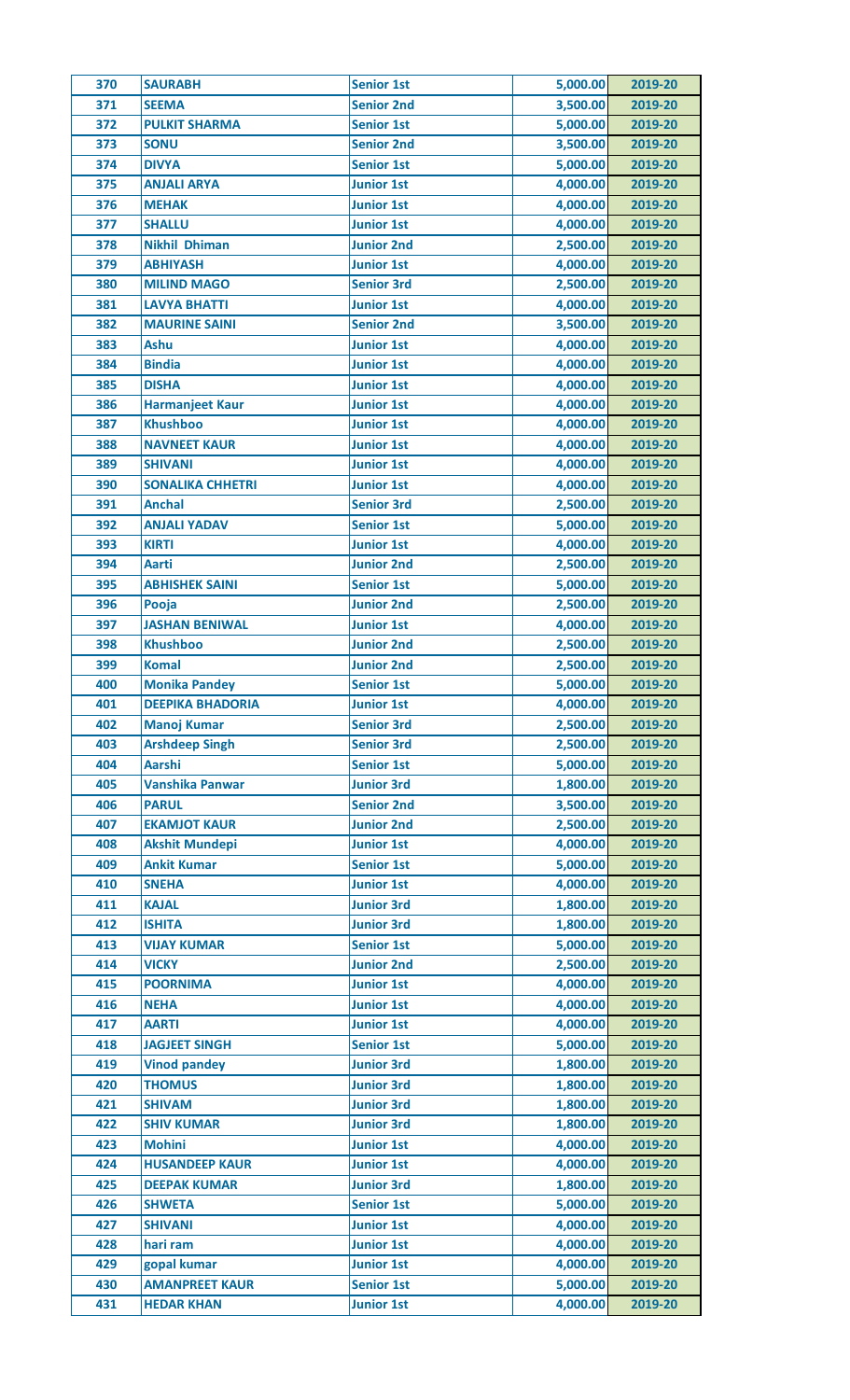| 432 | <b>LUCKY SHUKLA</b>           | <b>Junior 2nd</b> | 2,500.00 | 2019-20 |
|-----|-------------------------------|-------------------|----------|---------|
| 433 | <b>Sarbjeet Kaur</b>          | <b>Senior 3rd</b> | 2,500.00 | 2019-20 |
| 434 | <b>ROHAN MANDAL</b>           | <b>Senior 2nd</b> | 3,500.00 | 2019-20 |
| 435 | <b>ARANPREET KAUR</b>         | <b>Senior 3rd</b> | 2,500.00 | 2019-20 |
| 436 | <b>SIMRANJEET SINGH</b>       | <b>Senior 1st</b> | 5,000.00 | 2019-20 |
| 437 | <b>SHEETAL</b>                | <b>Junior 1st</b> | 4,000.00 | 2019-20 |
| 438 | <b>SADHNA</b>                 | <b>Senior 2nd</b> | 3,500.00 | 2019-20 |
| 439 | <b>PURNIMA THAKUR</b>         | <b>Junior 1st</b> | 4,000.00 | 2019-20 |
| 440 | <b>Gurpreet kaur</b>          | <b>Senior 3rd</b> | 2,500.00 | 2019-20 |
| 441 | <b>PAYAL</b>                  | <b>Senior 2nd</b> | 3,500.00 | 2019-20 |
| 442 | <b>PUSHPA</b>                 | <b>Senior 2nd</b> | 3,500.00 | 2019-20 |
| 443 | <b>Hardik Makkar</b>          | <b>Senior 1st</b> | 5,000.00 | 2019-20 |
| 444 | <b>Charmie</b>                | <b>Junior 1st</b> | 4,000.00 | 2019-20 |
| 445 | <b>Dilchirag Kaur Baidwan</b> | <b>Senior 1st</b> | 5,000.00 | 2019-20 |
| 446 | mukesh kumar                  | <b>Senior 1st</b> | 5,000.00 | 2019-20 |
| 447 | <b>MAPHI</b>                  | <b>Senior 1st</b> | 5,000.00 | 2019-20 |
| 448 | <b>Sumit Singh</b>            | <b>Junior 1st</b> | 4,000.00 | 2019-20 |
| 449 | <b>Priya</b>                  | <b>Junior 1st</b> | 4,000.00 | 2019-20 |
| 450 | <b>Suraj</b>                  | <b>Junior 3rd</b> | 1,800.00 | 2019-20 |
| 451 | <b>SUNITA RANI</b>            | <b>Senior 3rd</b> | 2,500.00 | 2019-20 |
| 452 | <b>PELF</b>                   | <b>Senior 1st</b> | 5,000.00 | 2019-20 |
| 453 | <b>KARAN GUPTA</b>            | <b>Senior 1st</b> | 5,000.00 | 2019-20 |
| 454 | <b>Shubham kumar</b>          | <b>Senior 3rd</b> | 2,500.00 | 2019-20 |
| 455 | <b>Ritika Sharma</b>          | <b>Senior 3rd</b> | 2,500.00 | 2019-20 |
|     |                               |                   |          |         |
| 456 | <b>YUVRAJ SINGH</b>           | <b>Junior 1st</b> | 4,000.00 | 2019-20 |
| 457 | <b>ITOYL</b>                  | <b>Senior 1st</b> | 5,000.00 | 2019-20 |
| 458 | <b>NODIT GUPTA</b>            | <b>Junior 1st</b> | 4,000.00 | 2019-20 |
| 459 | <b>PRANJAL KAPOOR</b>         | <b>Senior 1st</b> | 5,000.00 | 2019-20 |
| 460 | <b>Himanshi Sharma</b>        | <b>Senior 1st</b> | 5,000.00 | 2019-20 |
| 461 | <b>Himani Sharma</b>          | <b>Senior 1st</b> | 5,000.00 | 2019-20 |
| 462 | Sapna devi                    | <b>Senior 3rd</b> | 2,500.00 | 2019-20 |
| 463 | <b>JASLEEN SINGH</b>          | <b>Senior 3rd</b> | 2,500.00 | 2019-20 |
| 464 | <b>BALBIR</b>                 | <b>Senior 2nd</b> | 3,500.00 | 2019-20 |
| 465 | <b>ASHIMTA THAKUR</b>         | <b>Senior 2nd</b> | 3,500.00 | 2019-20 |
| 466 | kiranjot kaur                 | <b>Senior 1st</b> | 5,000.00 | 2019-20 |
| 467 | <b>AMRITA PARIYAR</b>         | <b>Senior 1st</b> | 5,000.00 | 2019-20 |
| 468 | <b>SHIVANI</b>                | <b>Senior 2nd</b> | 3,500.00 | 2019-20 |
| 469 | <b>GURTEJ SINGH</b>           | <b>Junior 2nd</b> | 2,500.00 | 2019-20 |
| 470 | <b>Ritu</b>                   | <b>Senior 2nd</b> | 3,500.00 | 2019-20 |
| 471 | <b>Sahibjeet Singh</b>        | <b>Junior 2nd</b> | 2,500.00 | 2019-20 |
| 472 | <b>SIMRAN</b>                 | <b>Senior 1st</b> | 5,000.00 | 2019-20 |
| 473 | <b>PARUL GUPTA</b>            | <b>Senior 1st</b> | 5,000.00 | 2019-20 |
| 474 | <b>Karan Gupta</b>            | <b>Senior 3rd</b> | 2,500.00 | 2019-20 |
| 475 | <b>HARINDER SINGH</b>         | <b>Senior 1st</b> | 5,000.00 | 2019-20 |
| 476 | <b>ARPITA MALIK</b>           | <b>Senior 1st</b> | 5,000.00 | 2019-20 |
| 477 | <b>MANISHA</b>                | <b>Senior 1st</b> | 5,000.00 | 2019-20 |
| 478 | <b>Sanyam Grover</b>          | <b>Senior 1st</b> | 5,000.00 | 2019-20 |
| 479 | <b>Shalini</b>                | <b>Senior 3rd</b> | 2,500.00 | 2019-20 |
| 480 | <b>Mehak</b>                  | <b>Senior 2nd</b> | 3,500.00 | 2019-20 |
| 481 | <b>KHUSHI KUMARI</b>          | <b>Senior 2nd</b> | 3,500.00 | 2019-20 |
| 482 | <b>KALPNA KUMARI</b>          | <b>Senior 2nd</b> | 3,500.00 | 2019-20 |
| 483 | <b>KAJAL</b>                  | <b>Senior 2nd</b> | 3,500.00 | 2019-20 |
| 484 | <b>AMISHA</b>                 | <b>Senior 2nd</b> | 3,500.00 | 2019-20 |
| 485 | <b>Shubham</b>                | <b>Senior 1st</b> | 5,000.00 | 2019-20 |
| 486 | <b>INDERDEEP SINGH</b>        | <b>Junior 3rd</b> | 1,800.00 | 2019-20 |
| 487 | <b>Krish Singla</b>           | <b>Junior 3rd</b> | 1,800.00 | 2019-20 |
| 488 | <b>NEHA SINGH</b>             | <b>Junior 1st</b> | 4,000.00 | 2019-20 |
| 489 | <b>DHRUV GUPTA</b>            | <b>Junior 1st</b> | 4,000.00 | 2019-20 |
| 490 | <b>Shreeya Sharma</b>         | <b>Senior 1st</b> | 5,000.00 | 2019-20 |
| 491 | Pooja                         | <b>Junior 1st</b> | 4,000.00 | 2019-20 |
|     | <b>PANAM</b>                  | <b>Senior 2nd</b> | 3,500.00 |         |
| 492 |                               |                   |          | 2019-20 |
| 493 | <b>Deepanshu</b>              | <b>Junior 1st</b> | 4,000.00 | 2019-20 |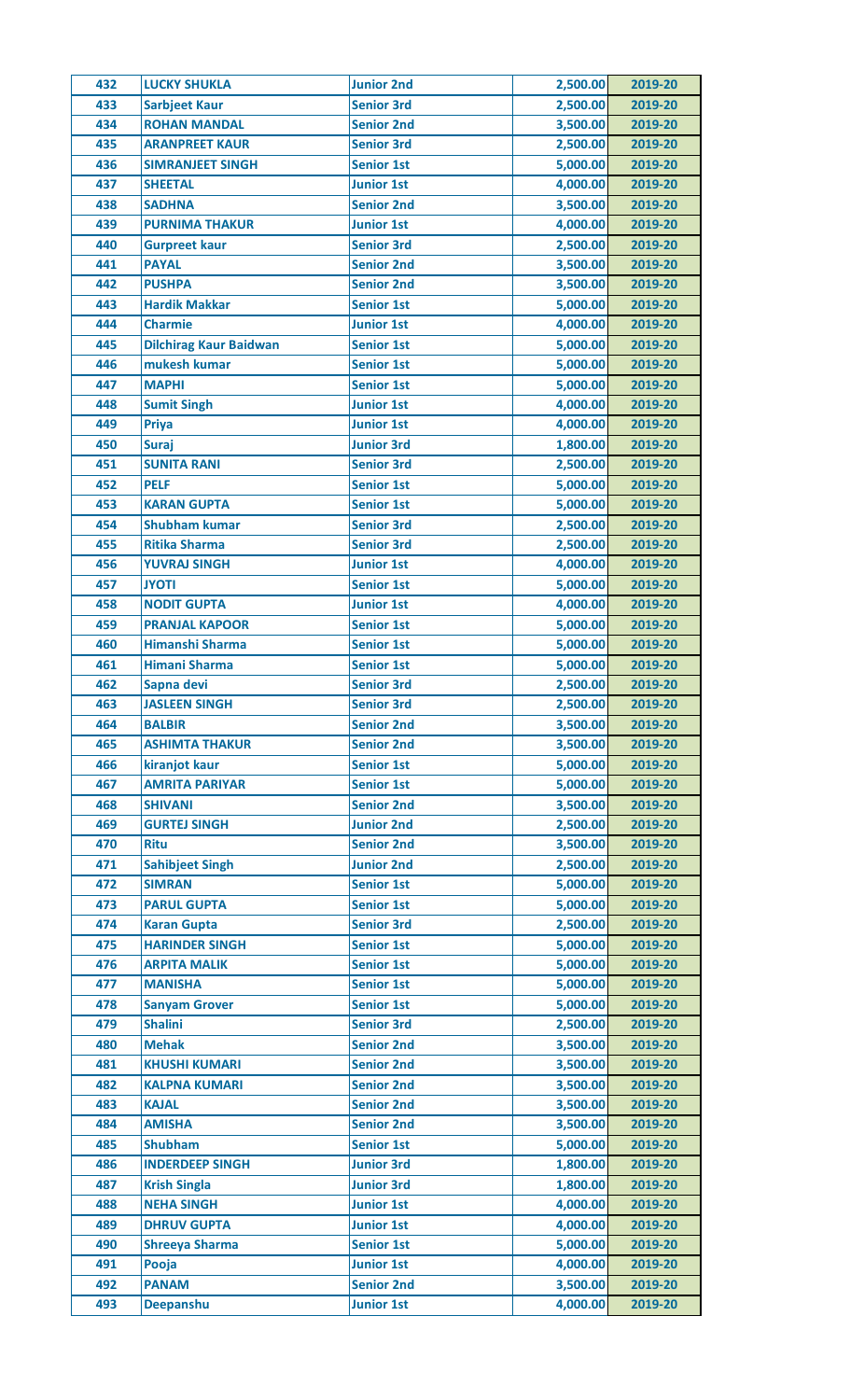| 494 | <b>SAHIL SHARMA</b>      | <b>Senior 1st</b> | 5,000.00 | 2019-20 |
|-----|--------------------------|-------------------|----------|---------|
| 495 | <b>Rohan Juneja</b>      | <b>Senior 1st</b> | 5,000.00 | 2019-20 |
| 496 | <b>Kalyani</b>           | <b>Senior 1st</b> | 5,000.00 | 2019-20 |
| 497 | <b>JASMINE MANCHANDA</b> | <b>Senior 2nd</b> | 3,500.00 | 2019-20 |
| 498 | <b>SAMARTH SHARMA</b>    | <b>Junior 1st</b> | 4,000.00 | 2019-20 |
| 499 | <b>RITU</b>              | <b>Junior 1st</b> | 4,000.00 | 2019-20 |
| 500 | <b>DEEPIKA JOSHI</b>     | <b>Junior 2nd</b> | 2,500.00 | 2019-20 |
| 501 | <b>GAURAV</b>            | <b>Junior 1st</b> | 4,000.00 | 2019-20 |
| 502 | <b>PRIYANKA</b>          | <b>Junior 2nd</b> | 2,500.00 | 2019-20 |
| 503 | <b>ROSHNI GUPTA</b>      | <b>Junior 2nd</b> | 2,500.00 | 2019-20 |
| 504 | <b>TANISHA</b>           | <b>Junior 2nd</b> | 2,500.00 | 2019-20 |
| 505 | <b>TANUJA THAKUR</b>     | <b>Junior 2nd</b> | 2,500.00 | 2019-20 |
| 506 | <b>GURPREET SINGH</b>    | <b>Senior 1st</b> | 5,000.00 | 2019-20 |
| 507 | <b>RAMANJOT KAUR</b>     | <b>Junior 1st</b> | 4,000.00 | 2019-20 |
| 508 | <b>ROSHAN</b>            | <b>Junior 3rd</b> | 1,800.00 | 2019-20 |
| 509 | <b>SHIVA</b>             | <b>Junior 3rd</b> | 1,800.00 | 2019-20 |
| 510 | <b>Mohit kumar</b>       | <b>Senior 1st</b> | 5,000.00 | 2019-20 |
| 511 | <b>NAVJOT SINGH</b>      | <b>Junior 2nd</b> | 2,500.00 | 2019-20 |
| 512 | <b>Nikhil Yadav</b>      | <b>Senior 1st</b> | 5,000.00 | 2019-20 |
| 513 | <b>Mahesh kumar</b>      | <b>Senior 1st</b> | 5,000.00 | 2019-20 |
| 514 | <b>Mohit Narwal</b>      | <b>Senior 1st</b> | 5,000.00 | 2019-20 |
| 515 | <b>PARMINDER SINGH</b>   | <b>Senior 2nd</b> | 3,500.00 | 2019-20 |
| 516 |                          |                   | 2,500.00 |         |
|     | <b>PAYAL</b>             | <b>Junior 2nd</b> |          | 2019-20 |
| 517 | <b>PINKY</b>             | <b>Junior 2nd</b> | 2,500.00 | 2019-20 |
| 518 | <b>SAKSHI</b>            | <b>Junior 2nd</b> | 2,500.00 | 2019-20 |
| 519 | <b>SHEETAL</b>           | <b>Junior 2nd</b> | 2,500.00 | 2019-20 |
| 520 | <b>SNEHA</b>             | <b>Junior 2nd</b> | 2,500.00 | 2019-20 |
| 521 | <b>Sujal</b>             | <b>Junior 1st</b> | 4,000.00 | 2019-20 |
| 522 | <b>AMISHA</b>            | <b>Senior 2nd</b> | 3,500.00 | 2019-20 |
| 523 | <b>LILA</b>              | <b>Senior 2nd</b> | 3,500.00 | 2019-20 |
| 524 | <b>MONIKA</b>            | <b>Senior 2nd</b> | 3,500.00 | 2019-20 |
| 525 | <b>USHA KUMARI</b>       | <b>Junior 2nd</b> | 2,500.00 | 2019-20 |
| 526 | <b>BHAWNA RAWAT</b>      | <b>Junior 1st</b> | 4,000.00 | 2019-20 |
| 527 | <b>Maninder Kumar</b>    | <b>Junior 3rd</b> | 1,800.00 | 2019-20 |
| 528 | <b>Mehak Singh</b>       | <b>Junior 1st</b> | 4,000.00 | 2019-20 |
| 529 | <b>Varun Kumar</b>       | <b>Junior 2nd</b> | 2,500.00 | 2019-20 |
| 530 | <b>HIMANSHU</b>          | <b>Junior 1st</b> | 4,000.00 | 2019-20 |
| 531 | <b>Muskan</b>            | <b>Junior 2nd</b> | 2,500.00 | 2019-20 |
| 532 | <b>Nishika</b>           | <b>Junior 3rd</b> | 1,800.00 | 2019-20 |
| 533 | <b>Sidhant Bhatia</b>    | <b>Junior 1st</b> | 4,000.00 | 2019-20 |
| 534 | <b>YASH CHAUDHARY</b>    | <b>Junior 1st</b> | 4,000.00 | 2019-20 |
| 535 | <b>KAMLESH</b>           | <b>Senior 1st</b> | 5,000.00 | 2019-20 |
| 536 | <b>PRINCE KUMAR</b>      | <b>Junior 3rd</b> | 1,800.00 | 2019-20 |
| 537 | rohit bains              | <b>Junior 3rd</b> | 1,800.00 | 2019-20 |
| 538 | <b>Sudhir</b>            | <b>Junior 3rd</b> | 1,800.00 | 2019-20 |
| 539 | <b>AARTI</b>             | <b>Junior 1st</b> | 4,000.00 | 2019-20 |
| 540 | aditya mandal            | <b>Senior 2nd</b> | 3,500.00 | 2019-20 |
| 541 | <b>KOMAL KAUR</b>        | <b>Senior 3rd</b> | 2,500.00 | 2019-20 |
| 542 | <b>Mosam Kumar</b>       | <b>Senior 2nd</b> | 3,500.00 | 2019-20 |
| 543 | pratham sharma           | <b>Senior 1st</b> | 5,000.00 | 2019-20 |
| 544 | <b>SIMRAN</b>            | <b>Junior 2nd</b> | 2,500.00 | 2019-20 |
| 545 | <b>Amar Kumar sharma</b> | <b>Senior 1st</b> | 5,000.00 | 2019-20 |
| 546 | <b>KHARAK BAHADUR</b>    | <b>Junior 2nd</b> | 2,500.00 | 2019-20 |
| 547 | <b>SAHIL</b>             | <b>Junior 1st</b> | 4,000.00 | 2019-20 |
| 548 | <b>TILAK SINGH</b>       | <b>Junior 1st</b> | 4,000.00 | 2019-20 |
| 549 | <b>DHEERAJ SINGH</b>     | <b>Junior 2nd</b> | 2,500.00 | 2019-20 |
| 550 | <b>HARISH SINGH</b>      | <b>Junior 2nd</b> | 2,500.00 | 2019-20 |
| 551 | <b>KANAK JEENA</b>       | <b>Junior 2nd</b> | 2,500.00 | 2019-20 |
| 552 | <b>SAGAR</b>             | <b>Junior 1st</b> | 4,000.00 | 2019-20 |
| 553 | <b>Vanshika</b>          | <b>Junior 3rd</b> | 1,800.00 | 2019-20 |
| 554 | <b>AKSHIT MALIK</b>      | <b>Junior 1st</b> | 4,000.00 | 2019-20 |
|     |                          | <b>Senior 3rd</b> |          |         |
| 555 | <b>DIKSHA</b>            |                   | 2,500.00 | 2019-20 |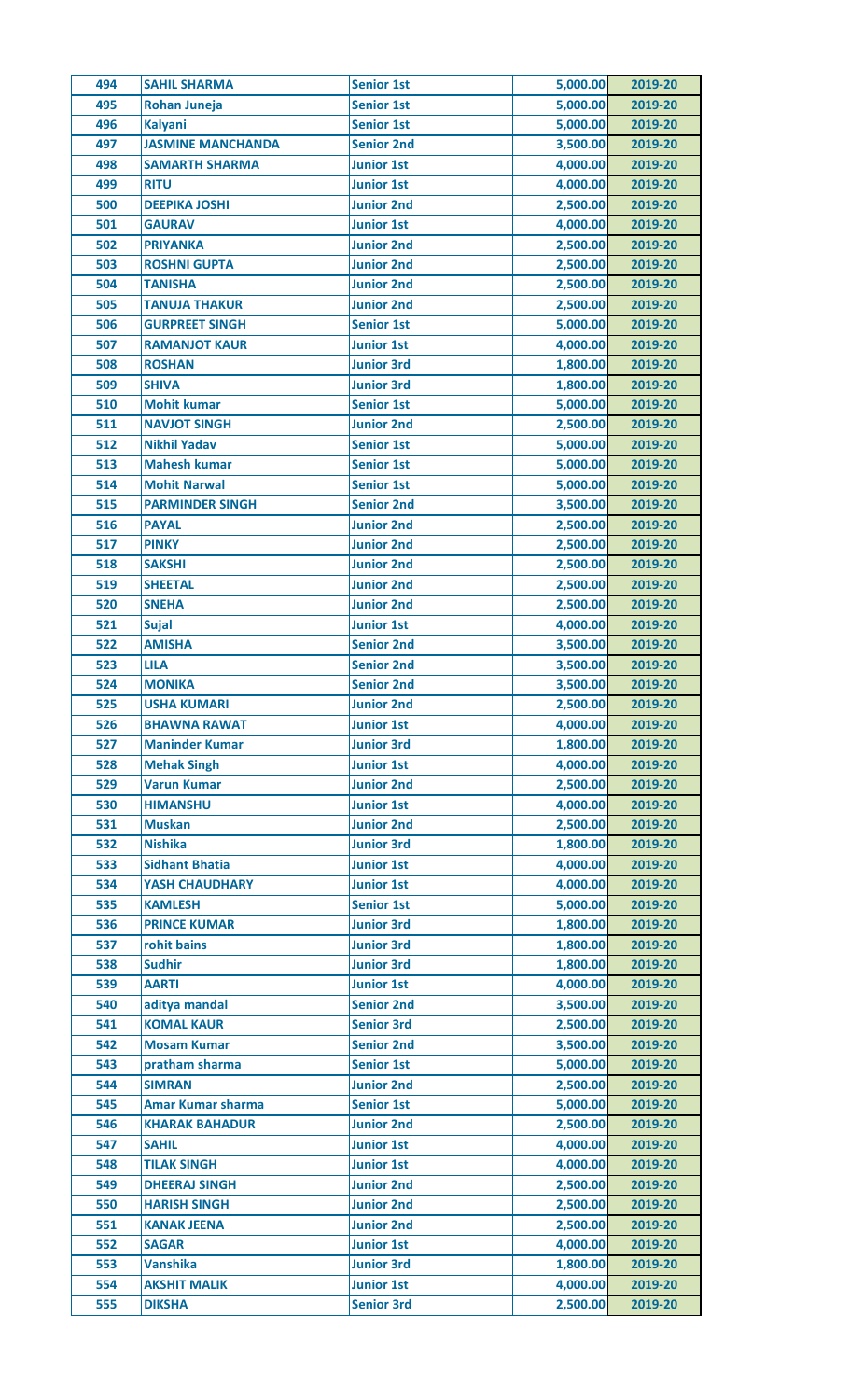| 557<br><b>RITIKA</b><br>4,000.00<br><b>Junior 1st</b><br>2019-20<br>4,000.00<br><b>ROHAN</b><br><b>Junior 1st</b><br>558<br>2019-20<br><b>Shubham Chauhan</b><br>4,000.00<br>559<br><b>Junior 1st</b><br>2019-20<br>4,000.00<br>560<br><b>KUMARI BHARTI</b><br><b>Junior 1st</b><br>2019-20<br>5,000.00<br>561<br><b>Sakshi Devi</b><br><b>Senior 1st</b><br>2019-20<br>562<br><b>Junior 2nd</b><br>2,500.00<br><b>ARNAV JAIN</b><br>2019-20<br>4,000.00<br>563<br><b>PARTH BHATTI</b><br><b>Junior 1st</b><br>2019-20<br>4,000.00<br>564<br><b>SHIVANI KAPIL</b><br><b>Junior 1st</b><br>2019-20<br>4,000.00<br>565<br><b>SONAM SINGH</b><br><b>Junior 1st</b><br>2019-20<br>4,000.00<br>566<br><b>SONIA VERMA</b><br><b>Junior 1st</b><br>2019-20<br>567<br><b>Senior 2nd</b><br>3,500.00<br><b>SHALI</b><br>2019-20<br>2,500.00<br>568<br><b>PINKY</b><br><b>Junior 2nd</b><br>2019-20<br>4,000.00<br>569<br>sushant kapoor<br><b>Junior 1st</b><br>2019-20 |  |
|----------------------------------------------------------------------------------------------------------------------------------------------------------------------------------------------------------------------------------------------------------------------------------------------------------------------------------------------------------------------------------------------------------------------------------------------------------------------------------------------------------------------------------------------------------------------------------------------------------------------------------------------------------------------------------------------------------------------------------------------------------------------------------------------------------------------------------------------------------------------------------------------------------------------------------------------------------------|--|
|                                                                                                                                                                                                                                                                                                                                                                                                                                                                                                                                                                                                                                                                                                                                                                                                                                                                                                                                                                |  |
|                                                                                                                                                                                                                                                                                                                                                                                                                                                                                                                                                                                                                                                                                                                                                                                                                                                                                                                                                                |  |
|                                                                                                                                                                                                                                                                                                                                                                                                                                                                                                                                                                                                                                                                                                                                                                                                                                                                                                                                                                |  |
|                                                                                                                                                                                                                                                                                                                                                                                                                                                                                                                                                                                                                                                                                                                                                                                                                                                                                                                                                                |  |
|                                                                                                                                                                                                                                                                                                                                                                                                                                                                                                                                                                                                                                                                                                                                                                                                                                                                                                                                                                |  |
|                                                                                                                                                                                                                                                                                                                                                                                                                                                                                                                                                                                                                                                                                                                                                                                                                                                                                                                                                                |  |
|                                                                                                                                                                                                                                                                                                                                                                                                                                                                                                                                                                                                                                                                                                                                                                                                                                                                                                                                                                |  |
|                                                                                                                                                                                                                                                                                                                                                                                                                                                                                                                                                                                                                                                                                                                                                                                                                                                                                                                                                                |  |
|                                                                                                                                                                                                                                                                                                                                                                                                                                                                                                                                                                                                                                                                                                                                                                                                                                                                                                                                                                |  |
|                                                                                                                                                                                                                                                                                                                                                                                                                                                                                                                                                                                                                                                                                                                                                                                                                                                                                                                                                                |  |
|                                                                                                                                                                                                                                                                                                                                                                                                                                                                                                                                                                                                                                                                                                                                                                                                                                                                                                                                                                |  |
|                                                                                                                                                                                                                                                                                                                                                                                                                                                                                                                                                                                                                                                                                                                                                                                                                                                                                                                                                                |  |
|                                                                                                                                                                                                                                                                                                                                                                                                                                                                                                                                                                                                                                                                                                                                                                                                                                                                                                                                                                |  |
| 570<br>5,000.00<br><b>Rituz</b><br><b>Senior 1st</b><br>2019-20                                                                                                                                                                                                                                                                                                                                                                                                                                                                                                                                                                                                                                                                                                                                                                                                                                                                                                |  |
| <b>Junior 2nd</b><br>2,500.00<br>571<br><b>Sujal</b><br>2019-20                                                                                                                                                                                                                                                                                                                                                                                                                                                                                                                                                                                                                                                                                                                                                                                                                                                                                                |  |
| 572<br><b>KUNAL YADAV</b><br><b>Senior 3rd</b><br>2,500.00<br>2019-20                                                                                                                                                                                                                                                                                                                                                                                                                                                                                                                                                                                                                                                                                                                                                                                                                                                                                          |  |
| 4,000.00<br>573<br><b>Sanchit Gupta</b><br><b>Junior 1st</b><br>2019-20                                                                                                                                                                                                                                                                                                                                                                                                                                                                                                                                                                                                                                                                                                                                                                                                                                                                                        |  |
| <b>Adamya Gupta</b><br>4,000.00<br>574<br><b>Junior 1st</b><br>2019-20                                                                                                                                                                                                                                                                                                                                                                                                                                                                                                                                                                                                                                                                                                                                                                                                                                                                                         |  |
| <b>Asmita Sharma</b><br>5,000.00<br>575<br><b>Senior 1st</b><br>2019-20                                                                                                                                                                                                                                                                                                                                                                                                                                                                                                                                                                                                                                                                                                                                                                                                                                                                                        |  |
| 4,000.00<br>576<br><b>Junior 1st</b><br><b>AKASHDEEP</b><br>2019-20                                                                                                                                                                                                                                                                                                                                                                                                                                                                                                                                                                                                                                                                                                                                                                                                                                                                                            |  |
| 577<br><b>Senior 2nd</b><br>3,500.00<br><b>Maneet Kaur</b><br>2019-20                                                                                                                                                                                                                                                                                                                                                                                                                                                                                                                                                                                                                                                                                                                                                                                                                                                                                          |  |
| 2,500.00<br>578<br><b>MAYANK AGGARWAL</b><br><b>Junior 2nd</b><br>2019-20                                                                                                                                                                                                                                                                                                                                                                                                                                                                                                                                                                                                                                                                                                                                                                                                                                                                                      |  |
| 5,000.00<br>579<br><b>Arjun</b><br><b>Senior 1st</b><br>2019-20                                                                                                                                                                                                                                                                                                                                                                                                                                                                                                                                                                                                                                                                                                                                                                                                                                                                                                |  |
| 2,500.00<br>580<br>gurdeep singh<br><b>Senior 3rd</b><br>2019-20                                                                                                                                                                                                                                                                                                                                                                                                                                                                                                                                                                                                                                                                                                                                                                                                                                                                                               |  |
| 5,000.00<br>581<br><b>MANDEEP SINGH</b><br><b>Senior 1st</b><br>2019-20                                                                                                                                                                                                                                                                                                                                                                                                                                                                                                                                                                                                                                                                                                                                                                                                                                                                                        |  |
| 5,000.00<br>582<br><b>Senior 1st</b><br>2019-20<br><b>Neeraj</b>                                                                                                                                                                                                                                                                                                                                                                                                                                                                                                                                                                                                                                                                                                                                                                                                                                                                                               |  |
| Radhika vasudeva<br>4,000.00<br>583<br><b>Junior 1st</b><br>2019-20                                                                                                                                                                                                                                                                                                                                                                                                                                                                                                                                                                                                                                                                                                                                                                                                                                                                                            |  |
| 3,500.00<br>584<br><b>SUDARSHAN</b><br><b>Senior 2nd</b><br>2019-20                                                                                                                                                                                                                                                                                                                                                                                                                                                                                                                                                                                                                                                                                                                                                                                                                                                                                            |  |
| 585<br>2,500.00<br>2019-20<br><b>ANUPAM SINGH</b><br><b>Junior 2nd</b>                                                                                                                                                                                                                                                                                                                                                                                                                                                                                                                                                                                                                                                                                                                                                                                                                                                                                         |  |
| 4,000.00<br>586<br><b>MEHAK</b><br><b>Junior 1st</b><br>2019-20                                                                                                                                                                                                                                                                                                                                                                                                                                                                                                                                                                                                                                                                                                                                                                                                                                                                                                |  |
| 587<br><b>Viraj Sabherwal</b><br><b>Junior 1st</b><br>4,000.00<br>2019-20                                                                                                                                                                                                                                                                                                                                                                                                                                                                                                                                                                                                                                                                                                                                                                                                                                                                                      |  |
| 4,000.00<br>588<br><b>KHUSHI</b><br><b>Junior 1st</b><br>2019-20                                                                                                                                                                                                                                                                                                                                                                                                                                                                                                                                                                                                                                                                                                                                                                                                                                                                                               |  |
| <b>Anshika</b><br>4,000.00<br>589<br><b>Junior 1st</b><br>2019-20                                                                                                                                                                                                                                                                                                                                                                                                                                                                                                                                                                                                                                                                                                                                                                                                                                                                                              |  |
| 5,000.00<br>590<br><b>KIRANDEEP KAUR</b><br><b>Senior 1st</b><br>2019-20                                                                                                                                                                                                                                                                                                                                                                                                                                                                                                                                                                                                                                                                                                                                                                                                                                                                                       |  |
| 3,500.00<br>591<br><b>SAHIL AHAMAD RAZA</b><br><b>Senior 2nd</b><br>2019-20                                                                                                                                                                                                                                                                                                                                                                                                                                                                                                                                                                                                                                                                                                                                                                                                                                                                                    |  |
| 4,000.00<br>592<br><b>Bhavya Pathania</b><br><b>Junior 1st</b><br>2019-20                                                                                                                                                                                                                                                                                                                                                                                                                                                                                                                                                                                                                                                                                                                                                                                                                                                                                      |  |
| <b>ANU</b><br>2,500.00<br>593<br><b>Senior 3rd</b><br>2019-20                                                                                                                                                                                                                                                                                                                                                                                                                                                                                                                                                                                                                                                                                                                                                                                                                                                                                                  |  |
| 594<br><b>SANAL</b><br><b>Junior 1st</b><br>4,000.00<br>2019-20                                                                                                                                                                                                                                                                                                                                                                                                                                                                                                                                                                                                                                                                                                                                                                                                                                                                                                |  |
| 3,500.00<br>595<br>Souvik mehra<br><b>Senior 2nd</b><br>2019-20                                                                                                                                                                                                                                                                                                                                                                                                                                                                                                                                                                                                                                                                                                                                                                                                                                                                                                |  |
| 2,500.00<br>596<br>sudha<br><b>Senior 3rd</b><br>2019-20                                                                                                                                                                                                                                                                                                                                                                                                                                                                                                                                                                                                                                                                                                                                                                                                                                                                                                       |  |
| 5,000.00<br>597<br><b>Dipanshu Kumar Singh</b><br><b>Senior 1st</b><br>2019-20                                                                                                                                                                                                                                                                                                                                                                                                                                                                                                                                                                                                                                                                                                                                                                                                                                                                                 |  |
| <b>Aadya Chopra</b><br>4,000.00<br>598<br><b>Junior 1st</b><br>2019-20                                                                                                                                                                                                                                                                                                                                                                                                                                                                                                                                                                                                                                                                                                                                                                                                                                                                                         |  |
| <b>Anshika Pannu</b><br><b>Junior 2nd</b><br>2,500.00<br>599<br>2019-20                                                                                                                                                                                                                                                                                                                                                                                                                                                                                                                                                                                                                                                                                                                                                                                                                                                                                        |  |
| 2,500.00<br>600<br><b>Birsukhman Singh Khurana</b><br>2019-20<br><b>Junior 2nd</b>                                                                                                                                                                                                                                                                                                                                                                                                                                                                                                                                                                                                                                                                                                                                                                                                                                                                             |  |
| 5,000.00<br>601<br><b>Deeksha</b><br><b>Senior 1st</b><br>2019-20                                                                                                                                                                                                                                                                                                                                                                                                                                                                                                                                                                                                                                                                                                                                                                                                                                                                                              |  |
| 602<br><b>DIKSHA</b><br>3,500.00<br><b>Senior 2nd</b><br>2019-20                                                                                                                                                                                                                                                                                                                                                                                                                                                                                                                                                                                                                                                                                                                                                                                                                                                                                               |  |
| <b>Junior 3rd</b><br>1,800.00<br>603<br><b>Jashanjot singh</b><br>2019-20                                                                                                                                                                                                                                                                                                                                                                                                                                                                                                                                                                                                                                                                                                                                                                                                                                                                                      |  |
| <b>KAPIL</b><br>604<br><b>Junior 2nd</b><br>2,500.00<br>2019-20                                                                                                                                                                                                                                                                                                                                                                                                                                                                                                                                                                                                                                                                                                                                                                                                                                                                                                |  |
| <b>Piyush Singh</b><br>605<br><b>Junior 3rd</b><br>1,800.00<br>2019-20                                                                                                                                                                                                                                                                                                                                                                                                                                                                                                                                                                                                                                                                                                                                                                                                                                                                                         |  |
| 4,000.00<br>606<br><b>Riya Pandey</b><br><b>Junior 1st</b><br>2019-20                                                                                                                                                                                                                                                                                                                                                                                                                                                                                                                                                                                                                                                                                                                                                                                                                                                                                          |  |
| 607<br><b>SAKSHI</b><br>3,500.00<br><b>Senior 2nd</b><br>2019-20                                                                                                                                                                                                                                                                                                                                                                                                                                                                                                                                                                                                                                                                                                                                                                                                                                                                                               |  |
| 4,000.00<br>608<br><b>SHRUTI</b><br><b>Junior 1st</b><br>2019-20                                                                                                                                                                                                                                                                                                                                                                                                                                                                                                                                                                                                                                                                                                                                                                                                                                                                                               |  |
| 609<br><b>Shubham Kohli</b><br><b>Senior 1st</b><br>5,000.00<br>2019-20                                                                                                                                                                                                                                                                                                                                                                                                                                                                                                                                                                                                                                                                                                                                                                                                                                                                                        |  |
| 4,000.00<br>610<br>Tanishka chandela<br><b>Junior 1st</b><br>2019-20                                                                                                                                                                                                                                                                                                                                                                                                                                                                                                                                                                                                                                                                                                                                                                                                                                                                                           |  |
| 2,500.00<br>611<br><b>TAQDEER KAUR GREWAL</b><br><b>Junior 2nd</b><br>2019-20                                                                                                                                                                                                                                                                                                                                                                                                                                                                                                                                                                                                                                                                                                                                                                                                                                                                                  |  |
| 612<br><b>AKASHDEEP SINDHU</b><br>3,500.00<br><b>Senior 2nd</b><br>2019-20                                                                                                                                                                                                                                                                                                                                                                                                                                                                                                                                                                                                                                                                                                                                                                                                                                                                                     |  |
| <b>Junior 1st</b><br>4,000.00<br>613<br><b>Armeet Singh Punia</b><br>2019-20                                                                                                                                                                                                                                                                                                                                                                                                                                                                                                                                                                                                                                                                                                                                                                                                                                                                                   |  |
| 614<br><b>EKAM TOOR</b><br><b>Junior 1st</b><br>4,000.00<br>2019-20                                                                                                                                                                                                                                                                                                                                                                                                                                                                                                                                                                                                                                                                                                                                                                                                                                                                                            |  |
| 4,000.00<br>615<br><b>JAI DOGRA</b><br>2019-20<br><b>Junior 1st</b>                                                                                                                                                                                                                                                                                                                                                                                                                                                                                                                                                                                                                                                                                                                                                                                                                                                                                            |  |
| 4,000.00<br>616<br><b>NITIN SINGH</b><br><b>Junior 1st</b><br>2019-20                                                                                                                                                                                                                                                                                                                                                                                                                                                                                                                                                                                                                                                                                                                                                                                                                                                                                          |  |
| 4,000.00<br>617<br><b>Pratibha Thingnam</b><br><b>Junior 1st</b><br>2019-20                                                                                                                                                                                                                                                                                                                                                                                                                                                                                                                                                                                                                                                                                                                                                                                                                                                                                    |  |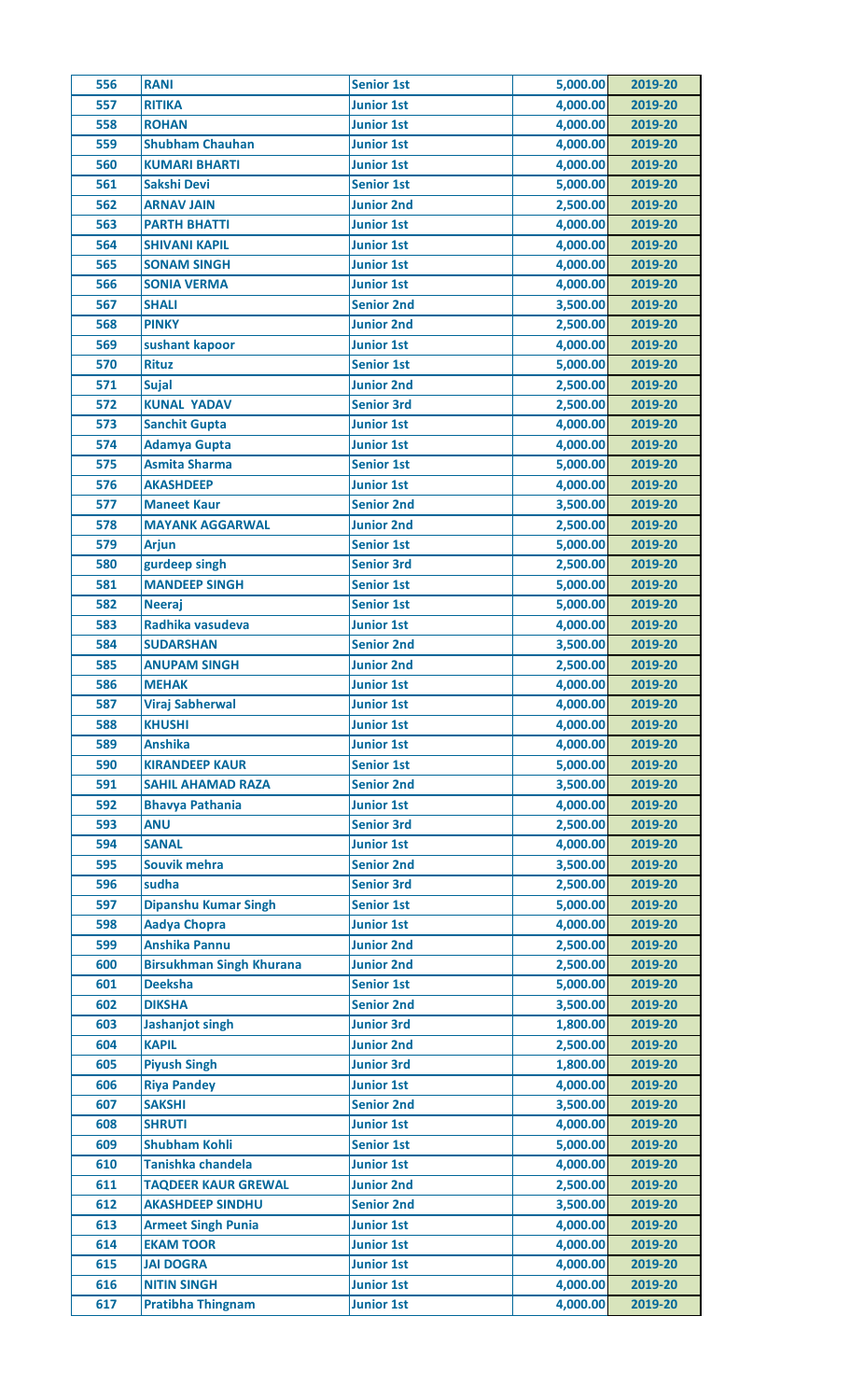| 618 | <b>Pratigya Thingnam</b>    | <b>Junior 1st</b> | 4,000.00 | 2019-20 |
|-----|-----------------------------|-------------------|----------|---------|
| 619 | <b>MUSKAN</b>               | <b>Junior 1st</b> | 4,000.00 | 2019-20 |
| 620 | <b>Abhishek Mohindra</b>    | <b>Senior 2nd</b> | 3,500.00 | 2019-20 |
| 621 | <b>Niharika Vashisht</b>    | <b>Senior 2nd</b> | 3,500.00 | 2019-20 |
| 622 | <b>Gurleen Kaur</b>         | <b>Senior 1st</b> | 5,000.00 | 2019-20 |
| 623 | <b>Kiran Rawat</b>          | <b>Senior 1st</b> | 5,000.00 | 2019-20 |
| 624 | <b>Anuj Vashisht</b>        | <b>Junior 1st</b> | 4,000.00 | 2019-20 |
| 625 | <b>PRACHI</b>               | <b>Junior 2nd</b> | 2,500.00 | 2019-20 |
| 626 | <b>Saanvi Puri</b>          | <b>Junior 3rd</b> | 1,800.00 | 2019-20 |
| 627 | <b>Shivam</b>               | <b>Junior 3rd</b> | 1,800.00 | 2019-20 |
| 628 | <b>VANISHA BASHAMBU</b>     | <b>Junior 1st</b> | 4,000.00 | 2019-20 |
| 629 | <b>VARNIKA BASHAMBU</b>     | <b>Junior 1st</b> | 4,000.00 | 2019-20 |
| 630 | <b>Guneet Singh</b>         | <b>Junior 2nd</b> | 2,500.00 | 2019-20 |
| 631 | <b>Hari Singh</b>           | <b>Junior 3rd</b> | 1,800.00 | 2019-20 |
| 632 | <b>Jasjot Singh</b>         | <b>Senior 1st</b> | 5,000.00 | 2019-20 |
| 633 | <b>MRITYUNJAY RAO</b>       | <b>Junior 3rd</b> | 1,800.00 | 2019-20 |
| 634 | <b>Pawan Singh</b>          | <b>Senior 1st</b> | 5,000.00 | 2019-20 |
| 635 | <b>RITVIK SHARMA</b>        | <b>Junior 3rd</b> | 1,800.00 | 2019-20 |
| 636 | Sanchit Juneja              | <b>Junior 3rd</b> | 1,800.00 | 2019-20 |
| 637 | <b>ANIKAIT KANWAR</b>       | <b>Junior 1st</b> | 4,000.00 | 2019-20 |
| 638 | <b>BHUPESH</b>              | <b>Junior 1st</b> | 4,000.00 | 2019-20 |
|     |                             |                   |          |         |
| 639 | <b>MAYANK</b>               | <b>Junior 3rd</b> | 1,800.00 | 2019-20 |
| 640 | <b>Nupur Malhotra</b>       | <b>Junior 1st</b> | 4,000.00 | 2019-20 |
| 641 | <b>Rishita Sharma</b>       | <b>Junior 3rd</b> | 1,800.00 | 2019-20 |
| 642 | <b>SACHIN SHARMA</b>        | <b>Senior 1st</b> | 5,000.00 | 2019-20 |
| 643 | <b>SAHIL</b>                | <b>Senior 1st</b> | 5,000.00 | 2019-20 |
| 644 | <b>SEHAJPREET KAUR</b>      | <b>Junior 1st</b> | 4,000.00 | 2019-20 |
| 645 | <b>SHISHIR PRATAP SINGH</b> | <b>Senior 2nd</b> | 3,500.00 | 2019-20 |
| 646 | <b>ARNAV KANWAR</b>         | <b>Junior 1st</b> | 4,000.00 | 2019-20 |
| 647 | <b>GAMINI SAMMA</b>         | <b>Junior 1st</b> | 4,000.00 | 2019-20 |
| 648 | <b>HIMANGI SHARMA</b>       | <b>Junior 2nd</b> | 2,500.00 | 2019-20 |
| 649 | <b>NAMYA SHARMA</b>         | <b>Junior 1st</b> | 4,000.00 | 2019-20 |
| 650 | <b>TANISHA</b>              | <b>Junior 2nd</b> | 2,500.00 | 2019-20 |
| 651 | YAGYA VASHIST               | <b>Junior 2nd</b> | 2,500.00 | 2019-20 |
| 652 | <b>RAKSHA CHAHAR</b>        | <b>Junior 1st</b> | 4,000.00 | 2019-20 |
| 653 | <b>DIVESH KUMAR</b>         | <b>Senior 1st</b> | 5,000.00 | 2019-20 |
| 654 | <b>SHWETA</b>               | <b>Senior 1st</b> | 5,000.00 | 2019-20 |
| 655 | shubam pahwa                | <b>Senior 2nd</b> | 3,500.00 | 2019-20 |
| 656 | Samriddhi Singh             | <b>Junior 1st</b> | 4,000.00 | 2019-20 |
| 657 | <b>MOHINI</b>               | <b>Senior 2nd</b> | 3,500.00 | 2019-20 |
| 658 | <b>MANIT KAUR</b>           | <b>Junior 2nd</b> | 2,500.00 | 2019-20 |
| 659 | <b>KUNAL JANJO</b>          | <b>Junior 2nd</b> | 2,500.00 | 2019-20 |
| 660 | <b>Angel</b>                | <b>Junior 3rd</b> | 1,800.00 | 2019-20 |
| 661 | <b>PANKAJ CHAUHAN</b>       | <b>Senior 1st</b> | 5,000.00 | 2019-20 |
| 662 | <b>MEWA SINGH</b>           | <b>Senior 1st</b> | 5,000.00 | 2019-20 |
| 663 | <b>Hiraman Garthi</b>       | <b>Junior 1st</b> | 4,000.00 | 2019-20 |
| 664 | <b>SHAURYA DWIVEDI</b>      | <b>Junior 3rd</b> | 1,800.00 | 2019-20 |
| 665 | Jiya                        | <b>Junior 1st</b> | 4,000.00 | 2019-20 |
| 666 | <b>ARUN</b>                 | <b>Senior 1st</b> | 5,000.00 | 2019-20 |
| 667 | <b>Anshul Bansal</b>        | <b>Junior 3rd</b> | 1,800.00 | 2019-20 |
| 668 | <b>Deepak singh</b>         | <b>Junior 1st</b> | 4,000.00 | 2019-20 |
| 669 | <b>YASH</b>                 | <b>Junior 2nd</b> | 2,500.00 | 2019-20 |
| 670 | <b>Hemani Singh</b>         | <b>Junior 2nd</b> | 2,500.00 | 2019-20 |
| 671 | <b>Abhijeet</b>             | <b>Junior 1st</b> | 4,000.00 | 2019-20 |
| 672 | <b>Shruti Rajput</b>        | <b>Senior 3rd</b> | 2,500.00 | 2019-20 |
| 673 | <b>ANKIT KUMAR</b>          | <b>Senior 1st</b> | 5,000.00 | 2019-20 |
| 674 | <b>KESHAV</b>               | <b>Junior 1st</b> | 4,000.00 | 2019-20 |
|     |                             |                   |          |         |
| 675 | <b>SAGAR RANA</b>           | <b>Junior 1st</b> | 4,000.00 | 2019-20 |
| 676 | <b>SANEHAL</b>              | <b>Senior 2nd</b> | 3,500.00 | 2019-20 |
| 677 | <b>GEETA KUMARI</b>         | <b>Senior 3rd</b> | 2,500.00 | 2019-20 |
| 678 | <b>Neha Rawat</b>           | <b>Junior 1st</b> | 4,000.00 | 2019-20 |
| 679 | <b>Ranjit Kumar</b>         | <b>Junior 1st</b> | 4,000.00 | 2019-20 |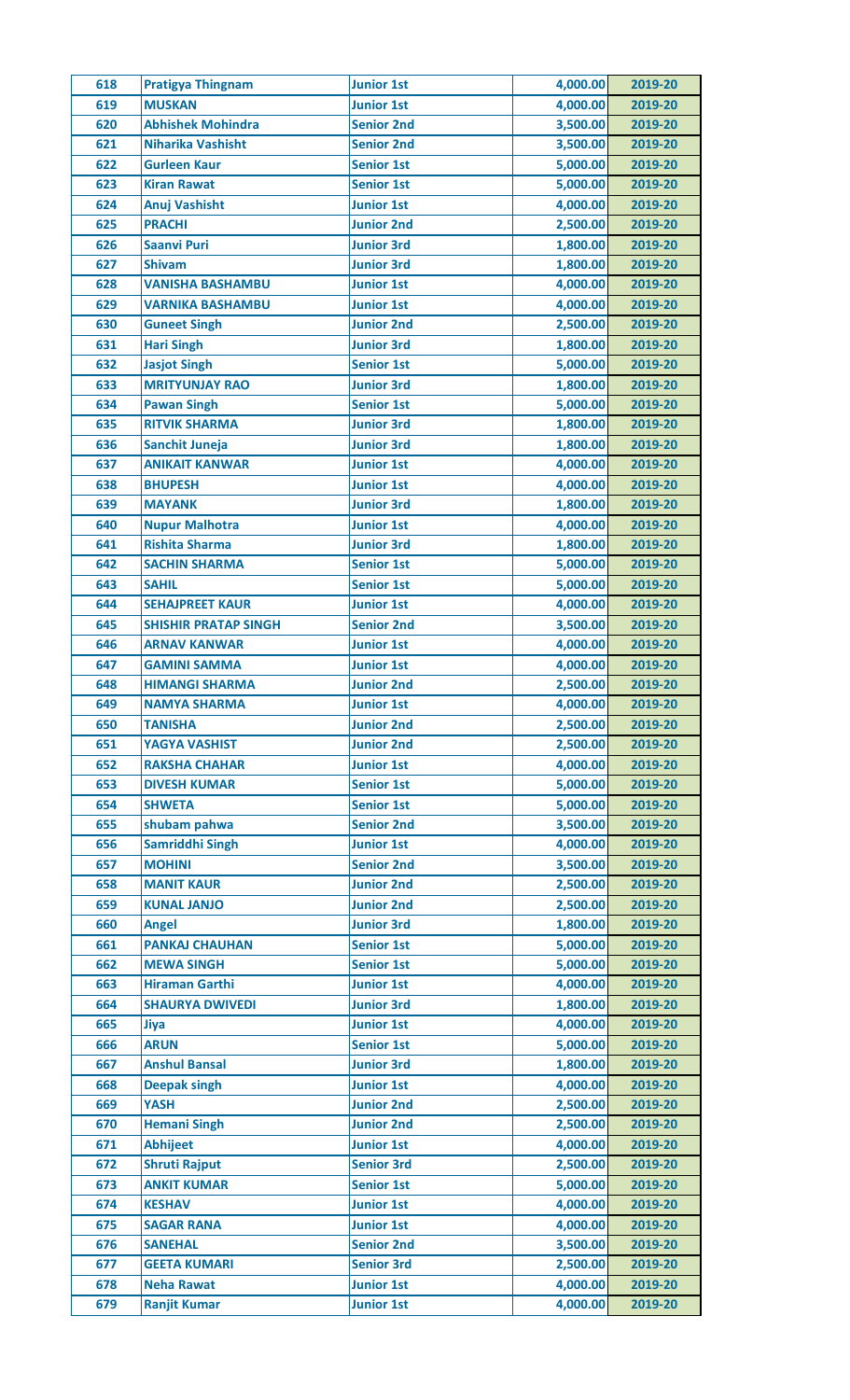| 680 | <b>SAPNA</b>                               | <b>Senior 3rd</b> | 2,500.00 | 2019-20 |
|-----|--------------------------------------------|-------------------|----------|---------|
| 681 | <b>SHIKSHA</b>                             | <b>Junior 1st</b> | 4,000.00 | 2019-20 |
| 682 | <b>Vidhita</b>                             | <b>Senior 2nd</b> | 3,500.00 | 2019-20 |
| 683 | <b>Anjali</b>                              | <b>Junior 1st</b> | 4,000.00 | 2019-20 |
| 684 | <b>TANIYA</b>                              | <b>Senior 1st</b> | 5,000.00 | 2019-20 |
| 685 | anju                                       | <b>Junior 1st</b> | 4,000.00 | 2019-20 |
| 686 | <b>HARI OM</b>                             | <b>Junior 2nd</b> | 2,500.00 | 2019-20 |
| 687 | komal                                      | <b>Junior 3rd</b> | 1,800.00 | 2019-20 |
| 688 | Pooja Kumari                               | <b>Junior 1st</b> | 4,000.00 | 2019-20 |
| 689 | <b>ROHAN ANTIL</b>                         | <b>Junior 1st</b> | 4,000.00 | 2019-20 |
| 690 | <b>AARTI</b>                               | <b>Junior 1st</b> | 4,000.00 | 2019-20 |
| 691 | <b>AASHIMA SINGH</b>                       | <b>Senior 2nd</b> | 3,500.00 | 2019-20 |
| 692 | Abhyudya Jaswal                            | <b>Junior 2nd</b> | 2,500.00 | 2019-20 |
| 693 | <b>Aditya Mishra</b>                       | <b>Junior 1st</b> | 4,000.00 | 2019-20 |
| 694 | <b>AJAY KUMAR</b>                          | <b>Junior 3rd</b> | 1,800.00 | 2019-20 |
| 695 | <b>AKANKSHA</b>                            | <b>Junior 2nd</b> | 2,500.00 | 2019-20 |
| 696 | <b>Akshay Sejwal</b>                       | <b>Senior 3rd</b> | 2,500.00 | 2019-20 |
| 697 | <b>Akshita Rathore</b>                     | <b>Senior 1st</b> | 5,000.00 | 2019-20 |
| 698 | <b>Akul Malik</b>                          | <b>Junior 1st</b> | 4,000.00 | 2019-20 |
| 699 | <b>ALI RJA</b>                             | <b>Junior 2nd</b> | 2,500.00 | 2019-20 |
| 700 | <b>Aman</b>                                | <b>Junior 1st</b> | 4,000.00 | 2019-20 |
| 701 | <b>AMAN</b>                                | <b>Junior 1st</b> | 4,000.00 | 2019-20 |
| 702 | <b>AMANDEEP SINGH</b>                      | <b>Senior 1st</b> | 5,000.00 | 2019-20 |
| 703 | <b>ANANYA</b>                              | <b>Junior 3rd</b> | 1,800.00 | 2019-20 |
| 704 | <b>ANANYA ATTRY</b>                        | <b>Junior 1st</b> | 4,000.00 | 2019-20 |
| 705 | aanchal sharma                             | <b>Senior 3rd</b> | 2,500.00 | 2019-20 |
| 706 | <b>ANGADBIR SINGH</b>                      | <b>Junior 1st</b> | 4,000.00 | 2019-20 |
| 707 | <b>ANGEL YADAV</b>                         | <b>Junior 2nd</b> | 2,500.00 | 2019-20 |
| 708 | <b>Angeldeep Kaur Randhawa</b>             | <b>Senior 2nd</b> | 3,500.00 | 2019-20 |
| 709 | <b>ANISHKA SINGH</b>                       | <b>Senior 2nd</b> | 3,500.00 | 2019-20 |
| 710 | <b>ANITA</b>                               | <b>Junior 1st</b> | 4,000.00 | 2019-20 |
| 711 | <b>ANJALI</b>                              | <b>Junior 2nd</b> | 2,500.00 | 2019-20 |
| 712 | <b>Anjali</b>                              | <b>Senior 2nd</b> | 3,500.00 | 2019-20 |
| 713 | <b>ANKIT KUMAR</b>                         | <b>Junior 3rd</b> | 1,800.00 | 2019-20 |
| 714 | ankit kumar                                | <b>Junior 3rd</b> | 1,800.00 | 2019-20 |
| 715 | <b>Ankita</b>                              | <b>Senior 2nd</b> | 3,500.00 | 2019-20 |
| 716 | <b>ARCHNA</b>                              | <b>Senior 2nd</b> | 3,500.00 | 2019-20 |
| 717 | <b>ARCHI THAKUR</b>                        | <b>Junior 1st</b> | 4,000.00 | 2019-20 |
| 718 | <b>Arshnoor Kaur</b>                       | <b>Junior 1st</b> | 4,000.00 | 2019-20 |
| 719 | <b>ARYAN CHAUHAN</b>                       | <b>Junior 1st</b> | 4,000.00 | 2019-20 |
| 720 | <b>Aryan Gir</b>                           | <b>Junior 2nd</b> | 2,500.00 | 2019-20 |
| 721 | <b>ASISH TIWARI</b>                        | <b>Junior 3rd</b> | 1,800.00 | 2019-20 |
| 722 | <b>ATHARV MONGA</b>                        | <b>Junior 1st</b> | 4,000.00 | 2019-20 |
| 723 | <b>Atishya Saxena</b>                      | <b>Junior 2nd</b> | 2,500.00 | 2019-20 |
| 724 | <b>Ayush</b>                               | <b>Junior 1st</b> | 4,000.00 | 2019-20 |
| 725 | <b>BIBEK MANGER</b>                        | <b>Junior 3rd</b> | 1,800.00 | 2019-20 |
| 726 | <b>BIRSHAHAANJIT SINGH</b>                 | <b>Junior 1st</b> | 4,000.00 | 2019-20 |
| 727 | <b>Devansh Vashishtha</b>                  | <b>Junior 2nd</b> | 2,500.00 | 2019-20 |
| 728 | <b>DHANDEEP SINGH</b>                      | <b>Junior 2nd</b> | 2,500.00 | 2019-20 |
| 729 | <b>Dhruv Rathee</b>                        | <b>Junior 2nd</b> | 2,500.00 | 2019-20 |
| 730 | <b>DIVYA</b>                               | <b>Junior 2nd</b> | 2,500.00 | 2019-20 |
| 731 | <b>Divyansh Gupta</b>                      | <b>Junior 1st</b> | 4,000.00 | 2019-20 |
| 732 | <b>GOURAV KUMAR</b>                        | <b>Senior 2nd</b> | 3,500.00 | 2019-20 |
| 733 | <b>Grace Kaur Dhillon</b>                  | <b>Senior 1st</b> | 5,000.00 | 2019-20 |
| 734 | <b>GUNPREET KAUR</b>                       | <b>Senior 2nd</b> | 3,500.00 | 2019-20 |
| 735 | <b>Gurjas singh</b>                        | <b>Junior 1st</b> | 4,000.00 | 2019-20 |
| 736 | <b>Happender Singh</b>                     | <b>Senior 3rd</b> | 2,500.00 | 2019-20 |
| 737 | <b>HARMEHAR PAL SINGH BEDI</b>             | <b>Senior 2nd</b> | 3,500.00 | 2019-20 |
| 738 | <b>Harsh</b>                               | <b>Senior 2nd</b> | 3,500.00 | 2019-20 |
| 739 | <b>Harshita</b>                            | <b>Senior 2nd</b> | 3,500.00 | 2019-20 |
| 740 |                                            | <b>Senior 2nd</b> | 3,500.00 | 2019-20 |
|     | <b>Himanshi Thapa</b><br>Jaipreet wadhawan |                   |          |         |
| 741 |                                            | <b>Senior 1st</b> | 5,000.00 | 2019-20 |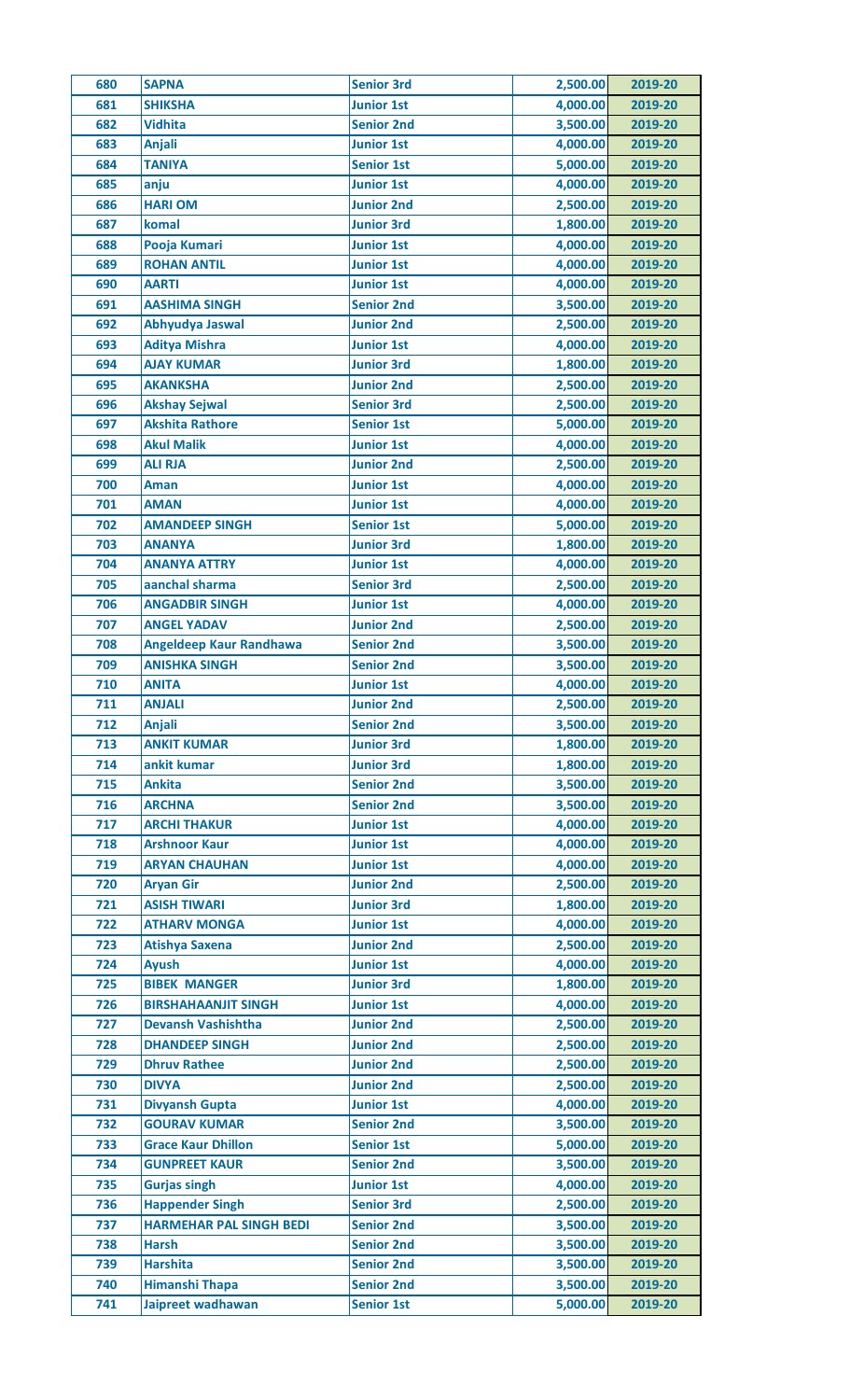| 742 | <b>JAPAGAM SINGH BAKSHI</b>   | <b>Junior 2nd</b> | 2,500.00 | 2019-20 |
|-----|-------------------------------|-------------------|----------|---------|
| 743 | Japnaam kaur                  | <b>Junior 1st</b> | 4,000.00 | 2019-20 |
| 744 | <b>Jasmeet</b>                | <b>Junior 2nd</b> | 2,500.00 | 2019-20 |
| 745 | <b>JATIN CHAUHAN</b>          | <b>Senior 3rd</b> | 2,500.00 | 2019-20 |
| 746 | <b>Jyoti Verma</b>            | <b>Junior 3rd</b> | 1,800.00 | 2019-20 |
| 747 | <b>Jyotsana Yadav</b>         | <b>Senior 1st</b> | 5,000.00 | 2019-20 |
| 748 | <b>KAJAL PAHAL</b>            | <b>Senior 1st</b> | 5,000.00 | 2019-20 |
| 749 | karan kumar                   | <b>Junior 2nd</b> | 2,500.00 | 2019-20 |
| 750 | <b>Karandeep Thakur</b>       | <b>Senior 2nd</b> | 3,500.00 | 2019-20 |
| 751 | <b>Karmannye Om Chaudhary</b> | <b>Junior 1st</b> | 4,000.00 | 2019-20 |
| 752 | <b>KARTIK JINDAL</b>          | <b>Senior 1st</b> | 5,000.00 | 2019-20 |
| 753 | <b>KASHISH</b>                | <b>Senior 3rd</b> | 2,500.00 | 2019-20 |
| 754 | <b>KAVIN SAINI</b>            | <b>Junior 1st</b> | 4,000.00 | 2019-20 |
| 755 | <b>KAVYA</b>                  | <b>Junior 1st</b> | 4,000.00 | 2019-20 |
| 756 | <b>KHUSHI</b>                 | <b>Junior 1st</b> | 4,000.00 | 2019-20 |
| 757 | <b>KHUSHI</b>                 | <b>Senior 1st</b> | 5,000.00 | 2019-20 |
| 758 | <b>Khushneet Kaur</b>         | <b>Senior 1st</b> | 5,000.00 | 2019-20 |
| 759 | <b>KHUSHPREET KAUR</b>        | <b>Junior 2nd</b> | 2,500.00 | 2019-20 |
| 760 | kiran kumari                  | <b>Senior 2nd</b> | 3,500.00 | 2019-20 |
| 761 | <b>KIRANJOT KAUR</b>          | <b>Senior 2nd</b> | 3,500.00 | 2019-20 |
| 762 | <b>KOMAL</b>                  | <b>Junior 2nd</b> | 2,500.00 | 2019-20 |
| 763 | <b>KRISHIKA</b>               | <b>Junior 1st</b> | 4,000.00 | 2019-20 |
| 764 | <b>Kuldeep kumar</b>          | <b>Senior 1st</b> | 5,000.00 | 2019-20 |
| 765 | <b>LAKSHY</b>                 | <b>Junior 2nd</b> | 2,500.00 | 2019-20 |
| 766 | <b>MADHU</b>                  | <b>Junior 1st</b> | 4,000.00 | 2019-20 |
| 767 | <b>Mahira Batheja</b>         | <b>Junior 1st</b> | 4,000.00 | 2019-20 |
| 768 | <b>Manaal khan</b>            | <b>Junior 3rd</b> | 1,800.00 | 2019-20 |
| 769 | <b>MANHAR BAWA</b>            | <b>Senior 2nd</b> | 3,500.00 | 2019-20 |
| 770 | <b>MANISH KUMAR</b>           | <b>Junior 2nd</b> | 2,500.00 | 2019-20 |
| 771 | <b>Manisha</b>                | <b>Junior 1st</b> | 4,000.00 | 2019-20 |
| 772 | <b>Manju Thapa</b>            | <b>Junior 2nd</b> | 2,500.00 | 2019-20 |
| 773 | <b>Manvi Kashyap</b>          | <b>Junior 1st</b> | 4,000.00 | 2019-20 |
| 774 | <b>MAYANK LIMBA</b>           | <b>Junior 2nd</b> | 2,500.00 | 2019-20 |
| 775 | <b>MEHAK</b>                  | <b>Junior 1st</b> | 4,000.00 | 2019-20 |
| 776 | <b>Mohit Bhadu</b>            | <b>Senior 3rd</b> | 2,500.00 | 2019-20 |
| 777 | <b>MONIKA</b>                 | <b>Senior 2nd</b> | 3,500.00 | 2019-20 |
| 778 | <b>MUKUL BADSAR</b>           | <b>Junior 2nd</b> | 2,500.00 | 2019-20 |
| 779 | <b>NANDINI</b>                | <b>Junior 1st</b> | 4,000.00 | 2019-20 |
| 780 | <b>Nargis Singh</b>           | <b>Junior 2nd</b> | 2,500.00 | 2019-20 |
| 781 | navroop                       | <b>Junior 1st</b> | 4,000.00 | 2019-20 |
| 782 | neeraj                        | <b>Junior 2nd</b> | 2,500.00 | 2019-20 |
| 783 | <b>NEETU</b>                  | <b>Junior 1st</b> | 4,000.00 | 2019-20 |
| 784 | <b>NEHA</b>                   | <b>Senior 1st</b> | 5,000.00 | 2019-20 |
| 785 | <b>Nikhil Rawat</b>           | <b>Senior 2nd</b> | 3,500.00 | 2019-20 |
| 786 | <b>Nimanpreet Kaur</b>        | <b>Senior 1st</b> | 5,000.00 | 2019-20 |
| 787 | <b>Nishita Sivasamy</b>       | <b>Junior 1st</b> | 4,000.00 | 2019-20 |
| 788 | <b>NISHTHA SALWAHAN</b>       | <b>Senior 2nd</b> | 3,500.00 | 2019-20 |
| 789 | <b>OJASVI</b>                 | <b>Junior 3rd</b> | 1,800.00 | 2019-20 |
| 790 | <b>Paridhi Chopra</b>         | <b>Junior 2nd</b> | 2,500.00 | 2019-20 |
| 791 | <b>PARMINDER KALYAN</b>       | <b>Senior 1st</b> | 5,000.00 | 2019-20 |
| 792 | <b>Parul</b>                  | <b>Junior 3rd</b> | 1,800.00 | 2019-20 |
| 793 | <b>PARVATI SINGH</b>          | <b>Senior 2nd</b> | 3,500.00 | 2019-20 |
| 794 | <b>PAWANDEEP SINGH</b>        | <b>Senior 1st</b> | 5,000.00 | 2019-20 |
| 795 | <b>PINKI NEE MANJU</b>        | <b>Senior 1st</b> | 5,000.00 | 2019-20 |
| 796 | <b>PINKU</b>                  | <b>Senior 1st</b> | 5,000.00 | 2019-20 |
| 797 | <b>POOJA</b>                  | <b>Senior 1st</b> | 5,000.00 | 2019-20 |
| 798 | Pooja                         | <b>Junior 3rd</b> | 1,800.00 | 2019-20 |
| 799 | <b>Prabhjot Singh Bedi</b>    | <b>Junior 3rd</b> | 1,800.00 | 2019-20 |
| 800 | <b>PRABHNOOR SINGH BHANGU</b> | <b>Junior 3rd</b> | 1,800.00 | 2019-20 |
| 801 | <b>Pragati Pawat</b>          | <b>Junior 3rd</b> | 1,800.00 | 2019-20 |
| 802 | <b>Pratyaksh Arora</b>        | <b>Junior 2nd</b> | 2,500.00 | 2019-20 |
| 803 | <b>Prerna Rani</b>            | <b>Senior 1st</b> | 5,000.00 | 2019-20 |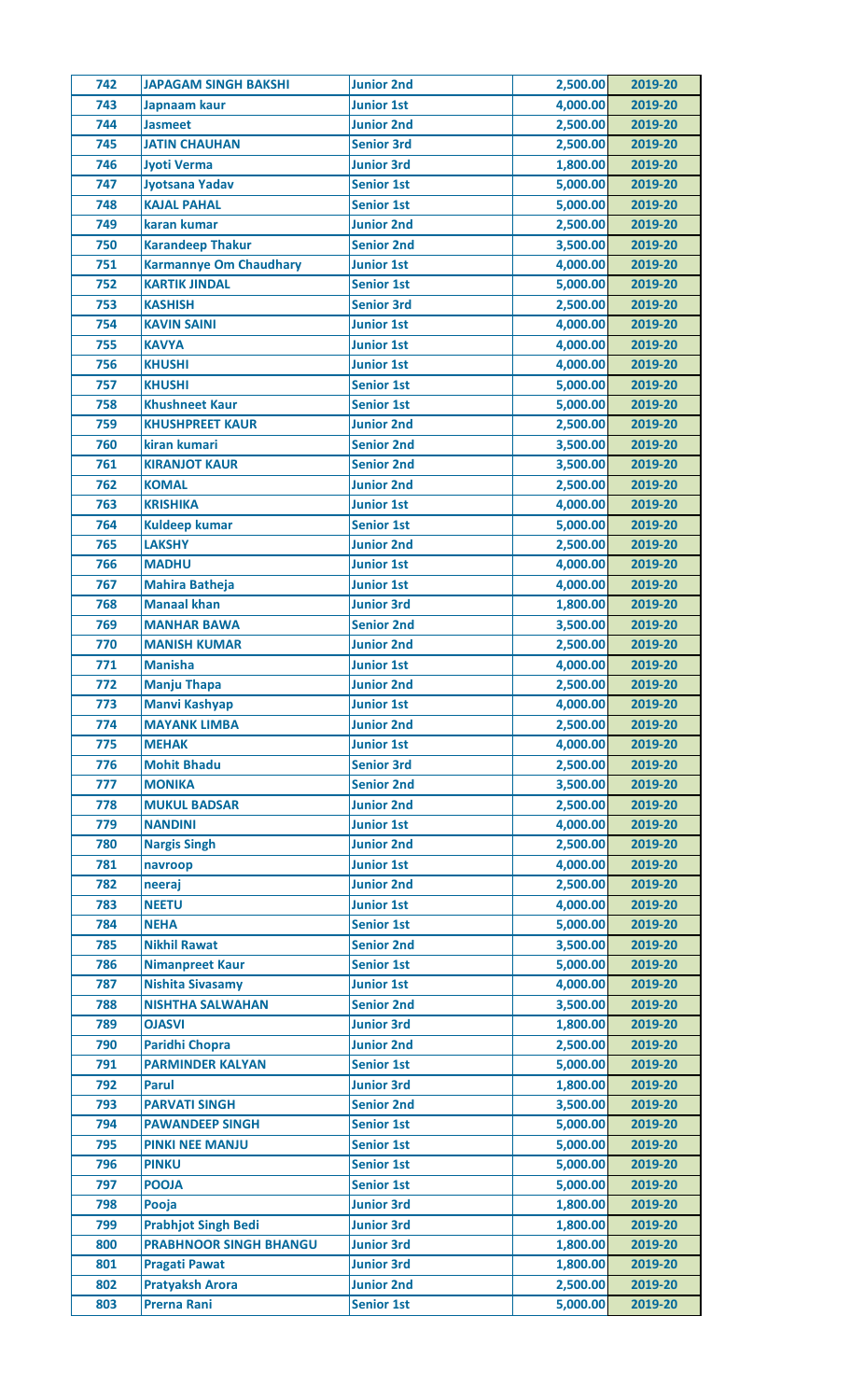| 804 | <b>PREETI</b>              | <b>Senior 2nd</b> | 3,500.00 | 2019-20 |
|-----|----------------------------|-------------------|----------|---------|
| 805 | <b>PRIYANKA</b>            | <b>Junior 2nd</b> | 2,500.00 | 2019-20 |
| 806 | <b>PRIYANKA</b>            | <b>Senior 3rd</b> | 2,500.00 | 2019-20 |
| 807 | <b>PRIYANKA KUMARI</b>     | <b>Senior 1st</b> | 5,000.00 | 2019-20 |
| 808 | <b>Rahul choudhary</b>     | <b>Senior 1st</b> | 5,000.00 | 2019-20 |
| 809 | <b>RAHUL KORI</b>          | <b>Junior 1st</b> | 4,000.00 | 2019-20 |
| 810 | <b>RANJEET SAAH</b>        | <b>Senior 2nd</b> | 3,500.00 | 2019-20 |
| 811 | <b>REETA</b>               | <b>Junior 3rd</b> | 1,800.00 | 2019-20 |
| 812 | <b>Rekha</b>               | <b>Senior 2nd</b> | 3,500.00 | 2019-20 |
| 813 | <b>RESHMA</b>              | <b>Junior 2nd</b> | 2,500.00 | 2019-20 |
| 814 | <b>RIDHI LAKHOTIA</b>      | <b>Junior 2nd</b> | 2,500.00 | 2019-20 |
| 815 | <b>Ridhi Sharma</b>        | <b>Senior 2nd</b> | 3,500.00 | 2019-20 |
| 816 | <b>RIMPI</b>               | <b>Junior 1st</b> | 4,000.00 | 2019-20 |
| 817 | <b>Rishita Sharma</b>      | <b>Senior 1st</b> | 5,000.00 | 2019-20 |
| 818 | <b>RITIKA</b>              | <b>Junior 1st</b> | 4,000.00 | 2019-20 |
| 819 | <b>Ritu Bissyan</b>        | <b>Junior 2nd</b> | 2,500.00 | 2019-20 |
| 820 | <b>RIYA</b>                | <b>Senior 2nd</b> | 3,500.00 | 2019-20 |
| 821 | <b>RIYA</b>                | <b>Junior 1st</b> | 4,000.00 | 2019-20 |
| 822 | <b>Ronnit Biji</b>         | <b>Junior 2nd</b> | 2,500.00 | 2019-20 |
| 823 | <b>SACHIN</b>              | <b>Senior 1st</b> | 5,000.00 | 2019-20 |
| 824 | <b>Sachin Kumar Jha</b>    | <b>Junior 1st</b> | 4,000.00 | 2019-20 |
| 825 | <b>Sahil Mudgil</b>        | <b>Senior 1st</b> | 5,000.00 | 2019-20 |
| 826 | <b>SAKSHI THAKUR</b>       | <b>Junior 1st</b> | 4,000.00 | 2019-20 |
| 827 | <b>Samaira Jaswal</b>      | <b>Junior 1st</b> | 4,000.00 | 2019-20 |
| 828 |                            | <b>Senior 3rd</b> | 2,500.00 | 2019-20 |
|     | <b>Sangeeta</b>            |                   |          |         |
| 829 | Saniya rai                 | <b>Junior 2nd</b> | 2,500.00 | 2019-20 |
| 830 | <b>SANYAM KANSAL</b>       | <b>Junior 3rd</b> | 1,800.00 | 2019-20 |
| 831 | <b>SAPNA</b>               | <b>Junior 1st</b> | 4,000.00 | 2019-20 |
| 832 | <b>Sarla</b>               | <b>Senior 3rd</b> | 2,500.00 | 2019-20 |
| 833 | <b>SARWAN KUMAR</b>        | <b>Junior 1st</b> | 4,000.00 | 2019-20 |
| 834 | <b>Satvik Sharma</b>       | <b>Junior 1st</b> | 4,000.00 | 2019-20 |
| 835 | <b>SAWAN GILL</b>          | <b>Senior 3rd</b> | 2,500.00 | 2019-20 |
| 836 | <b>Sayed Sobia</b>         | <b>Junior 3rd</b> | 1,800.00 | 2019-20 |
| 837 | <b>SEJAL</b>               | <b>Junior 3rd</b> | 1,800.00 | 2019-20 |
| 838 | <b>SHEELAM</b>             | <b>Senior 1st</b> | 5,000.00 | 2019-20 |
| 839 | <b>SHIVANI</b>             | <b>Senior 1st</b> | 5,000.00 | 2019-20 |
| 840 | <b>SHIVEN AGGARWAL</b>     | <b>Junior 2nd</b> | 2,500.00 | 2019-20 |
| 841 | <b>SHOBHA</b>              | <b>Junior 2nd</b> | 2,500.00 | 2019-20 |
| 842 | <b>SHUBHAM RISHI</b>       | <b>Senior 2nd</b> | 3,500.00 | 2019-20 |
| 843 | <b>SOFIA SAMBER</b>        | <b>Junior 1st</b> | 4,000.00 | 2019-20 |
| 844 | <b>SOHAIL</b>              | <b>Junior 1st</b> | 4,000.00 | 2019-20 |
| 845 | <b>Sohit</b>               | <b>Junior 1st</b> | 4,000.00 | 2019-20 |
| 846 | <b>SUGAM RAWAT</b>         | <b>Junior 1st</b> | 4,000.00 | 2019-20 |
| 847 | <b>SUMAN</b>               | <b>Junior 2nd</b> | 2,500.00 | 2019-20 |
| 848 | <b>SUMIT KUMAR</b>         | <b>Senior 1st</b> | 5,000.00 | 2019-20 |
| 849 | <b>SUSHMA</b>              | <b>Senior 2nd</b> | 3,500.00 | 2019-20 |
| 850 | <b>Swamya Hardik Singh</b> | <b>Senior 1st</b> | 5,000.00 | 2019-20 |
| 851 | <b>Tanush Sharma</b>       | <b>Junior 1st</b> | 4,000.00 | 2019-20 |
| 852 | <b>Tanya Kaur</b>          | <b>Junior 1st</b> | 4,000.00 | 2019-20 |
| 853 | <b>Taranjot Kaur</b>       | <b>Junior 3rd</b> | 1,800.00 | 2019-20 |
| 854 | <b>TINA DHAKAL</b>         | <b>Junior 1st</b> | 4,000.00 | 2019-20 |
| 855 | <b>Uday Rana</b>           | <b>Junior 2nd</b> | 2,500.00 | 2019-20 |
| 856 | <b>UNISH HOLINDER</b>      | <b>Junior 1st</b> | 4,000.00 | 2019-20 |
| 857 | <b>VEDANGI VYAS</b>        | <b>Junior 2nd</b> | 2,500.00 | 2019-20 |
| 858 | <b>Vaibhavi</b>            | <b>Junior 1st</b> | 4,000.00 | 2019-20 |
| 859 | <b>VANDANA</b>             | <b>Senior 2nd</b> | 3,500.00 | 2019-20 |
| 860 | <b>VANSH SHARMA</b>        | <b>Junior 2nd</b> | 2,500.00 | 2019-20 |
| 861 | <b>VANSHIKA</b>            | <b>Senior 1st</b> | 5,000.00 | 2019-20 |
| 862 | <b>Vijayanti Beck</b>      | <b>Junior 3rd</b> | 1,800.00 | 2019-20 |
| 863 | <b>Vashali Singh</b>       | <b>Junior 2nd</b> | 2,500.00 | 2019-20 |
| 864 | krishang Gupta             | <b>Junior 2nd</b> | 2,500.00 | 2019-20 |
| 865 | <b>VIVEK KUMAR</b>         | <b>Junior 1st</b> | 4,000.00 | 2019-20 |
|     |                            |                   |          |         |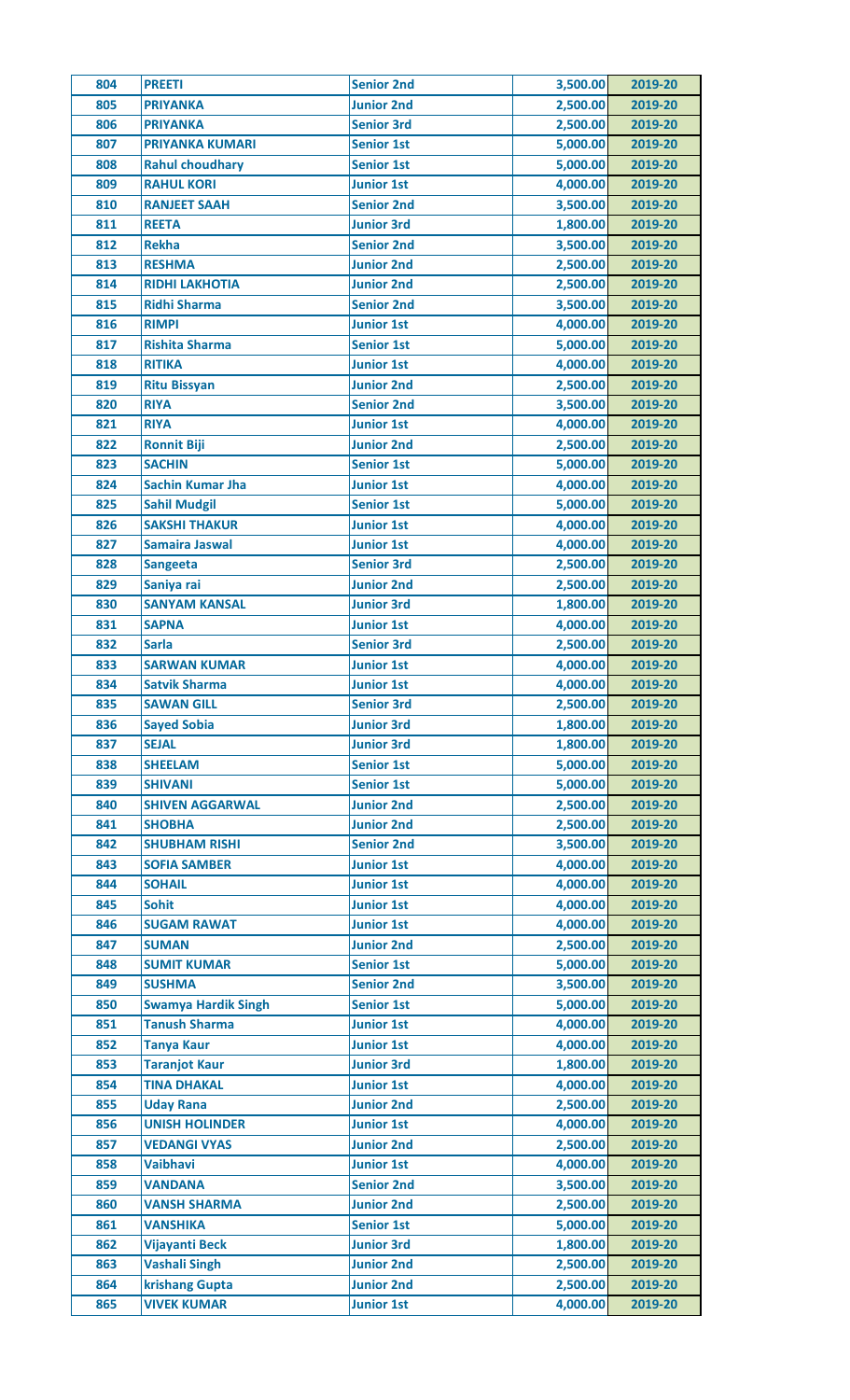| 866        | <b>YASH</b>                 | <b>Junior 1st</b> | 4,000.00 | 2019-20            |
|------------|-----------------------------|-------------------|----------|--------------------|
| 867        | <b>YASHARTH SINGH</b>       | <b>Junior 1st</b> | 4,000.00 | 2019-20            |
| 868        | <b>YASHODA</b>              | <b>Junior 1st</b> | 4,000.00 | 2019-20            |
| 869        | <b>Yugen Sevda</b>          | <b>Junior 3rd</b> | 1,800.00 | 2019-20            |
| 870        | <b>Himmat Singh</b>         | <b>Senior 1st</b> | 5,000.00 | 2019-20            |
| 871        | <b>Prince</b>               | <b>Junior 1st</b> | 4,000.00 | 2019-20            |
| 872        | <b>Aanshika Garg</b>        | <b>Junior 3rd</b> | 1,800.00 | 2019-20            |
| 873        | <b>AMAR</b>                 | <b>Junior 3rd</b> | 1,800.00 | 2019-20            |
| 874        | <b>HARI NARAYAN</b>         | <b>Junior 3rd</b> | 1,800.00 | 2019-20            |
| 875        | <b>Harkiratman Singh</b>    | <b>Junior 3rd</b> | 1,800.00 | 2019-20            |
| 876        | <b>Jaskanwalpreet singh</b> | <b>Junior 3rd</b> | 1,800.00 | 2019-20            |
| 877        | <b>KHUSHI RANA</b>          | <b>Senior 1st</b> | 5,000.00 | 2019-20            |
| 878        | <b>Kirti</b>                | <b>Junior 3rd</b> | 1,800.00 | 2019-20            |
| 879        | <b>Kushaan Maini</b>        | <b>Junior 2nd</b> | 2,500.00 | 2019-20            |
| 880        | <b>MANJOT SINGH</b>         | <b>Senior 2nd</b> | 3,500.00 | 2019-20            |
| 881        | <b>Piyush</b>               | <b>Junior 2nd</b> | 2,500.00 | 2019-20            |
| 882        | <b>Prabhjot Dayal</b>       | <b>Senior 2nd</b> | 3,500.00 | 2019-20            |
| 883        | <b>Samyak Jain</b>          | <b>Senior 3rd</b> | 2,500.00 | 2019-20            |
| 884        | <b>SARTAJ</b>               | <b>Senior 1st</b> | 5,000.00 | 2019-20            |
| 885        | <b>Shreyansh Jain</b>       | <b>Junior 3rd</b> | 1,800.00 | 2019-20            |
|            |                             | <b>Senior 1st</b> |          |                    |
| 886<br>887 | <b>SHUBHJOT DAYAL</b>       | <b>Junior 3rd</b> | 5,000.00 | 2019-20<br>2019-20 |
|            | <b>Siddharth Singh</b>      |                   | 1,800.00 |                    |
| 888        | <b>Smriti Singh</b>         | <b>Senior 1st</b> | 5,000.00 | 2019-20            |
| 889        | Urvashi Khurana             | <b>Senior 2nd</b> | 3,500.00 | 2019-20            |
| 890        | <b>Akshay Kumar</b>         | <b>Senior 1st</b> | 5,000.00 | 2019-20            |
| 891        | Ambuj Sharma                | <b>Senior 2nd</b> | 3,500.00 | 2019-20            |
| 892        | <b>Ayushi</b>               | <b>Senior 2nd</b> | 3,500.00 | 2019-20            |
| 893        | <b>DEEPAK</b>               | <b>Senior 1st</b> | 5,000.00 | 2019-20            |
| 894        | <b>DIMPAL</b>               | <b>Junior 2nd</b> | 2,500.00 | 2019-20            |
| 895        | <b>ISHNOOR KAUR BHAMRA</b>  | <b>Senior 3rd</b> | 2,500.00 | 2019-20            |
| 896        | <b>ITEE</b>                 | <b>Senior 2nd</b> | 3,500.00 | 2019-20            |
| 897        | <b>KARAN PATEL</b>          | <b>Junior 1st</b> | 4,000.00 | 2019-20            |
| 898        | <b>MEENAKSHI</b>            | <b>Junior 1st</b> | 4,000.00 | 2019-20            |
| 899        | <b>MUSKAN</b>               | <b>Junior 1st</b> | 4,000.00 | 2019-20            |
| 900        | <b>Nikhil Patel</b>         | <b>Junior 1st</b> | 4,000.00 | 2019-20            |
| 901        | <b>PRABHNOOR KAUR</b>       | <b>Senior 3rd</b> | 2,500.00 | 2019-20            |
| 902        | savita                      | <b>Senior 1st</b> | 5,000.00 | 2019-20            |
| 903        | <b>SHIV BIR</b>             | <b>Junior 2nd</b> | 2,500.00 | 2019-20            |
| 904        | <b>SWATI KUMARI</b>         | <b>Junior 1st</b> | 4,000.00 | 2019-20            |
| 905        | <b>SWETA</b>                | <b>Senior 2nd</b> | 3,500.00 | 2019-20            |
| 906        | <b>Vandana</b>              | <b>Junior 1st</b> | 4,000.00 | 2019-20            |
| 907        | <b>VANSHIKA</b>             | <b>Junior 2nd</b> | 2,500.00 | 2019-20            |
| 908        | <b>Vidya Sagar Gupta</b>    | <b>Senior 2nd</b> | 3,500.00 | 2019-20            |
| 909        | <b>VIKAS PANDEY</b>         | <b>Senior 2nd</b> | 3,500.00 | 2019-20            |
| 910        | <b>AMAN</b>                 | <b>Junior 2nd</b> | 2,500.00 | 2019-20            |
| 911        | <b>ANANT KHOSLA</b>         | <b>Junior 1st</b> | 4,000.00 | 2019-20            |
| 912        | <b>Ananya Yadav</b>         | <b>Senior 3rd</b> | 2,500.00 | 2019-20            |
| 913        | <b>Gia Chopra</b>           | <b>Senior 2nd</b> | 3,500.00 | 2019-20            |
| 914        | <b>Shivang Ahuja</b>        | <b>Senior 2nd</b> | 3,500.00 | 2019-20            |
| 915        | <b>Tejal Chauhan</b>        | <b>Junior 2nd</b> | 2,500.00 | 2019-20            |
| 916        | <b>Abhinav Mandal</b>       | <b>Junior 3rd</b> | 1,800.00 | 2019-20            |
| 917        | <b>Aishani Sood</b>         | <b>Junior 3rd</b> | 1,800.00 | 2019-20            |
| 918        | <b>AKSHAT DHULL</b>         | <b>Junior 1st</b> | 4,000.00 | 2019-20            |
| 919        | Anvi                        | <b>Junior 3rd</b> | 1,800.00 | 2019-20            |
| 920        | <b>Hardik Sharma</b>        | <b>Senior 1st</b> | 5,000.00 | 2019-20            |
| 921        | <b>Harsh rana</b>           | <b>Junior 3rd</b> | 1,800.00 | 2019-20            |
| 922        | <b>NITIN MAURYA</b>         | <b>Junior 3rd</b> | 1,800.00 | 2019-20            |
| 923        | <b>PRACHI VASHISHT</b>      | <b>Junior 2nd</b> | 2,500.00 | 2019-20            |
| 924        | <b>SACHIN</b>               | <b>Junior 2nd</b> | 2,500.00 | 2019-20            |
| 925        | <b>SHIVANGI YADAV</b>       | <b>Senior 1st</b> | 5,000.00 | 2019-20            |
|            |                             |                   |          |                    |
| 926        | <b>Sunil Ahuja</b>          | <b>Senior 1st</b> | 5,000.00 | 2019-20            |
| 927        | <b>VASVI KAPIL</b>          | <b>Junior 2nd</b> | 2,500.00 | 2019-20            |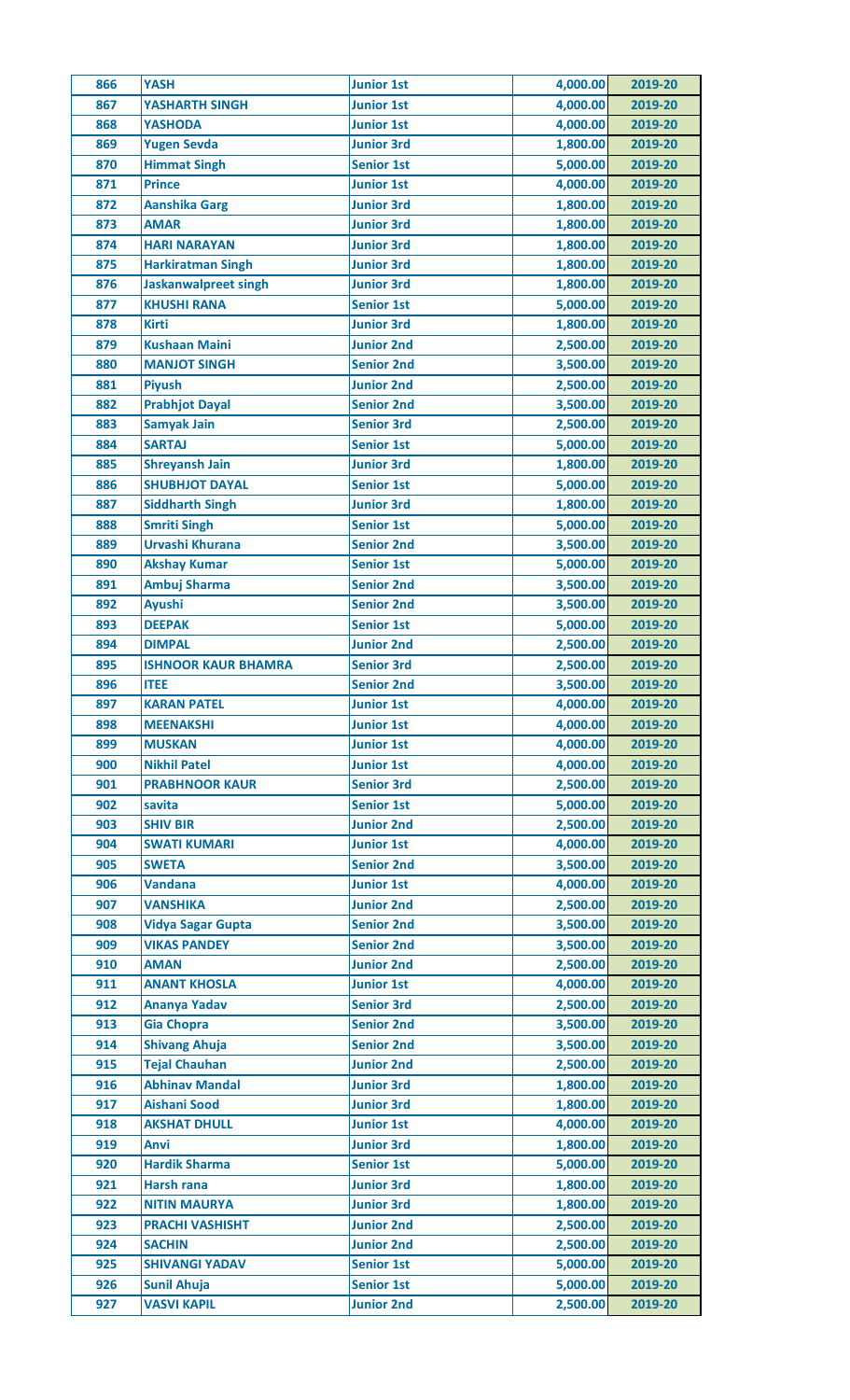| 928 | <b>VISHESH CHAND</b>                      | <b>Senior 3rd</b> | 2,500.00 | 2019-20 |
|-----|-------------------------------------------|-------------------|----------|---------|
| 929 | <b>Vansh Gandhi</b>                       | <b>Senior 3rd</b> | 2,500.00 | 2019-20 |
| 930 | <b>Tanish Agnihotri</b>                   | <b>Senior 3rd</b> | 2,500.00 | 2019-20 |
| 931 | <b>Samreen Kaur Sandhu</b>                | <b>Junior 2nd</b> | 2,500.00 | 2019-20 |
| 932 | <b>Ravinder Singh</b>                     | <b>Junior 2nd</b> | 2,500.00 | 2019-20 |
| 933 | <b>Priya</b>                              | <b>Senior 3rd</b> | 2,500.00 | 2019-20 |
| 934 | <b>MOHD JAVED</b>                         | <b>Senior 3rd</b> | 2,500.00 | 2019-20 |
| 935 | <b>JATIN</b>                              | <b>Senior 3rd</b> | 2,500.00 | 2019-20 |
| 936 | <b>Dhiren Farteyal</b>                    | <b>Junior 3rd</b> | 1,800.00 | 2019-20 |
| 937 | <b>CHAHAK BAWRA</b>                       | <b>Junior 2nd</b> | 2,500.00 | 2019-20 |
| 938 | <b>Ashima Garg</b>                        | <b>Senior 3rd</b> | 2,500.00 | 2019-20 |
| 939 | amrit kaur                                | <b>Junior 2nd</b> | 2,500.00 | 2019-20 |
| 940 | <b>VANYA SINGH</b>                        | <b>Junior 2nd</b> | 2,500.00 | 2019-20 |
| 941 | sanjeev kumar                             | <b>Junior 3rd</b> | 1,800.00 | 2019-20 |
| 942 | <b>Rohit</b>                              | <b>Junior 3rd</b> | 1,800.00 | 2019-20 |
| 943 | <b>ROHIT</b>                              | <b>Junior 3rd</b> | 1,800.00 | 2019-20 |
| 944 | <b>Pranshi Arora</b>                      | <b>Junior 3rd</b> | 1,800.00 | 2019-20 |
| 945 | <b>MALTI</b>                              | <b>Senior 2nd</b> | 3,500.00 | 2019-20 |
| 946 | krishma                                   | <b>Junior 3rd</b> | 1,800.00 | 2019-20 |
| 947 | <b>Kawaljit singh</b>                     | <b>Senior 1st</b> | 5,000.00 | 2019-20 |
| 948 | <b>HARSHITA</b>                           | <b>Junior 3rd</b> | 1,800.00 | 2019-20 |
| 949 | <b>DIPANSHU KAUSHAL</b>                   | <b>Junior 3rd</b> | 1,800.00 | 2019-20 |
| 950 | <b>DEEPA</b>                              | <b>Junior 3rd</b> | 1,800.00 | 2019-20 |
|     |                                           | <b>Junior 3rd</b> | 1,800.00 |         |
| 951 | <b>Arpit Kumar</b><br><b>ANVI BENIWAL</b> | <b>Junior 3rd</b> |          | 2019-20 |
| 952 |                                           |                   | 1,800.00 | 2019-20 |
| 953 | urvashi                                   | <b>Junior 3rd</b> | 1,800.00 | 2019-20 |
| 954 | <b>Thongbam Lanchenba Singh</b>           | <b>Junior 1st</b> | 4,000.00 | 2019-20 |
| 955 | <b>Thokchom Surjakanta Singh</b>          | <b>Junior 1st</b> | 4,000.00 | 2019-20 |
| 956 | sumanjeet kaur                            | <b>Senior 1st</b> | 5,000.00 | 2019-20 |
| 957 | <b>Shilpa</b>                             | <b>Junior 1st</b> | 4,000.00 | 2019-20 |
| 958 | <b>Sarthak</b>                            | <b>Junior 1st</b> | 4,000.00 | 2019-20 |
| 959 | <b>Sanjot</b>                             | Junior 2nd        | 2,500.00 | 2019-20 |
| 960 | <b>SAHIL</b>                              | <b>Junior 1st</b> | 4,000.00 | 2019-20 |
| 961 | <b>Rohit</b>                              | <b>Junior 1st</b> | 4,000.00 | 2019-20 |
| 962 | <b>ROHIT</b>                              | <b>Junior 1st</b> | 4,000.00 | 2019-20 |
| 963 | <b>Richa Sharma</b>                       | <b>Junior 3rd</b> | 1,800.00 | 2019-20 |
| 964 | <b>REENA KUMARI</b>                       | <b>Junior 3rd</b> | 1,800.00 | 2019-20 |
| 965 | Rani                                      | <b>Junior 1st</b> | 4,000.00 | 2019-20 |
| 966 | <b>RAJNI</b>                              | <b>Junior 1st</b> | 4,000.00 | 2019-20 |
| 967 | PRIYOKA THOUNAOJAM                        | <b>Junior 1st</b> | 4,000.00 | 2019-20 |
| 968 | <b>PRINCEDEEP SINGH</b>                   | <b>Junior 2nd</b> | 2,500.00 | 2019-20 |
| 969 | <b>PARAMJIT SINGH</b>                     | <b>Junior 3rd</b> | 1,800.00 | 2019-20 |
| 970 | <b>NAOROIBAM DAVID SINGH</b>              | <b>Junior 1st</b> | 4,000.00 | 2019-20 |
| 971 | <b>Mukul Panwar</b>                       | <b>Junior 1st</b> | 4,000.00 | 2019-20 |
| 972 | mridul tiwari                             | <b>Junior 2nd</b> | 2,500.00 | 2019-20 |
| 973 | <b>MISHTHI</b>                            | <b>Junior 3rd</b> | 1,800.00 | 2019-20 |
| 974 | <b>MALA</b>                               | <b>Junior 2nd</b> | 2,500.00 | 2019-20 |
| 975 | <b>LAXMI</b>                              | <b>Junior 3rd</b> | 1,800.00 | 2019-20 |
| 976 | <b>Kartik Bhardwaj</b>                    | <b>Junior 1st</b> | 4,000.00 | 2019-20 |
| 977 | <b>ISHWINDER KAUR</b>                     | <b>Junior 3rd</b> | 1,800.00 | 2019-20 |
| 978 | <b>Himwaan sihag</b>                      | <b>Senior 3rd</b> | 2,500.00 | 2019-20 |
| 979 | <b>Harshjot Kaur</b>                      | <b>Junior 2nd</b> | 2,500.00 | 2019-20 |
| 980 | <b>HARMANPREET KAUR</b>                   | <b>Senior 1st</b> | 5,000.00 | 2019-20 |
| 981 | <b>Gurnaj Singh Grewal</b>                | <b>Junior 1st</b> | 4,000.00 | 2019-20 |
| 982 | <b>GURBIR SINGH</b>                       | <b>Junior 1st</b> | 4,000.00 | 2019-20 |
| 983 | <b>Gourav Raj Kaushal</b>                 | <b>Junior 1st</b> | 4,000.00 | 2019-20 |
| 984 | <b>GARVIT AGRAWAL</b>                     | <b>Junior 3rd</b> | 1,800.00 | 2019-20 |
| 985 | <b>CHHANENDER</b>                         | <b>Junior 1st</b> | 4,000.00 | 2019-20 |
| 986 | <b>CHARANPREET KAUR</b>                   | <b>Junior 1st</b> | 4,000.00 | 2019-20 |
| 987 | <b>Bobby singh</b>                        | <b>Junior 1st</b> | 4,000.00 | 2019-20 |
| 988 | avtar kaur                                | <b>Senior 1st</b> | 5,000.00 | 2019-20 |
|     |                                           |                   |          |         |
| 989 | <b>ASHRAF RAJA</b>                        | <b>Senior 2nd</b> | 3,500.00 | 2019-20 |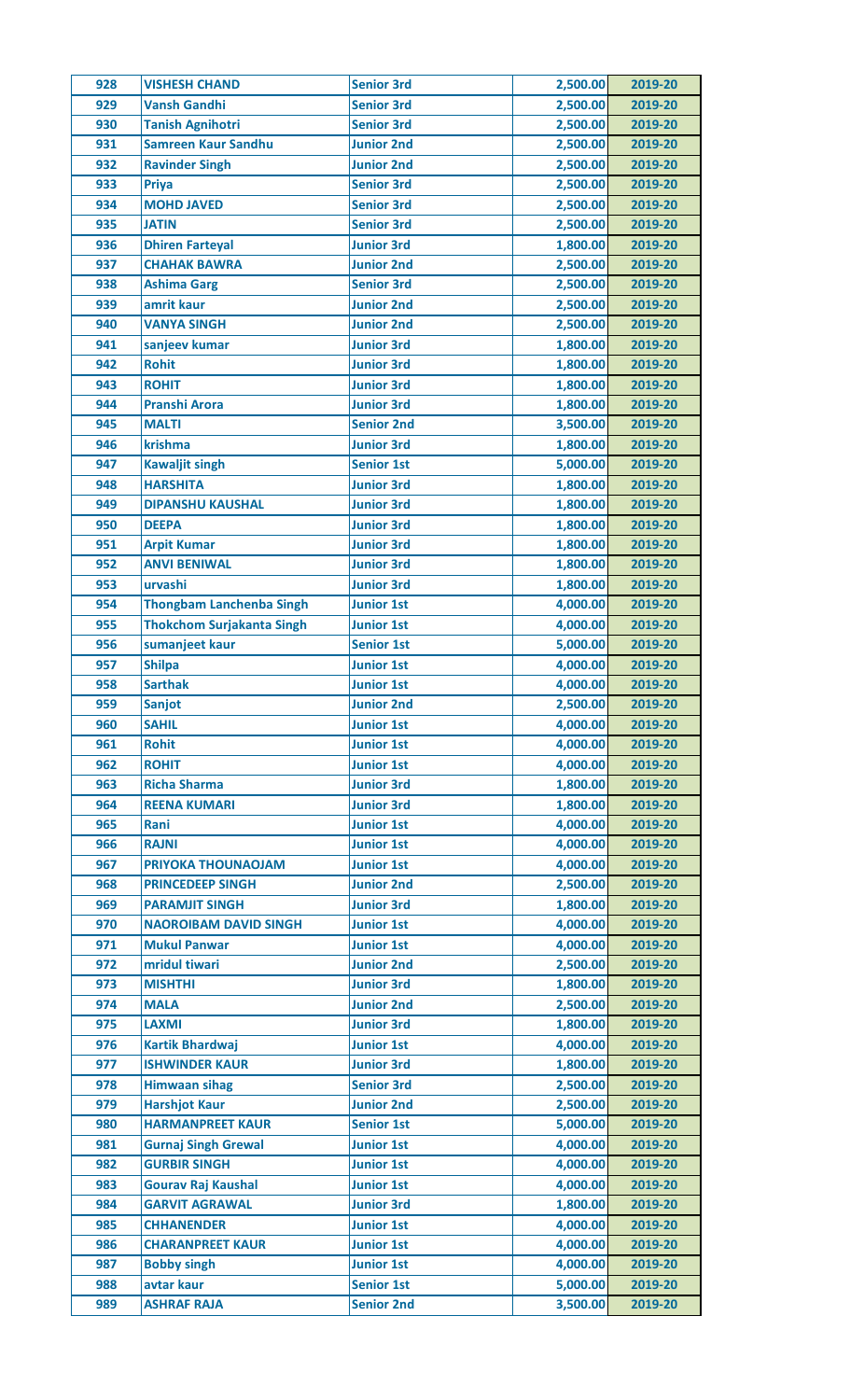| 990          | <b>Arshia Bakshi</b>                   | <b>Junior 1st</b>                      | 4,000.00             | 2019-20            |
|--------------|----------------------------------------|----------------------------------------|----------------------|--------------------|
| 991          | <b>ARBEEND THONGRAM</b>                | <b>Junior 1st</b>                      | 4,000.00             | 2019-20            |
| 992          | <b>ANSHU</b>                           | <b>Junior 1st</b>                      | 4,000.00             | 2019-20            |
| 993          | <b>VIKAS</b>                           | <b>Senior 2nd</b>                      | 3,500.00             | 2019-20            |
| 994          | <b>ROHINI</b>                          | <b>Senior 1st</b>                      | 5,000.00             | 2019-20            |
| 995          | <b>HARPREET KAUR</b>                   | <b>Senior 1st</b>                      | 5,000.00             | 2019-20            |
| 996          | <b>ANMOL SHARMA</b>                    | <b>Senior 2nd</b>                      | 3,500.00             | 2019-20            |
| 997          | <b>Amandeep Singh</b>                  | <b>Senior 1st</b>                      | 5,000.00             | 2019-20            |
| 998          | <b>AMANDEEP SINGH</b>                  | <b>Senior 1st</b>                      | 5,000.00             | 2019-20            |
| 999          | <b>Alok Yadav</b>                      | <b>Junior 1st</b>                      | 4,000.00             | 2019-20            |
| 1000         | <b>AKASH CHAUHAN</b>                   | <b>Junior 1st</b>                      | 4,000.00             | 2019-20            |
| 1001         | <b>Yashmeet Kaur</b>                   | <b>Senior 1st</b>                      | 5,000.00             | 2019-20            |
| 1002         | <b>RAJESH</b>                          | <b>Junior 1st</b>                      | 4,000.00             | 2019-20            |
| 1003         | <b>POONAM</b>                          | <b>Senior 1st</b>                      | 5,000.00             | 2019-20            |
| 1004         | <b>PARTH KANSAL</b>                    | <b>Junior 1st</b>                      | 4,000.00             | 2019-20            |
| 1005         | <b>ASHA</b>                            | <b>Junior 1st</b>                      | 4,000.00             | 2019-20            |
| 1006         | <b>ANKUR</b>                           | <b>Junior 1st</b>                      | 4,000.00             | 2019-20            |
| 1007         | <b>Tarshveer Singh</b>                 | <b>Senior 2nd</b>                      | 3,500.00             | 2019-20            |
| 1008         | <b>TALEEM KHAN</b>                     | <b>Senior 2nd</b>                      | 3,500.00             | 2019-20            |
| 1009         | <b>Shiv Sagar</b>                      | <b>Junior 2nd</b>                      | 2,500.00             | 2019-20            |
| 1010         | <b>Ravi Pandey</b>                     | <b>Junior 1st</b>                      | 4,000.00             | 2019-20            |
| 1011         | <b>Ram Monga</b>                       | <b>Senior 2nd</b>                      | 3,500.00             | 2019-20            |
| 1012         | <b>Daanish Chhabra</b>                 | <b>Junior 2nd</b>                      | 2,500.00             | 2019-20            |
| 1013         | <b>ARJUN</b>                           | <b>Junior 2nd</b>                      | 2,500.00             | 2019-20            |
| 1014         | <b>ARJUN</b>                           | <b>Junior 2nd</b>                      | 2,500.00             | 2019-20            |
| 1015         | <b>AMIT KUMAR</b>                      | <b>Senior 2nd</b>                      | 3,500.00             | 2019-20            |
| 1016         | <b>TANISH BAROLIA</b>                  | <b>Junior 3rd</b>                      | 1,800.00             | 2019-20            |
| 1017         | <b>SUMIT</b>                           | <b>Junior 3rd</b>                      | 1,800.00             | 2019-20            |
| 1018         | <b>ROSHANI</b>                         | <b>Junior 3rd</b>                      | 1,800.00             | 2019-20            |
| 1019         | <b>MANJINDER SINGH</b>                 | <b>Senior 1st</b>                      | 5,000.00             | 2019-20            |
| 1020         | <b>Heena</b>                           | <b>Senior 3rd</b>                      | 2,500.00             | 2019-20            |
| 1021         | <b>Gitank Niranjan</b>                 | <b>Senior 3rd</b>                      | 2,500.00             | 2019-20            |
| 1022         | <b>Gaganpreet Virdi</b>                | <b>Junior 3rd</b>                      | 1,800.00             | 2019-20            |
| 1023         | <b>Chandan Narad</b>                   | <b>Junior 1st</b>                      | 4,000.00             | 2019-20            |
| 1024         | <b>APOORVA</b>                         | <b>Junior 2nd</b>                      | 2,500.00             | 2019-20            |
| 1025         | akash                                  | <b>Junior 2nd</b>                      | 2,500.00             | 2019-20            |
| 1026         | <b>Vishav Vashishta</b>                | <b>Junior 2nd</b>                      | 2,500.00             | 2019-20            |
| 1027         | <b>Sowmyah Sapra</b>                   | <b>Junior 3rd</b>                      | 1,800.00             | 2019-20            |
| 1028         | <b>Sanskriti Mehta</b>                 | <b>Senior 1st</b>                      | 5,000.00             | 2019-20            |
| 1029         | <b>NAKUL</b>                           | <b>Junior 1st</b>                      | 4,000.00             | 2019-20            |
| 1030         | <b>KOMAL FARMAH</b>                    | <b>Senior 1st</b>                      | 5,000.00             | 2019-20            |
| 1031         | Inayat kaur brar                       | <b>Junior 3rd</b>                      | 1,800.00             | 2019-20            |
| 1032         | <b>Arjit Singh</b>                     | <b>Senior 1st</b>                      | 5,000.00             | 2019-20            |
| 1033         |                                        | <b>Senior 2nd</b>                      | 3,500.00             | 2019-20            |
| 1034         | <b>Anurag</b><br><b>Anmol Gill</b>     | <b>Junior 2nd</b>                      | 2,500.00             | 2019-20            |
| 1035         | <b>Aakshat Biji</b>                    | <b>Junior 3rd</b>                      | 1,800.00             |                    |
| 1036         |                                        | <b>Junior 1st</b>                      | 4,000.00             | 2019-20<br>2019-20 |
| 1037         | <b>Taniya Verma</b><br><b>ROHIT</b>    | <b>Senior 1st</b>                      | 5,000.00             | 2019-20            |
|              |                                        |                                        |                      |                    |
| 1038<br>1039 | <b>Palak Rana</b><br><b>NISHA DEVI</b> | <b>Senior 1st</b><br><b>Senior 1st</b> | 5,000.00<br>5,000.00 | 2019-20<br>2019-20 |
|              |                                        |                                        |                      |                    |
| 1040         | <b>MOHIT</b>                           | <b>Senior 1st</b>                      | 5,000.00             | 2019-20            |
| 1041         | <b>LAKHVIR</b>                         | <b>Senior 1st</b>                      | 5,000.00             | 2019-20            |
| 1042         | <b>Harmanjot Singh Tajpuri</b>         | <b>Senior 3rd</b>                      | 2,500.00             | 2019-20            |
| 1043         | <b>GURINDER SINGH</b>                  | <b>Senior 1st</b>                      | 5,000.00             | 2019-20            |
| 1044         | <b>DISHA</b>                           | <b>Junior 3rd</b>                      | 1,800.00             | 2019-20            |
| 1045         | <b>BHAWANPREET KAUR</b>                | <b>Senior 1st</b>                      | 5,000.00             | 2019-20            |
| 1046         | <b>Anirudh sharma</b>                  | <b>Senior 3rd</b>                      | 2,500.00             | 2019-20            |
| 1047         | Ananya Mahajan                         | <b>Junior 3rd</b>                      | 1,800.00             | 2019-20            |
| 1048         | <b>SAURABH</b>                         | <b>Junior 1st</b>                      | 4,000.00             | 2019-20            |
| 1049         | <b>SAHIL VILAS MANVE</b>               | <b>Junior 1st</b>                      | 4,000.00             | 2019-20            |
| 1050         | <b>SACHIN KUMAR</b>                    | <b>Junior 1st</b>                      | 4,000.00             | 2019-20            |
| 1051         | <b>PREETI</b>                          | <b>Junior 1st</b>                      | 4,000.00             | 2019-20            |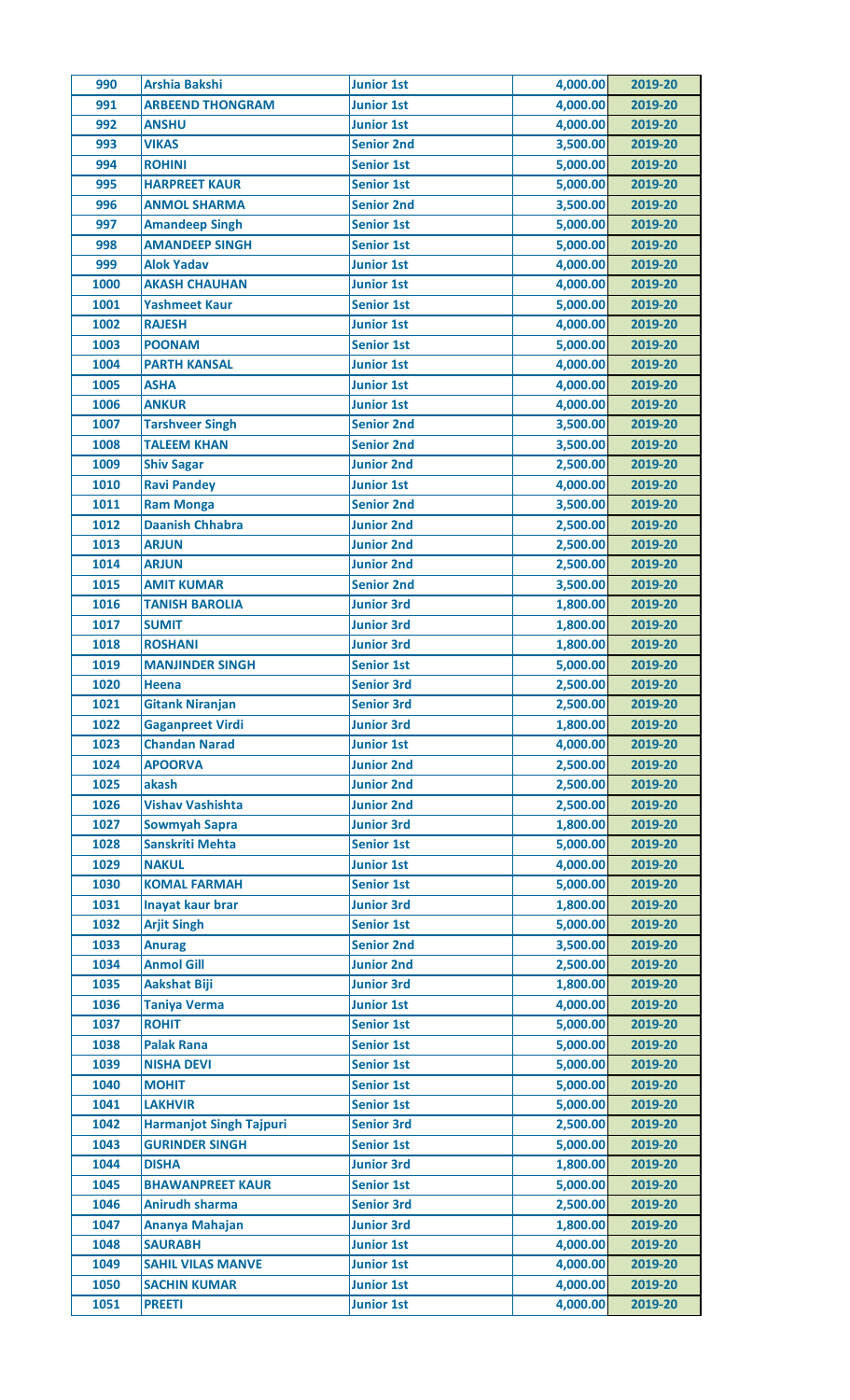| 1052 | <b>PAWAN KUMAR</b>               | <b>Junior 1st</b> | 4,000.00             | 2019-20 |
|------|----------------------------------|-------------------|----------------------|---------|
| 1053 | <b>DIPIKA</b>                    | <b>Junior 1st</b> | 4,000.00             | 2019-20 |
| 1054 | <b>DEEPAK</b>                    | <b>Junior 1st</b> | 4,000.00             | 2019-20 |
| 1055 | <b>ASIF KHAN</b>                 | <b>Junior 1st</b> | 4,000.00             | 2019-20 |
| 1056 | <b>Arsh Chowdhary</b>            | <b>Junior 1st</b> | 4,000.00             | 2019-20 |
| 1057 | <b>Anjali</b>                    | <b>Junior 1st</b> | 4,000.00             | 2019-20 |
| 1058 | <b>AMAN</b>                      | <b>Junior 1st</b> | 4,000.00             | 2019-20 |
| 1059 | <b>ABHAY KUMAR</b>               | <b>Junior 1st</b> | 4,000.00             | 2019-20 |
| 1060 | <b>AANCHAL</b>                   | <b>Junior 1st</b> | 4,000.00             | 2019-20 |
| 1061 | <b>SUNAINA</b>                   | <b>Junior 2nd</b> | 2,500.00             | 2019-20 |
| 1062 | <b>Shivani</b>                   | <b>Junior 2nd</b> | 2,500.00             | 2019-20 |
| 1063 | <b>RIDHIMA</b>                   | <b>Junior 3rd</b> | 1,800.00             | 2019-20 |
| 1064 | <b>RAJAT MALHOTRA</b>            | <b>Junior 2nd</b> | 2,500.00             | 2019-20 |
| 1065 | Rahul                            | <b>Junior 2nd</b> | 2,500.00             | 2019-20 |
| 1066 | Priyanshu rawat                  | <b>Senior 2nd</b> | 3,500.00             | 2019-20 |
| 1067 | <b>Preeti</b>                    | <b>Senior 2nd</b> | 3,500.00             | 2019-20 |
| 1068 | <b>JAGDEEP SINGH</b>             | <b>Junior 3rd</b> | 1,800.00             | 2019-20 |
| 1069 | <b>GAURAV</b>                    | <b>Junior 3rd</b> | 1,800.00             | 2019-20 |
| 1070 | badal                            | <b>Junior 3rd</b> | 1,800.00             | 2019-20 |
| 1071 | <b>ARPITA BHARGAVA</b>           | <b>Junior 3rd</b> | 1,800.00             | 2019-20 |
| 1072 | <b>ABHI PARKASH</b>              | <b>Junior 2nd</b> | 2,500.00             | 2019-20 |
| 1073 | <b>YATI MEHTA</b>                | <b>Senior 1st</b> | 5,000.00             | 2019-20 |
|      |                                  |                   |                      |         |
| 1074 | <b>Tejaspreet Kaur</b>           | <b>Senior 1st</b> | 5,000.00             | 2019-20 |
| 1075 | <b>Taranpreet singh</b>          | <b>Senior 1st</b> | 5,000.00             | 2019-20 |
| 1076 | <b>Simranjeet Kaur</b>           | <b>Senior 1st</b> | 5,000.00             | 2019-20 |
| 1077 | <b>Neha</b>                      | <b>Senior 1st</b> | 5,000.00             | 2019-20 |
| 1078 | <b>MEHUL</b>                     | <b>Senior 1st</b> | 5,000.00             | 2019-20 |
| 1079 | <b>JAPMAN KAUR ANEJA</b>         | <b>Junior 3rd</b> | 1,800.00             | 2019-20 |
| 1080 | <b>HIMMAT SINGH</b>              | <b>Senior 1st</b> | 5,000.00             | 2019-20 |
| 1081 | <b>HARDEEP SINGH DHULL</b>       | <b>Senior 1st</b> | 5,000.00             | 2019-20 |
| 1082 | <b>CHETANYA KUMAR</b>            | <b>Senior 1st</b> | 5,000.00             | 2019-20 |
| 1083 | <b>Amiya Sachdeva</b>            | <b>Junior 3rd</b> | 1,800.00             | 2019-20 |
| 1084 | <b>YONIT DAHIYA</b>              | <b>Senior 1st</b> | 5,000.00             | 2019-20 |
| 1085 | <b>YOGESH JINDAL</b>             | <b>Junior 1st</b> | 4,000.00             | 2019-20 |
| 1086 | <b>Rachita Dudy</b>              | <b>Junior 1st</b> | 4,000.00             | 2019-20 |
| 1087 | <b>PARAMVIR SINGH</b>            | <b>Junior 1st</b> | 4,000.00             | 2019-20 |
| 1088 | <b>Mayank Tiwari</b>             | <b>Junior 1st</b> | 4,000.00             | 2019-20 |
| 1089 | <b>Manteshwar Singh Randhawa</b> | <b>Junior 1st</b> | 4,000.00             | 2019-20 |
| 1090 | <b>Madhav Dutta</b>              | <b>Junior 1st</b> | 4,000.00             | 2019-20 |
| 1091 | <b>Kabir Aggarwal</b>            | <b>Junior 1st</b> | 4,000.00             | 2019-20 |
| 1092 | <b>GAYATRI MIGLANI</b>           | <b>Junior 1st</b> | 4,000.00             | 2019-20 |
| 1093 | <b>BHAVESH SAINI</b>             | <b>Junior 1st</b> | 4,000.00             | 2019-20 |
| 1094 | <b>Arnav Jain</b>                | <b>Junior 1st</b> | 4,000.00             | 2019-20 |
| 1095 | <b>Amrit</b>                     | <b>Junior 1st</b> | 4,000.00             | 2019-20 |
| 1096 | <b>SIDDH SEHRAWAT</b>            | <b>Junior 1st</b> | 4,000.00             | 2019-20 |
| 1097 | <b>Sarvansh Anand</b>            | <b>Junior 2nd</b> | 2,500.00             | 2019-20 |
| 1098 | <b>Saanvi Singla</b>             | <b>Junior 2nd</b> | 2,500.00             | 2019-20 |
| 1099 | <b>REHAAN PHUTELA</b>            | <b>Junior 1st</b> | 4,000.00             | 2019-20 |
| 1100 | <b>MOHSIN JAFRI</b>              | <b>Senior 2nd</b> | 3,500.00             | 2019-20 |
| 1101 | <b>Lakhwinder Singh</b>          | <b>Senior 2nd</b> | 3,500.00             | 2019-20 |
| 1102 | <b>KENISHA</b>                   | <b>Junior 1st</b> | 4,000.00             | 2019-20 |
| 1103 | akashdeep singh                  | <b>Senior 2nd</b> | 3,500.00             | 2019-20 |
| 1104 | <b>Aekamveer singh</b>           | <b>Senior 2nd</b> | 3,500.00             | 2019-20 |
| 1105 | <b>Umika Verma</b>               | <b>Junior 3rd</b> | 1,800.00             | 2019-20 |
| 1106 | <b>UMANG SINGH COGI</b>          | <b>Junior 2nd</b> | 2,500.00             | 2019-20 |
|      |                                  |                   |                      |         |
| 1107 | <b>SANA SAWHNEY</b>              | <b>Senior 3rd</b> | 2,500.00<br>1,800.00 | 2019-20 |
| 1108 | <b>Parizaa</b>                   | <b>Junior 3rd</b> |                      | 2019-20 |
| 1109 | <b>Manyata Soni</b>              | <b>Junior 3rd</b> | 1,800.00             | 2019-20 |
| 1110 | <b>KHUSHI</b>                    | <b>Junior 2nd</b> | 2,500.00             | 2019-20 |
| 1111 | <b>Jujhar singh</b>              | <b>Junior 2nd</b> | 2,500.00             | 2019-20 |
| 1112 | <b>JASLEEN KAUR</b>              | <b>Senior 3rd</b> | 2,500.00             | 2019-20 |
| 1113 | <b>Japnoorpreet Singh</b>        | <b>Junior 2nd</b> | 2,500.00             | 2019-20 |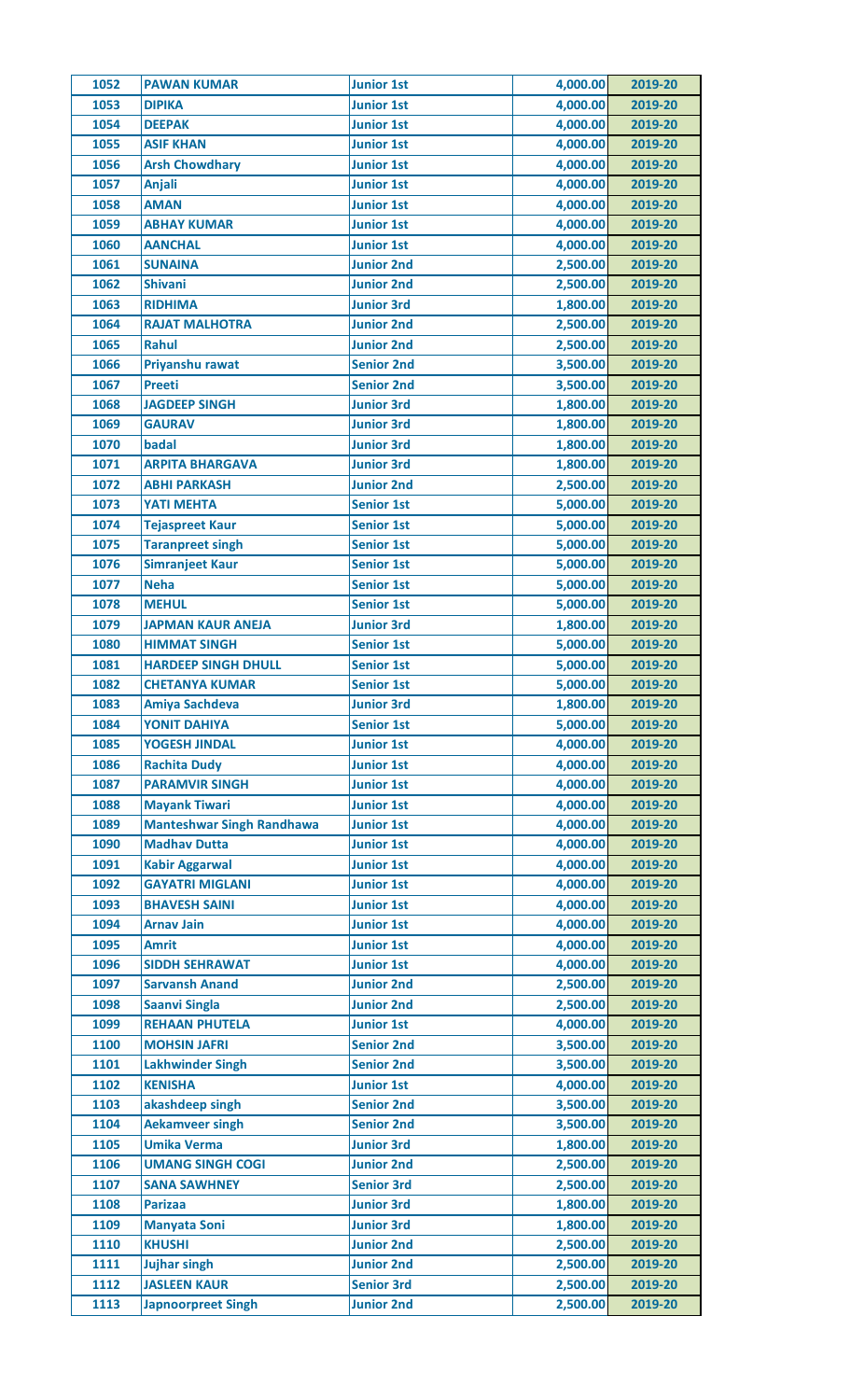| 1114 | <b>GURKIRAT SINGH</b>                       | <b>Junior 2nd</b> | 2,500.00 | 2019-20 |
|------|---------------------------------------------|-------------------|----------|---------|
| 1115 | <b>DAKSH SEHRAWAT</b>                       | <b>Junior 3rd</b> | 1,800.00 | 2019-20 |
| 1116 | <b>Arshvir Singh Baidwan</b>                | <b>Senior 3rd</b> | 2,500.00 | 2019-20 |
| 1117 | <b>Amandeep Singh Dhull</b>                 | <b>Senior 3rd</b> | 2,500.00 | 2019-20 |
| 1118 | <b>Aditya Singla</b>                        | <b>Junior 3rd</b> | 1,800.00 | 2019-20 |
| 1119 | <b>Shruti Goel</b>                          | <b>Senior 1st</b> | 5,000.00 | 2019-20 |
| 1120 | <b>SHALLU</b>                               | <b>Junior 1st</b> | 4,000.00 | 2019-20 |
| 1121 | Saajan khokhar                              | <b>Junior 3rd</b> | 1,800.00 | 2019-20 |
| 1122 | <b>NITIN</b>                                | <b>Junior 2nd</b> | 2,500.00 | 2019-20 |
| 1123 | <b>NAKITA</b>                               | <b>Junior 2nd</b> | 2,500.00 | 2019-20 |
| 1124 | <b>KOMAL</b>                                | <b>Junior 1st</b> | 4,000.00 | 2019-20 |
| 1125 | <b>GURNAAZ</b>                              | <b>Junior 3rd</b> | 1,800.00 | 2019-20 |
| 1126 | <b>Aranya</b>                               | <b>Junior 3rd</b> | 1,800.00 | 2019-20 |
| 1127 | <b>Aparajita Singh Tomar</b>                | <b>Junior 3rd</b> | 1,800.00 | 2019-20 |
| 1128 | <b>AJEETESH KUMAR</b>                       | <b>Junior 3rd</b> | 1,800.00 | 2019-20 |
| 1129 | <b>VARINDER SINGH</b>                       | <b>Junior 1st</b> | 4,000.00 | 2019-20 |
| 1130 | <b>TARA PARIYAR</b>                         | <b>Senior 1st</b> | 5,000.00 | 2019-20 |
| 1131 | Pragati                                     | <b>Senior 1st</b> | 5,000.00 | 2019-20 |
| 1132 | <b>PAWAN</b>                                | <b>Junior 1st</b> | 4,000.00 | 2019-20 |
| 1133 | <b>NISHTHA</b>                              | <b>Junior 2nd</b> | 2,500.00 | 2019-20 |
| 1134 | <b>Mohd Danish</b>                          | <b>Senior 1st</b> | 5,000.00 | 2019-20 |
| 1135 | <b>KOMAL</b>                                | <b>Junior 2nd</b> | 2,500.00 | 2019-20 |
| 1136 | <b>HARPREET SINGH</b>                       | <b>Junior 1st</b> | 4,000.00 | 2019-20 |
| 1137 |                                             | <b>Junior 2nd</b> | 2,500.00 |         |
|      | <b>Ashkjeet Kaur Arora</b><br><b>ASHIMA</b> |                   |          | 2019-20 |
| 1138 |                                             | <b>Junior 2nd</b> | 2,500.00 | 2019-20 |
| 1139 | <b>Aryan Gupta</b>                          | <b>Senior 2nd</b> | 3,500.00 | 2019-20 |
| 1140 | <b>ANKIT PUNIA</b>                          | <b>Senior 2nd</b> | 3,500.00 | 2019-20 |
| 1141 | Sonakshi Bhardwaj                           | <b>Junior 1st</b> | 4,000.00 | 2019-20 |
| 1142 | <b>SHIVAM KUMAR</b>                         | <b>Senior 3rd</b> | 2,500.00 | 2019-20 |
| 1143 | <b>SHIVAM</b>                               | <b>Junior 1st</b> | 4,000.00 | 2019-20 |
| 1144 | <b>Shashank Kumar</b>                       | <b>Senior 2nd</b> | 3,500.00 | 2019-20 |
| 1145 | <b>SANDEEP SINGH</b>                        | <b>Senior 3rd</b> | 2,500.00 | 2019-20 |
| 1146 | <b>RIDHI</b>                                | <b>Junior 2nd</b> | 2,500.00 | 2019-20 |
| 1147 | <b>Ramneek Kaur</b>                         | <b>Junior 2nd</b> | 2,500.00 | 2019-20 |
| 1148 | <b>RAHUL KUMAR</b>                          | <b>Senior 2nd</b> | 3,500.00 | 2019-20 |
| 1149 | <b>PARTH</b>                                | <b>Junior 1st</b> | 4,000.00 | 2019-20 |
| 1150 | <b>KUNAL</b>                                | <b>Junior 1st</b> | 4,000.00 | 2019-20 |
| 1151 | <b>Khushi</b>                               | <b>Junior 1st</b> | 4,000.00 | 2019-20 |
| 1152 | harjot singh                                | <b>Junior 2nd</b> | 2,500.00 | 2019-20 |
| 1153 | <b>GURWINDER SINGH</b>                      | <b>Junior 1st</b> | 4,000.00 | 2019-20 |
| 1154 | <b>GUNTASH KAUR SOHI</b>                    | <b>Junior 2nd</b> | 2,500.00 | 2019-20 |
| 1155 | <b>Ashima Sharma</b>                        | <b>Senior 1st</b> | 5,000.00 | 2019-20 |
| 1156 | <b>ANKIT PANDEY</b>                         | <b>Junior 2nd</b> | 2,500.00 | 2019-20 |
| 1157 | <b>Anant Shivam Jindal</b>                  | <b>Senior 1st</b> | 5,000.00 | 2019-20 |
| 1158 | <b>Anamika</b>                              | <b>Senior 1st</b> | 5,000.00 | 2019-20 |
| 1159 | Veraaj singh brar                           | <b>Junior 1st</b> | 4,000.00 | 2019-20 |
| 1160 | <b>Sunakshi</b>                             | <b>Junior 2nd</b> | 2,500.00 | 2019-20 |
| 1161 | <b>STUTI CHHETRI</b>                        | <b>Junior 2nd</b> | 2,500.00 | 2019-20 |
| 1162 | <b>Sneha</b>                                | <b>Senior 3rd</b> | 2,500.00 | 2019-20 |
| 1163 | <b>Sidhi</b>                                | <b>Junior 2nd</b> | 2,500.00 | 2019-20 |
| 1164 | <b>SANJANA DEVI</b>                         | <b>Junior 2nd</b> | 2,500.00 | 2019-20 |
| 1165 | <b>SANJANA</b>                              | <b>Junior 2nd</b> | 2,500.00 | 2019-20 |
| 1166 | <b>SANA DHINGRA</b>                         | <b>Senior 3rd</b> | 2,500.00 | 2019-20 |
| 1167 | <b>SALONI BAJAJ</b>                         | <b>Junior 2nd</b> | 2,500.00 | 2019-20 |
| 1168 | <b>SAKSHI GOEL</b>                          | <b>Senior 3rd</b> | 2,500.00 | 2019-20 |
| 1169 | <b>Ridhi</b>                                | <b>Junior 2nd</b> | 2,500.00 | 2019-20 |
| 1170 | <b>RAJA KUMAR</b>                           | <b>Junior 3rd</b> | 1,800.00 | 2019-20 |
| 1171 | <b>PRIYANSHU YADAV</b>                      | <b>Junior 3rd</b> | 1,800.00 | 2019-20 |
| 1172 | Pankaj                                      | <b>Junior 3rd</b> | 1,800.00 | 2019-20 |
| 1173 | <b>MANVI</b>                                | <b>Junior 2nd</b> | 2,500.00 | 2019-20 |
| 1174 | <b>MADHAV BUDHIRAJA</b>                     | <b>Junior 3rd</b> | 1,800.00 | 2019-20 |
| 1175 | <b>LOVISH VAID</b>                          | <b>Junior 3rd</b> | 1,800.00 | 2019-20 |
|      |                                             |                   |          |         |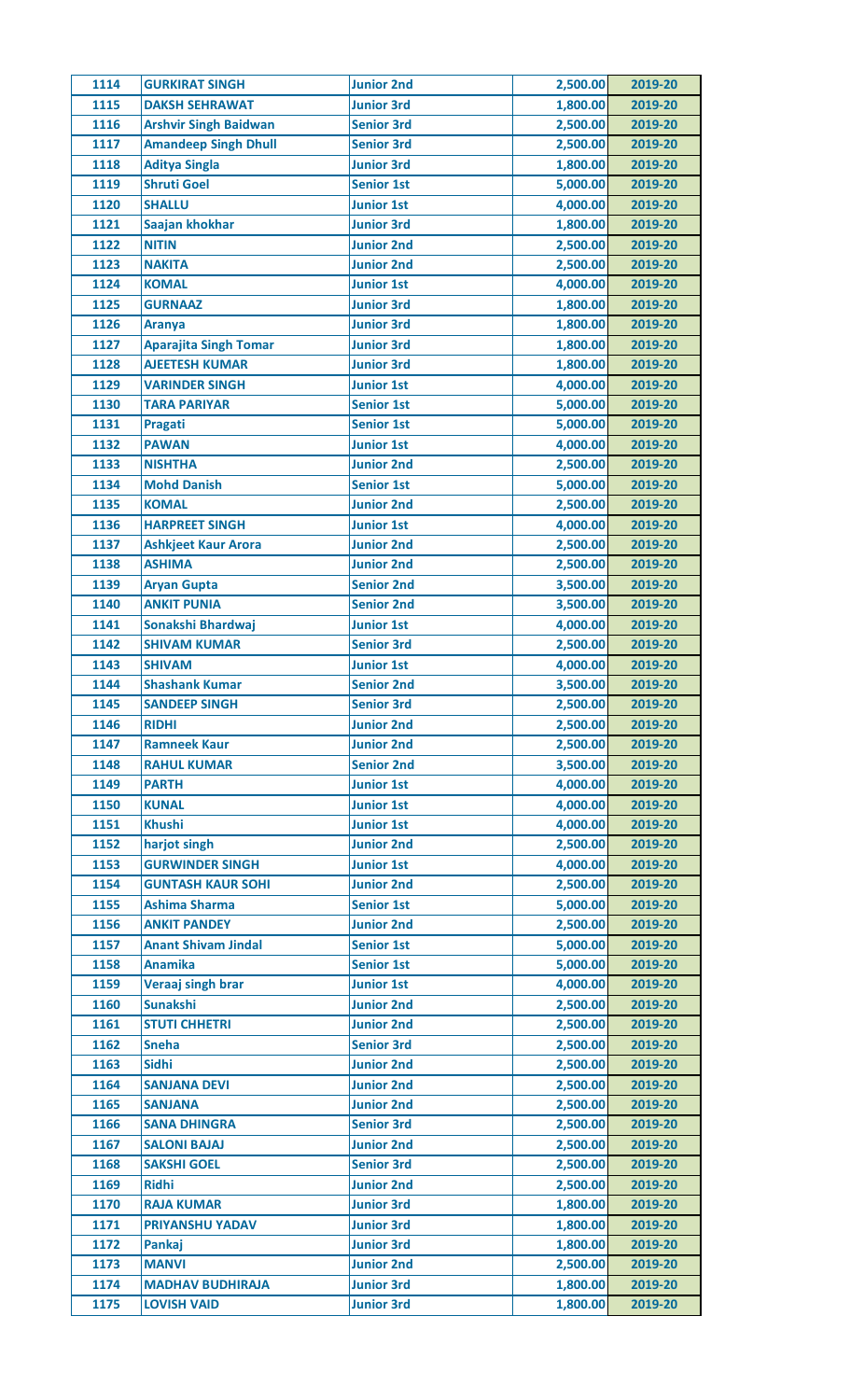| 1176 | <b>Kalash Rana</b>         | <b>Senior 3rd</b> | 2,500.00 | 2019-20 |
|------|----------------------------|-------------------|----------|---------|
| 1177 | kajal                      | <b>Junior 2nd</b> | 2,500.00 | 2019-20 |
| 1178 | <b>JUGRAJ SINGH</b>        | <b>Junior 2nd</b> | 2,500.00 | 2019-20 |
| 1179 | jaspreet singh             | <b>Junior 2nd</b> | 2,500.00 | 2019-20 |
| 1180 | <b>ISHIKA</b>              | <b>Senior 3rd</b> | 2,500.00 | 2019-20 |
| 1181 | Himanshi kaushal           | <b>Junior 2nd</b> | 2,500.00 | 2019-20 |
| 1182 | <b>Harsimran singh</b>     | <b>Junior 3rd</b> | 1,800.00 | 2019-20 |
| 1183 | <b>HARSHDEEP SINGH</b>     | <b>Junior 3rd</b> | 1,800.00 | 2019-20 |
| 1184 | <b>ARJUN SINGH</b>         | <b>Junior 3rd</b> | 1,800.00 | 2019-20 |
| 1185 | <b>Vishwam Bhardwaj</b>    | <b>Senior 1st</b> | 5,000.00 | 2019-20 |
| 1186 | <b>Sumit</b>               | <b>Senior 2nd</b> | 3,500.00 | 2019-20 |
| 1187 | <b>SHIV SHANKAR</b>        | <b>Senior 1st</b> | 5,000.00 | 2019-20 |
| 1188 | <b>SHIV KUMAR</b>          | <b>Junior 1st</b> | 4,000.00 | 2019-20 |
| 1189 | <b>Satyam Anand</b>        | <b>Junior 1st</b> | 4,000.00 | 2019-20 |
| 1190 | <b>RINKI</b>               | <b>Senior 2nd</b> | 3,500.00 | 2019-20 |
| 1191 | <b>Prateek Panchal</b>     | <b>Senior 2nd</b> | 3,500.00 | 2019-20 |
| 1192 | <b>PALAK</b>               | <b>Senior 1st</b> | 5,000.00 | 2019-20 |
| 1193 | <b>Mehak Gupta</b>         | <b>Senior 1st</b> | 5,000.00 | 2019-20 |
| 1194 | <b>Manpreet Singh</b>      | <b>Junior 1st</b> | 4,000.00 | 2019-20 |
| 1195 | <b>KASHISH SHARMA</b>      | <b>Junior 1st</b> | 4,000.00 | 2019-20 |
| 1196 | <b>KASHISH</b>             | <b>Junior 1st</b> | 4,000.00 | 2019-20 |
| 1197 | <b>HARSUKHMANJOT KAUR</b>  | <b>Senior 2nd</b> | 3,500.00 | 2019-20 |
| 1198 | <b>HARSHITA</b>            | <b>Senior 1st</b> | 5,000.00 | 2019-20 |
| 1199 | Divyanshu Rai              | <b>Senior 1st</b> | 5,000.00 | 2019-20 |
| 1200 | <b>ASHU TOSH</b>           | <b>Junior 1st</b> | 4,000.00 | 2019-20 |
|      |                            |                   |          |         |
| 1201 | <b>ANAMIKA</b>             | <b>Senior 1st</b> | 5,000.00 | 2019-20 |
| 1202 | <b>Adarsh</b>              | <b>Junior 1st</b> | 4,000.00 | 2019-20 |
| 1203 | <b>SIDHARTH BHARDWAJ</b>   | <b>Junior 3rd</b> | 1,800.00 | 2019-20 |
| 1204 | <b>RAISSA BHANOT</b>       | <b>Junior 2nd</b> | 2,500.00 | 2019-20 |
| 1205 | <b>PRINCE</b>              | <b>Junior 3rd</b> | 1,800.00 | 2019-20 |
| 1206 | <b>PALAK</b>               | <b>Junior 1st</b> | 4,000.00 | 2019-20 |
| 1207 | <b>NITIKA</b>              | <b>Junior 2nd</b> | 2,500.00 | 2019-20 |
| 1208 | <b>Neeti</b>               | <b>Junior 1st</b> | 4,000.00 | 2019-20 |
| 1209 | <b>MUSKAN</b>              | <b>Junior 2nd</b> | 2,500.00 | 2019-20 |
| 1210 | <b>MIHIR BHARDWAJ</b>      | <b>Junior 2nd</b> | 2,500.00 | 2019-20 |
| 1211 | <b>Devishi Manhas</b>      | <b>Junior 2nd</b> | 2,500.00 | 2019-20 |
| 1212 | <b>AYUSH GOYAL</b>         | <b>Junior 2nd</b> | 2,500.00 | 2019-20 |
| 1213 | <b>Anushka Sharma</b>      | <b>Junior 2nd</b> | 2,500.00 | 2019-20 |
| 1214 | <b>Sparshita Thakur</b>    | <b>Junior 2nd</b> | 2,500.00 | 2019-20 |
| 1215 | <b>Shiksha</b>             | <b>Junior 1st</b> | 4,000.00 | 2019-20 |
| 1216 | <b>Ruchi Kapoor</b>        | <b>Senior 1st</b> | 5,000.00 | 2019-20 |
| 1217 | <b>Ritu</b>                | <b>Junior 1st</b> | 4,000.00 | 2019-20 |
| 1218 | <b>RAJBINDER KAUR</b>      | <b>Senior 3rd</b> | 2,500.00 | 2019-20 |
| 1219 | <b>PRIYA</b>               | <b>Junior 2nd</b> | 2,500.00 | 2019-20 |
| 1220 | <b>Prabhleen Chaudhary</b> | <b>Senior 1st</b> | 5,000.00 | 2019-20 |
| 1221 | <b>GOURAV VERMA</b>        | <b>Senior 1st</b> | 5,000.00 | 2019-20 |
| 1222 | <b>Aayush Sikka</b>        | <b>Senior 1st</b> | 5,000.00 | 2019-20 |
| 1223 | Vanshika shahi             | <b>Senior 2nd</b> | 3,500.00 | 2019-20 |
| 1224 | <b>VAIBHAV</b>             | <b>Junior 1st</b> | 4,000.00 | 2019-20 |
| 1225 | <b>RAHUL</b>               | <b>Senior 2nd</b> | 3,500.00 | 2019-20 |
| 1226 | <b>PRACHI</b>              | <b>Junior 1st</b> | 4,000.00 | 2019-20 |
| 1227 | <b>Manjesh</b>             | <b>Senior 2nd</b> | 3,500.00 | 2019-20 |
| 1228 | <b>Ishaan bhatia</b>       | <b>Senior 2nd</b> | 3,500.00 | 2019-20 |
| 1229 | <b>Gurpreet Singh</b>      | <b>Senior 2nd</b> | 3,500.00 | 2019-20 |
| 1230 | <b>Gurjot Singh</b>        | <b>Junior 1st</b> | 4,000.00 | 2019-20 |
| 1231 | <b>GITANSH SANDIL</b>      | <b>Senior 2nd</b> | 3,500.00 | 2019-20 |
| 1232 | <b>AYUSHI SHARMA</b>       | <b>Junior 1st</b> | 4,000.00 | 2019-20 |
| 1233 | <b>ARUN</b>                | <b>Junior 1st</b> | 4,000.00 | 2019-20 |
| 1234 | <b>Anisha</b>              | <b>Junior 1st</b> | 4,000.00 | 2019-20 |
| 1235 | <b>Aaradhya</b>            | <b>Junior 1st</b> | 4,000.00 | 2019-20 |
| 1236 | <b>YADITYA GARLA</b>       | <b>Junior 3rd</b> | 1,800.00 | 2019-20 |
| 1237 | <b>Vivek Kumar</b>         | <b>Junior 3rd</b> | 1,800.00 | 2019-20 |
|      |                            |                   |          |         |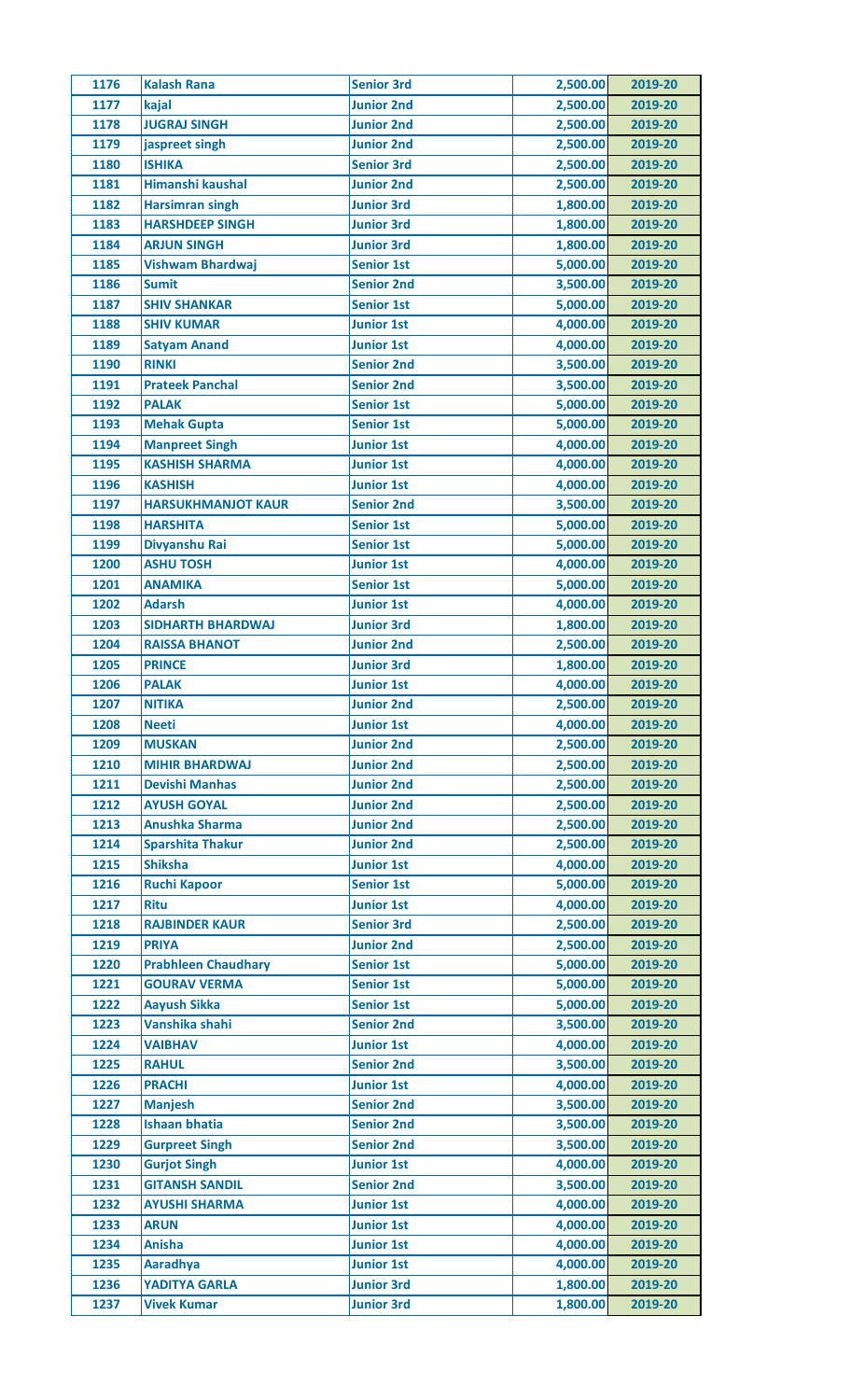| 1238 | <b>Suraj Shah</b>            | <b>Junior 3rd</b> | 1,800.00 | 2019-20 |
|------|------------------------------|-------------------|----------|---------|
| 1239 | <b>SURAJ</b>                 | <b>Junior 2nd</b> | 2,500.00 | 2019-20 |
| 1240 | <b>SHIVANI</b>               | <b>Senior 3rd</b> | 2,500.00 | 2019-20 |
| 1241 | <b>Satyam Nishad</b>         | <b>Senior 3rd</b> | 2,500.00 | 2019-20 |
| 1242 | <b>SANDEEP</b>               | <b>Junior 2nd</b> | 2,500.00 | 2019-20 |
| 1243 | <b>REHMAT ALI</b>            | <b>Junior 2nd</b> | 2,500.00 | 2019-20 |
| 1244 | <b>RAJU KUMAR RAI</b>        | <b>Senior 3rd</b> | 2,500.00 | 2019-20 |
| 1245 | <b>PRIYANKA</b>              | <b>Senior 3rd</b> | 2,500.00 | 2019-20 |
|      |                              |                   |          | 2019-20 |
| 1246 | <b>NISHTHA</b>               | <b>Junior 2nd</b> | 2,500.00 |         |
| 1247 | <b>Naina</b>                 | <b>Junior 2nd</b> | 2,500.00 | 2019-20 |
| 1248 | <b>Mison Adhikari</b>        | <b>Senior 3rd</b> | 2,500.00 | 2019-20 |
| 1249 | <b>KUM KUM</b>               | <b>Senior 3rd</b> | 2,500.00 | 2019-20 |
| 1250 | <b>Kirat Vashisht</b>        | <b>Junior 3rd</b> | 1,800.00 | 2019-20 |
| 1251 | <b>Khushpal Singh</b>        | <b>Senior 3rd</b> | 2,500.00 | 2019-20 |
| 1252 | <b>Itish</b>                 | <b>Senior 3rd</b> | 2,500.00 | 2019-20 |
| 1253 | <b>HARJEET SINGH</b>         | <b>Senior 3rd</b> | 2,500.00 | 2019-20 |
| 1254 | <b>DEVENDER SINGH PATWAL</b> | <b>Junior 3rd</b> | 1,800.00 | 2019-20 |
| 1255 | <b>DEEPAK KUMAR</b>          | <b>Senior 3rd</b> | 2,500.00 | 2019-20 |
| 1256 | <b>BALJIT SINGH</b>          | <b>Senior 3rd</b> | 2,500.00 | 2019-20 |
| 1257 | <b>Arzoo Tiwari</b>          | <b>Junior 2nd</b> | 2,500.00 | 2019-20 |
| 1258 | <b>ANURAG</b>                | <b>Junior 3rd</b> | 1,800.00 | 2019-20 |
| 1259 | <b>AMANSHU</b>               | <b>Junior 3rd</b> | 1,800.00 | 2019-20 |
| 1260 | <b>ABHISHEK SINGH</b>        | <b>Junior 2nd</b> | 2,500.00 | 2019-20 |
| 1261 | <b>AANCHAL</b>               | <b>Senior 1st</b> | 5,000.00 | 2019-20 |
| 1262 | <b>Muskan Devi</b>           | <b>Senior 1st</b> | 5,000.00 | 2019-20 |
|      |                              |                   |          |         |
| 1263 | <b>Prabhjot Singh</b>        | <b>Senior 1st</b> | 5,000.00 | 2019-20 |
| 1264 | <b>PRIYANKA</b>              | <b>Senior 1st</b> | 5,000.00 | 2019-20 |
| 1265 | <b>Sarthak Chand</b>         | <b>Senior 1st</b> | 5,000.00 | 2019-20 |
| 1266 | <b>Seezi Tanwar</b>          | <b>Senior 1st</b> | 5,000.00 | 2019-20 |
| 1267 | Chandrabali Kumar Yadav      | <b>Senior 1st</b> | 5,000.00 | 2019-20 |
| 1268 | <b>Harikesh Yadav</b>        | <b>Senior 1st</b> | 5,000.00 | 2019-20 |
| 1269 | <b>KHUSHDEEP KAUR</b>        | <b>Senior 1st</b> | 5,000.00 | 2019-20 |
| 1270 | <b>Mohit Goury</b>           | <b>Senior 1st</b> | 5,000.00 | 2019-20 |
| 1271 | <b>SIMRANPREET KAUR</b>      | <b>Senior 1st</b> | 5,000.00 | 2019-20 |
| 1272 | <b>Tamanna Negi</b>          | <b>Senior 1st</b> | 5,000.00 | 2019-20 |
| 1273 | <b>VISHAL GARG</b>           | <b>Junior 1st</b> | 4,000.00 | 2019-20 |
| 1274 | <b>VIKRAMJEET SINGH</b>      | <b>Junior 1st</b> | 4,000.00 | 2019-20 |
| 1275 | <b>VANSHIKA</b>              | <b>Junior 1st</b> | 4,000.00 | 2019-20 |
| 1276 | <b>MEGHA</b>                 | <b>Junior 1st</b> | 4,000.00 | 2019-20 |
| 1277 | <b>JYOTI MORYA</b>           | <b>Junior 1st</b> | 4,000.00 | 2019-20 |
| 1278 | <b>Hridayesh</b>             | <b>Junior 1st</b> | 4,000.00 | 2019-20 |
|      | <b>ARYNNA BADHAN</b>         |                   | 4,000.00 |         |
| 1279 |                              | <b>Junior 1st</b> |          | 2019-20 |
| 1280 | <b>Sanya</b>                 | <b>Junior 1st</b> | 4,000.00 | 2019-20 |
| 1281 | <b>ROBIN SINGH MALIK</b>     | <b>Junior 1st</b> | 4,000.00 | 2019-20 |
| 1282 | <b>RITIKA</b>                | <b>Junior 1st</b> | 4,000.00 | 2019-20 |
| 1283 | <b>MUSKAN</b>                | <b>Junior 1st</b> | 4,000.00 | 2019-20 |
| 1284 | <b>Mohit Rana</b>            | <b>Junior 1st</b> | 4,000.00 | 2019-20 |
| 1285 | <b>KAWAL NAIN SINGH</b>      | <b>Junior 1st</b> | 4,000.00 | 2019-20 |
| 1286 | <b>Gurtegbir Singh</b>       | <b>Junior 1st</b> | 4,000.00 | 2019-20 |
| 1287 | <b>AMANDEEP</b>              | <b>Junior 1st</b> | 4,000.00 | 2019-20 |
| 1288 | <b>SWATI</b>                 | <b>Junior 1st</b> | 4,000.00 | 2019-20 |
| 1289 | <b>ROHAN KUMAR</b>           | <b>Junior 1st</b> | 4,000.00 | 2019-20 |
| 1290 | <b>Preeti</b>                | <b>Junior 1st</b> | 4,000.00 | 2019-20 |
| 1291 | <b>Navdeep singh</b>         | <b>Junior 1st</b> | 4,000.00 | 2019-20 |
| 1292 | <b>MUSKAN KAPILA</b>         | <b>Junior 1st</b> | 4,000.00 | 2019-20 |
| 1293 | <b>LALITA</b>                | <b>Senior 2nd</b> | 3,500.00 | 2019-20 |
| 1294 | <b>KANAV SHARMA</b>          | <b>Junior 1st</b> | 4,000.00 | 2019-20 |
| 1295 | <b>Gurmannat Kaur Sandhu</b> | <b>Junior 1st</b> | 4,000.00 | 2019-20 |
|      |                              |                   |          |         |
| 1296 | <b>CHANSI</b>                | <b>Junior 1st</b> | 4,000.00 | 2019-20 |
| 1297 | <b>Akanksha Mehra</b>        | <b>Senior 2nd</b> | 3,500.00 | 2019-20 |
| 1298 | <b>VISHAL</b>                | <b>Senior 2nd</b> | 3,500.00 | 2019-20 |
| 1299 | <b>SATYAM</b>                | <b>Senior 2nd</b> | 3,500.00 | 2019-20 |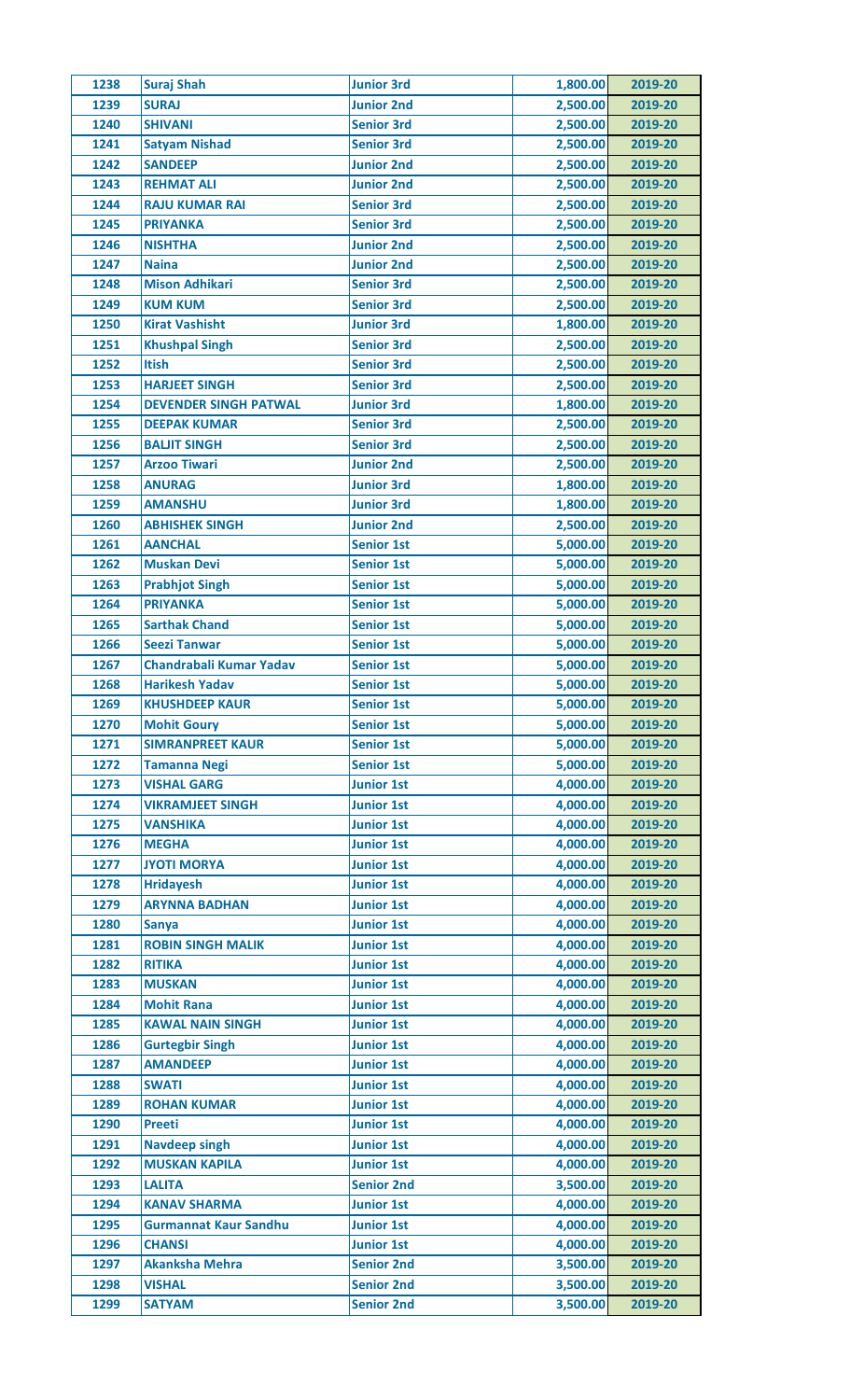| 1300 | Sanjeet                     | <b>Senior 2nd</b>                      | 3,500.00 | 2019-20 |
|------|-----------------------------|----------------------------------------|----------|---------|
| 1301 | <b>SAHAJPREET SINGH</b>     | <b>Senior 2nd</b>                      | 3,500.00 | 2019-20 |
| 1302 | Rajiv paswan                | <b>Senior 2nd</b>                      | 3,500.00 | 2019-20 |
| 1303 | <b>MOHIT</b>                | <b>Senior 2nd</b>                      | 3,500.00 | 2019-20 |
| 1304 | <b>MANDEEP KAUR</b>         | <b>Senior 2nd</b>                      | 3,500.00 | 2019-20 |
| 1305 | Jyoti maurya                | <b>Senior 2nd</b>                      | 3,500.00 | 2019-20 |
| 1306 | Aman                        | <b>Senior 2nd</b>                      | 3,500.00 | 2019-20 |
| 1307 | <b>ADITYA</b>               | <b>Senior 2nd</b>                      | 3,500.00 | 2019-20 |
| 1308 | <b>AASHISH KUMAR MANDAL</b> | <b>Senior 2nd</b>                      | 3,500.00 | 2019-20 |
| 1309 | vinod kumar                 | <b>Senior 2nd</b>                      | 3,500.00 | 2019-20 |
| 1310 | <b>Sonu</b>                 | <b>Senior 3rd</b>                      | 2,500.00 | 2019-20 |
| 1311 | <b>SIMRAN</b>               | <b>Senior 3rd</b>                      | 2,500.00 | 2019-20 |
| 1312 | <b>SANGEETA VERMA</b>       | <b>Senior 3rd</b>                      | 2,500.00 | 2019-20 |
| 1313 | <b>Sahil Singh</b>          | <b>Junior 2nd</b>                      | 2,500.00 | 2019-20 |
| 1314 | <b>PRIYANSHU THAKUR</b>     | <b>Senior 3rd</b>                      | 2,500.00 | 2019-20 |
| 1315 | <b>MOHIT GUJJAR</b>         | <b>Senior 3rd</b>                      | 2,500.00 | 2019-20 |
| 1316 | <b>JATIN PAL</b>            | <b>Junior 2nd</b>                      | 2,500.00 | 2019-20 |
| 1317 | Jagriti kaushik             | <b>Junior 2nd</b>                      | 2,500.00 | 2019-20 |
| 1318 | <b>FATEH SINGH</b>          | <b>Junior 2nd</b>                      | 2,500.00 | 2019-20 |
| 1319 | <b>DEEPAK</b>               | <b>Senior 2nd</b>                      | 3,500.00 | 2019-20 |
| 1320 | <b>Ankit Dogra</b>          | <b>Senior 3rd</b>                      | 2,500.00 | 2019-20 |
| 1321 | <b>Aniket bhalla</b>        | <b>Senior 3rd</b>                      | 2,500.00 | 2019-20 |
| 1322 | <b>AMISHI GUSAIN</b>        | <b>Junior 2nd</b>                      | 2,500.00 | 2019-20 |
| 1323 |                             |                                        |          |         |
|      | <b>ADITYA PREET KAUSHIK</b> | <b>Senior 3rd</b>                      | 2,500.00 | 2019-20 |
| 1324 | <b>SUNIL</b>                | <b>Junior 2nd</b>                      | 2,500.00 | 2019-20 |
| 1325 | <b>SHREYA BUBLANI</b>       | <b>Senior 3rd</b>                      | 2,500.00 | 2019-20 |
| 1326 | <b>SHALNI</b>               | <b>Junior 2nd</b>                      | 2,500.00 | 2019-20 |
| 1327 | <b>MOHD AARIS</b>           | <b>Junior 2nd</b>                      | 2,500.00 | 2019-20 |
| 1328 | <b>Kalpna</b>               | <b>Junior 2nd</b>                      | 2,500.00 | 2019-20 |
| 1329 | <b>HARSH RANA</b>           | <b>Junior 2nd</b>                      | 2,500.00 | 2019-20 |
| 1330 | <b>HARSH NEGI</b>           | <b>Junior 2nd</b>                      | 2,500.00 | 2019-20 |
| 1331 | <b>ASHISH</b>               | <b>Junior 2nd</b>                      | 2,500.00 | 2019-20 |
| 1332 | <b>Arnav Sharma</b>         | <b>Junior 2nd</b>                      | 2,500.00 | 2019-20 |
| 1333 | <b>AMAN NISHAD</b>          | <b>Junior 2nd</b>                      | 2,500.00 | 2019-20 |
| 1334 | <b>ADISH BISH</b>           | <b>Junior 2nd</b>                      | 2,500.00 | 2019-20 |
| 1335 | <b>ADARSH KUMAR</b>         | <b>Junior 2nd</b>                      | 2,500.00 | 2019-20 |
| 1336 | <b>HARPREET</b>             | <b>Senior 1st</b>                      | 5,000.00 | 2019-20 |
| 1337 | <b>HRISHTI JASWAL</b>       | <b>Junior 1st</b>                      | 4,000.00 | 2019-20 |
| 1338 | <b>MANAV</b>                | <b>Junior 1st</b>                      | 4,000.00 | 2019-20 |
| 1339 | <b>MUKESH KUMAR</b>         | <b>Junior 1st</b>                      | 4,000.00 | 2019-20 |
| 1340 | <b>PARDUMAN</b>             | <b>Senior 1st</b>                      | 5,000.00 | 2019-20 |
| 1341 | <b>PRIYANKA</b>             | <b>Senior 1st</b>                      | 5,000.00 | 2019-20 |
| 1342 | Rahul                       | <b>Senior 1st</b>                      | 5,000.00 | 2019-20 |
| 1343 | <b>Sanjeev singal</b>       | <b>Senior 1st</b>                      | 5,000.00 | 2019-20 |
| 1344 | <b>SAVIN</b>                | <b>Junior 1st</b>                      | 4,000.00 | 2019-20 |
| 1345 | <b>Shubham Dharra</b>       | <b>Senior 1st</b>                      | 5,000.00 | 2019-20 |
| 1346 | ajay pal                    | <b>Senior 1st</b>                      | 5,000.00 | 2019-20 |
| 1347 | <b>Bhola</b>                | <b>Senior 1st</b>                      | 5,000.00 | 2019-20 |
| 1348 | <b>Gareema Passi</b>        | <b>Senior 1st</b>                      | 5,000.00 | 2019-20 |
| 1349 | <b>Himanshi</b>             | <b>Senior 1st</b>                      | 5,000.00 | 2019-20 |
| 1350 | <b>JAGMEET KAUR</b>         | <b>Senior 1st</b>                      | 5,000.00 | 2019-20 |
| 1351 | <b>Mandeep kaur</b>         | <b>Senior 1st</b>                      | 5,000.00 | 2019-20 |
| 1352 | <b>Shanvi Thakur</b>        | <b>Senior 1st</b>                      | 5,000.00 | 2019-20 |
| 1353 | <b>Tanvi Suri</b>           | <b>Senior 1st</b>                      | 5,000.00 | 2019-20 |
| 1354 | <b>ANKIT</b>                | <b>Junior 3rd</b>                      | 1,800.00 | 2019-20 |
| 1355 | anurag singh                | <b>Junior 3rd</b>                      | 1,800.00 | 2019-20 |
| 1356 | <b>BHUVESH KUMAR</b>        | <b>Junior 3rd</b>                      | 1,800.00 | 2019-20 |
| 1357 | <b>KHUSHI</b>               | <b>Junior 3rd</b>                      | 1,800.00 | 2019-20 |
|      |                             |                                        |          | 2019-20 |
| 1358 | <b>MAMTA</b>                | <b>Junior 3rd</b><br><b>Junior 3rd</b> | 1,800.00 |         |
| 1359 | <b>MOHIT KUMAR</b>          |                                        | 1,800.00 | 2019-20 |
| 1360 | <b>NEHARIKA SINGH</b>       | <b>Junior 3rd</b>                      | 1,800.00 | 2019-20 |
| 1361 | <b>PARNEET KAUR</b>         | <b>Junior 3rd</b>                      | 1,800.00 | 2019-20 |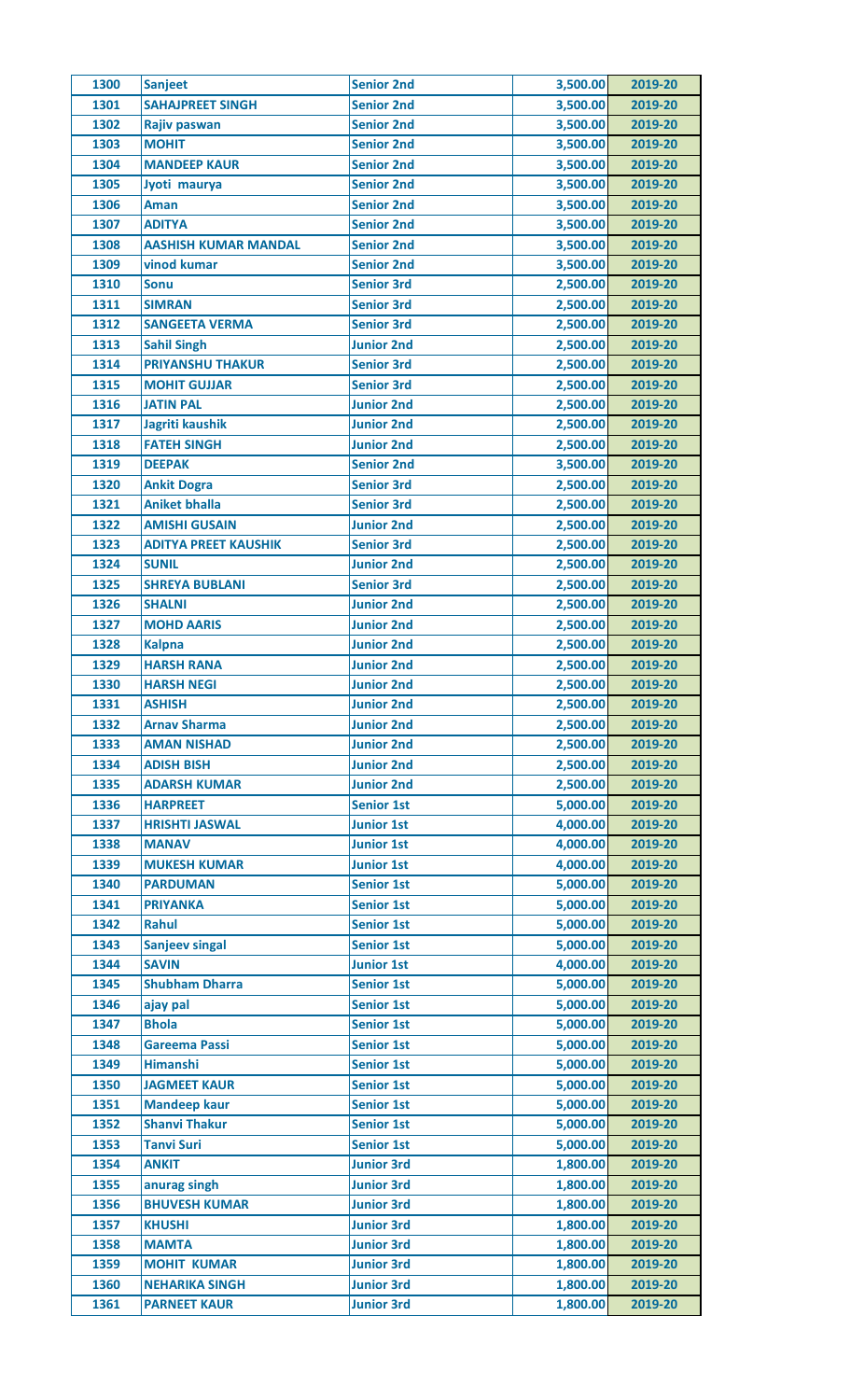| 1362 | <b>PAWAN BHATT</b>           | <b>Junior 3rd</b> | 1,800.00             | 2019-20 |
|------|------------------------------|-------------------|----------------------|---------|
| 1363 | <b>RAJ PAL</b>               | <b>Junior 3rd</b> | 1,800.00             | 2019-20 |
| 1364 | sania                        | <b>Junior 3rd</b> | 1,800.00             | 2019-20 |
| 1365 | shallu verma                 | <b>Junior 3rd</b> | 1,800.00             | 2019-20 |
| 1366 | <b>SHAURYA MAHAJAN</b>       | <b>Junior 3rd</b> | 1,800.00             | 2019-20 |
| 1367 | sumit singh                  | <b>Junior 3rd</b> | 1,800.00             | 2019-20 |
| 1368 | <b>SURAJ</b>                 | <b>Junior 3rd</b> | 1,800.00             | 2019-20 |
| 1369 | <b>TARRANUM</b>              | <b>Junior 3rd</b> | 1,800.00             | 2019-20 |
| 1370 | <b>ABHISHEK</b>              | <b>Junior 3rd</b> | 1,800.00             | 2019-20 |
| 1371 | <b>Amit Kumar</b>            | <b>Junior 3rd</b> | 1,800.00             | 2019-20 |
| 1372 | <b>ANUSHKA BATTAN</b>        | <b>Junior 3rd</b> | 1,800.00             | 2019-20 |
| 1373 | devansh chauhan              | <b>Junior 3rd</b> | 1,800.00             | 2019-20 |
| 1374 | <b>FARDEEN</b>               | <b>Junior 3rd</b> | 1,800.00             | 2019-20 |
|      | <b>JAID</b>                  |                   |                      |         |
| 1375 |                              | <b>Junior 3rd</b> | 1,800.00<br>1,800.00 | 2019-20 |
| 1376 | <b>Nandini</b>               | <b>Junior 3rd</b> |                      | 2019-20 |
| 1377 | <b>Parampreet Kaur</b>       | <b>Junior 3rd</b> | 1,800.00             | 2019-20 |
| 1378 | <b>PARMINDER SINGH</b>       | <b>Junior 3rd</b> | 1,800.00             | 2019-20 |
| 1379 | <b>RAMSA</b>                 | <b>Junior 3rd</b> | 1,800.00             | 2019-20 |
| 1380 | <b>Rushmal Bishokarma</b>    | <b>Junior 3rd</b> | 1,800.00             | 2019-20 |
| 1381 | <b>SAMISHA TANEJA</b>        | <b>Junior 3rd</b> | 1,800.00             | 2019-20 |
| 1382 | <b>SONALI</b>                | <b>Junior 3rd</b> | 1,800.00             | 2019-20 |
| 1383 | <b>SUMIT KUMAR</b>           | <b>Junior 3rd</b> | 1,800.00             | 2019-20 |
| 1384 | <b>Vidit Agarwal</b>         | <b>Junior 3rd</b> | 1,800.00             | 2019-20 |
| 1385 | <b>Yajat Kumar</b>           | <b>Junior 3rd</b> | 1,800.00             | 2019-20 |
| 1386 | <b>ANSHU</b>                 | <b>Junior 3rd</b> | 1,800.00             | 2019-20 |
| 1387 | <b>ANUJ PAL</b>              | <b>Junior 3rd</b> | 1,800.00             | 2019-20 |
| 1388 | <b>AYUSHI PRAJAPAT</b>       | <b>Junior 3rd</b> | 1,800.00             | 2019-20 |
| 1389 | <b>GITESH</b>                | <b>Junior 3rd</b> | 1,800.00             | 2019-20 |
| 1390 | <b>N</b> Prithvi             | <b>Junior 3rd</b> | 1,800.00             | 2019-20 |
| 1391 | <b>PARKASH CHANDER BHATT</b> | <b>Junior 3rd</b> | 1,800.00             | 2019-20 |
| 1392 | <b>Piyush Rawal</b>          | <b>Junior 3rd</b> | 1,800.00             | 2019-20 |
| 1393 | <b>PRAGYA SAMMA</b>          | <b>Junior 3rd</b> | 1,800.00             | 2019-20 |
| 1394 | <b>REKHA</b>                 | <b>Junior 3rd</b> | 1,800.00             | 2019-20 |
| 1395 | <b>SAMARNIT SINGH</b>        | <b>Junior 3rd</b> | 1,800.00             | 2019-20 |
| 1396 | <b>SATYAM</b>                | <b>Junior 3rd</b> | 1,800.00             | 2019-20 |
| 1397 | <b>SIMRANJOT SINGH</b>       | <b>Junior 3rd</b> | 1,800.00             | 2019-20 |
| 1398 | <b>Sophie Nayak</b>          | <b>Junior 3rd</b> | 1,800.00             | 2019-20 |
| 1399 | <b>Vani Sharma</b>           | <b>Junior 3rd</b> | 1,800.00             | 2019-20 |
| 1400 | <b>ADITYA VYAS</b>           | <b>Junior 2nd</b> | 2,500.00             | 2019-20 |
| 1401 | <b>Ananya Gupta</b>          | <b>Senior 3rd</b> | 2,500.00             | 2019-20 |
| 1402 | <b>ANSHIKA</b>               | <b>Junior 2nd</b> | 2,500.00             | 2019-20 |
| 1403 | <b>BHAWNA KUMARI</b>         | <b>Junior 2nd</b> | 2,500.00             | 2019-20 |
| 1404 | Divyanshu Jamwal             | <b>Junior 2nd</b> | 2,500.00             | 2019-20 |
| 1405 | <b>GURKIRPAL SINGH</b>       | <b>Junior 2nd</b> | 2,500.00             | 2019-20 |
| 1406 | <b>Harshbir Singh</b>        | <b>Junior 2nd</b> | 2,500.00             | 2019-20 |
| 1407 | <b>KOMAL</b>                 | <b>Junior 2nd</b> | 2,500.00             | 2019-20 |
| 1408 | kusum                        | <b>Senior 3rd</b> | 2,500.00             | 2019-20 |
| 1409 | <b>Parveen</b>               | <b>Junior 2nd</b> | 2,500.00             | 2019-20 |
| 1410 | <b>POOJA</b>                 | <b>Junior 2nd</b> | 2,500.00             | 2019-20 |
| 1411 | <b>Prachi Bhatt</b>          | <b>Junior 2nd</b> | 2,500.00             | 2019-20 |
|      |                              |                   |                      |         |
| 1412 | <b>RAVI</b>                  | <b>Junior 2nd</b> | 2,500.00             | 2019-20 |
| 1413 | <b>RENU</b>                  | <b>Senior 3rd</b> | 2,500.00             | 2019-20 |
| 1414 | <b>Samarpreet Singh</b>      | <b>Junior 2nd</b> | 2,500.00             | 2019-20 |
| 1415 | <b>Anjali Rani</b>           | <b>Senior 1st</b> | 5,000.00             | 2019-20 |
| 1416 | <b>Himani Rawat</b>          | <b>Senior 1st</b> | 5,000.00             | 2019-20 |
| 1417 | <b>Kirti</b>                 | <b>Senior 1st</b> | 5,000.00             | 2019-20 |
| 1418 | <b>KUMKUM</b>                | <b>Senior 1st</b> | 5,000.00             | 2019-20 |
| 1419 | <b>NIKHIL SHARMA</b>         | <b>Senior 1st</b> | 5,000.00             | 2019-20 |
| 1420 | <b>REENA</b>                 | <b>Senior 1st</b> | 5,000.00             | 2019-20 |
| 1421 | <b>SHUBHAM PANDAY</b>        | <b>Senior 1st</b> | 5,000.00             | 2019-20 |
| 1422 | <b>Vaishali</b>              | <b>Senior 1st</b> | 5,000.00             | 2019-20 |
| 1423 | <b>AARUSHI SURI</b>          | <b>Senior 3rd</b> | 2,500.00             | 2019-20 |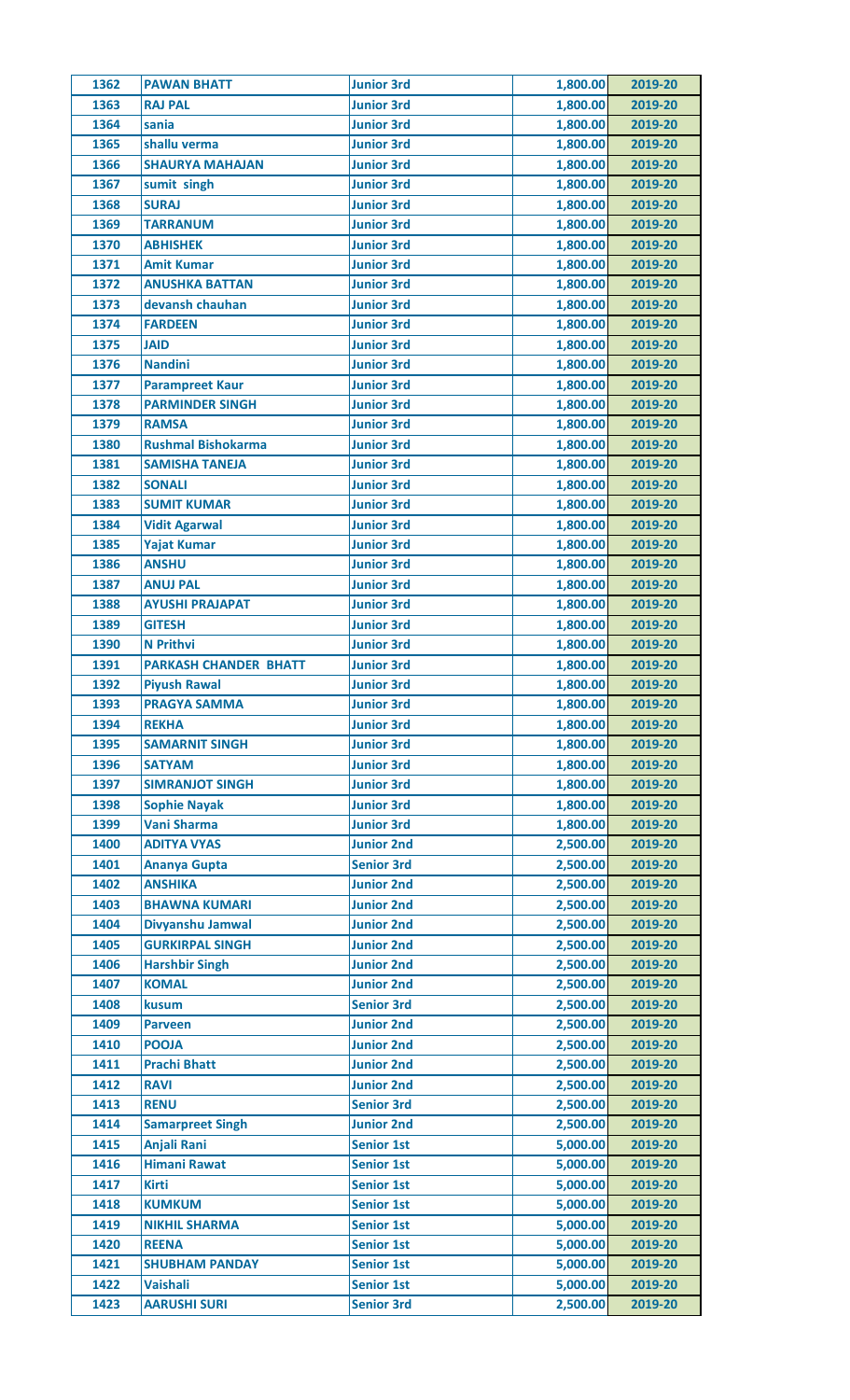| 1424 | <b>Arayana Chopra</b>      | <b>Junior 2nd</b> | 2,500.00 | 2019-20 |
|------|----------------------------|-------------------|----------|---------|
| 1425 | <b>BHAVISHYA SANGWAN</b>   | <b>Junior 2nd</b> | 2,500.00 | 2019-20 |
| 1426 | <b>Dishita Shahi</b>       | <b>Junior 2nd</b> | 2,500.00 | 2019-20 |
| 1427 | <b>Kanika Saini</b>        | <b>Junior 2nd</b> | 2,500.00 | 2019-20 |
| 1428 | <b>Kunsh Singh Dadwal</b>  | <b>Junior 2nd</b> | 2,500.00 | 2019-20 |
| 1429 | <b>MANISH KUMAR</b>        | <b>Junior 2nd</b> | 2,500.00 | 2019-20 |
| 1430 | neeraj kumar               | <b>Junior 2nd</b> | 2,500.00 | 2019-20 |
| 1431 | <b>Saanvi Singh Thakur</b> | <b>Junior 2nd</b> | 2,500.00 | 2019-20 |
| 1432 | <b>SAUMYA SHARMA</b>       | <b>Junior 2nd</b> | 2,500.00 | 2019-20 |
| 1433 | <b>SHAURYA PATHANIA</b>    | <b>Junior 2nd</b> | 2,500.00 | 2019-20 |
| 1434 | <b>SMRITI GILL</b>         | <b>Junior 2nd</b> | 2,500.00 | 2019-20 |
| 1435 | <b>Ananya Gupta</b>        | <b>Junior 2nd</b> | 2,500.00 | 2019-20 |
| 1436 | <b>CHANDA BHATT</b>        | <b>Junior 2nd</b> | 2,500.00 | 2019-20 |
| 1437 | <b>DIVYA TIWARI</b>        | <b>Junior 2nd</b> | 2,500.00 | 2019-20 |
| 1438 | <b>KHUSHBOO</b>            | <b>Senior 3rd</b> | 2,500.00 | 2019-20 |
| 1439 | <b>NAMNEET SINGH</b>       | <b>Senior 3rd</b> | 2,500.00 | 2019-20 |
| 1440 | <b>PARYAR KUMAR</b>        | <b>Senior 3rd</b> | 2,500.00 | 2019-20 |
| 1441 | <b>Prabhjot Kaur</b>       | <b>Senior 3rd</b> | 2,500.00 | 2019-20 |
| 1442 | <b>Prachi</b>              | <b>Junior 2nd</b> | 2,500.00 | 2019-20 |
| 1443 | <b>RIDHIKA BHANDARI</b>    | <b>Junior 2nd</b> | 2,500.00 | 2019-20 |
| 1444 | <b>SARTHIK AERI</b>        | <b>Junior 2nd</b> | 2,500.00 | 2019-20 |
| 1445 | <b>DAMINI</b>              | <b>Senior 2nd</b> | 3,500.00 | 2019-20 |
| 1446 |                            |                   |          | 2019-20 |
|      | deepak kumar               | <b>Senior 2nd</b> | 3,500.00 |         |
| 1447 | <b>DEVESH PANDEY</b>       | <b>Senior 2nd</b> | 3,500.00 | 2019-20 |
| 1448 | <b>DINESH</b>              | <b>Junior 2nd</b> | 2,500.00 | 2019-20 |
| 1449 | <b>JATIN KUMAR</b>         | <b>Senior 2nd</b> | 3,500.00 | 2019-20 |
| 1450 | <b>JUjhar Inder Singh</b>  | <b>Senior 2nd</b> | 3,500.00 | 2019-20 |
| 1451 | Jyoti                      | <b>Senior 2nd</b> | 3,500.00 | 2019-20 |
| 1452 | <b>Karan Singh jaira</b>   | <b>Junior 2nd</b> | 2,500.00 | 2019-20 |
| 1453 | <b>KOMAL</b>               | <b>Junior 2nd</b> | 2,500.00 | 2019-20 |
| 1454 | <b>NEHA</b>                | <b>Junior 2nd</b> | 2,500.00 | 2019-20 |
| 1455 | <b>Nikita</b>              | <b>Junior 2nd</b> | 2,500.00 | 2019-20 |
| 1456 | <b>SAHIBA</b>              | <b>Senior 2nd</b> | 3,500.00 | 2019-20 |
| 1457 | <b>SUNNY SIWACH</b>        | <b>Senior 2nd</b> | 3,500.00 | 2019-20 |
| 1458 | <b>Tanya Sharma</b>        | <b>Junior 2nd</b> | 2,500.00 | 2019-20 |
| 1459 | <b>Akshat Kumar</b>        | <b>Senior 2nd</b> | 3,500.00 | 2019-20 |
| 1460 | <b>Anhad Singh Pabla</b>   | <b>Senior 2nd</b> | 3,500.00 | 2019-20 |
| 1461 | <b>ANKIT</b>               | <b>Senior 2nd</b> | 3,500.00 | 2019-20 |
| 1462 | <b>Bhavna Tomar</b>        | <b>Senior 2nd</b> | 3,500.00 | 2019-20 |
| 1463 | <b>Ishank Gupta</b>        | <b>Senior 2nd</b> | 3,500.00 | 2019-20 |
| 1464 | <b>MONIKA</b>              | <b>Senior 2nd</b> | 3,500.00 | 2019-20 |
| 1465 | <b>Nitika</b>              | <b>Senior 2nd</b> | 3,500.00 | 2019-20 |
| 1466 | <b>RAHUL</b>               | <b>Senior 2nd</b> | 3,500.00 | 2019-20 |
| 1467 | <b>Tenzin Dorje</b>        | <b>Senior 2nd</b> | 3,500.00 | 2019-20 |
| 1468 | vishal sharma              | <b>Senior 2nd</b> | 3,500.00 | 2019-20 |
| 1469 | <b>Aanchal</b>             | <b>Senior 2nd</b> | 3,500.00 | 2019-20 |
| 1470 | <b>Aarti Sharma</b>        | <b>Senior 2nd</b> | 3,500.00 | 2019-20 |
| 1471 | <b>Amit Nishad</b>         | <b>Senior 2nd</b> | 3,500.00 | 2019-20 |
| 1472 | <b>Bharti</b>              | <b>Senior 2nd</b> | 3,500.00 | 2019-20 |
| 1473 | gaurav malik               | <b>Senior 2nd</b> | 3,500.00 | 2019-20 |
| 1474 | <b>Khusboo</b>             | <b>Senior 2nd</b> | 3,500.00 | 2019-20 |
| 1475 | <b>MALLIKA GANDHI</b>      | <b>Senior 2nd</b> | 3,500.00 | 2019-20 |
| 1476 | <b>POOJA</b>               | <b>Senior 2nd</b> | 3,500.00 | 2019-20 |
| 1477 | <b>Priyanka</b>            | <b>Senior 2nd</b> | 3,500.00 | 2019-20 |
| 1478 | <b>SAKIB KHAN</b>          | <b>Senior 2nd</b> | 3,500.00 | 2019-20 |
| 1479 | <b>AMANJOT KAUR</b>        | <b>Senior 2nd</b> | 3,500.00 | 2019-20 |
| 1480 | <b>ASHIKA</b>              | <b>Senior 2nd</b> | 3,500.00 | 2019-20 |
| 1481 | <b>RABIN GURUNG</b>        | <b>Senior 2nd</b> | 3,500.00 | 2019-20 |
| 1482 | <b>SAHIL</b>               | <b>Senior 2nd</b> | 3,500.00 | 2019-20 |
| 1483 | <b>SHIVANI KUMARI</b>      | <b>Senior 2nd</b> | 3,500.00 | 2019-20 |
| 1484 | <b>TARUN VERMA</b>         | <b>Senior 2nd</b> |          |         |
|      |                            |                   | 3,500.00 | 2019-20 |
| 1485 | <b>Vikas Kumar</b>         | <b>Senior 2nd</b> | 3,500.00 | 2019-20 |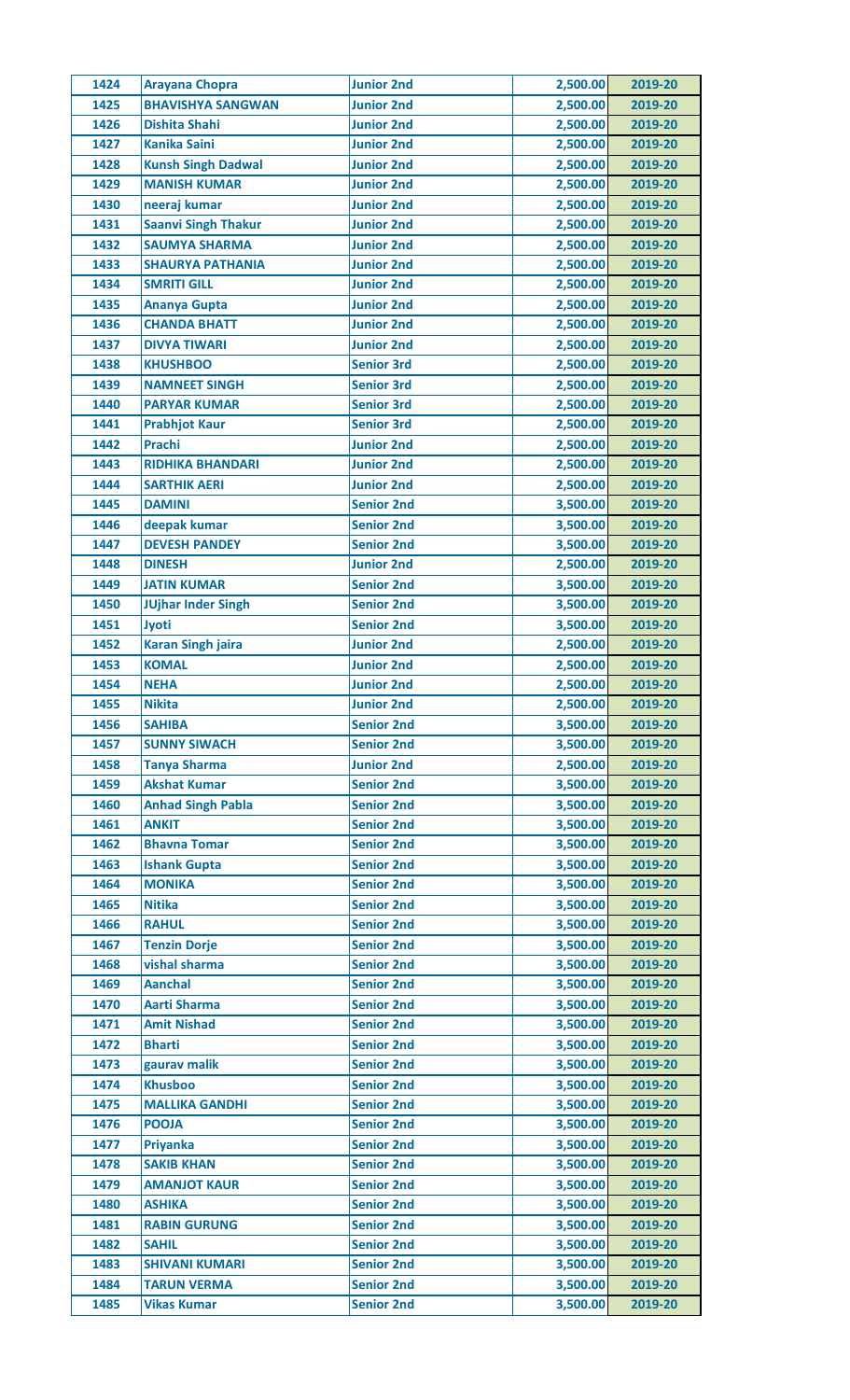| 1486 | <b>VIKAS SAGWAN</b>           | <b>Senior 2nd</b> | 3,500.00 | 2019-20 |
|------|-------------------------------|-------------------|----------|---------|
| 1487 | <b>ANJALI NEGI</b>            | <b>Junior 1st</b> | 4,000.00 | 2019-20 |
| 1488 | <b>ANMOL SINGH</b>            | <b>Junior 1st</b> | 4,000.00 | 2019-20 |
| 1489 | <b>Daksh Sidhu</b>            | <b>Junior 1st</b> | 4,000.00 | 2019-20 |
| 1490 | deepak kumar                  | <b>Junior 1st</b> | 4,000.00 | 2019-20 |
| 1491 | rinki kumari kanojia          | <b>Junior 1st</b> | 4,000.00 | 2019-20 |
| 1492 | <b>Aditya</b>                 | <b>Junior 1st</b> | 4,000.00 | 2019-20 |
| 1493 | <b>Anikait Pokhariyal</b>     | <b>Junior 1st</b> | 4,000.00 | 2019-20 |
| 1494 | <b>ARMAAN SINGH</b>           | <b>Junior 1st</b> | 4,000.00 | 2019-20 |
| 1495 | <b>Jasmine</b>                | <b>Junior 1st</b> | 4,000.00 | 2019-20 |
| 1496 | <b>JATIN CHAHAL</b>           | <b>Junior 1st</b> | 4,000.00 | 2019-20 |
| 1497 | <b>KOMAL</b>                  | <b>Junior 1st</b> | 4,000.00 | 2019-20 |
| 1498 | Lavanya                       | <b>Junior 1st</b> | 4,000.00 | 2019-20 |
| 1499 | <b>PIYUSH CHAUHAN</b>         | <b>Junior 1st</b> | 4,000.00 | 2019-20 |
| 1500 | <b>Rajat Bakshi</b>           | <b>Junior 1st</b> | 4,000.00 | 2019-20 |
| 1501 | <b>YASHICA</b>                | <b>Junior 1st</b> | 4,000.00 | 2019-20 |
| 1502 | <b>Aelan Singh</b>            | <b>Junior 1st</b> | 4,000.00 | 2019-20 |
| 1503 | <b>ANISH THAKUR</b>           | <b>Junior 1st</b> | 4,000.00 | 2019-20 |
| 1504 | <b>Aryan</b>                  | <b>Junior 1st</b> | 4,000.00 | 2019-20 |
| 1505 | <b>GAURAV SINGH NEGI</b>      | <b>Junior 1st</b> | 4,000.00 | 2019-20 |
| 1506 | <b>Krish Mani</b>             | <b>Junior 1st</b> | 4,000.00 | 2019-20 |
| 1507 | <b>Lalit Mohan</b>            | <b>Junior 1st</b> | 4,000.00 | 2019-20 |
|      |                               |                   |          |         |
| 1508 | <b>Loveleen Kaur</b>          | <b>Junior 1st</b> | 4,000.00 | 2019-20 |
| 1509 | <b>Mayank Basnal</b>          | <b>Junior 1st</b> | 4,000.00 | 2019-20 |
| 1510 | <b>Parnav Kishor Noutiyal</b> | <b>Junior 1st</b> | 4,000.00 | 2019-20 |
| 1511 | <b>RIDHMA</b>                 | <b>Junior 1st</b> | 4,000.00 | 2019-20 |
| 1512 | <b>Runal Chauhan</b>          | <b>Junior 1st</b> | 4,000.00 | 2019-20 |
| 1513 | <b>SIMRAN</b>                 | <b>Junior 1st</b> | 4,000.00 | 2019-20 |
| 1514 | <b>SWETA KUMARI</b>           | <b>Junior 1st</b> | 4,000.00 | 2019-20 |
| 1515 | <b>BHAVJAL SINGH</b>          | <b>Junior 1st</b> | 4,000.00 | 2019-20 |
| 1516 | <b>Gurshan Singh Jaura</b>    | <b>Junior 1st</b> | 4,000.00 | 2019-20 |
| 1517 | <b>GYATAVYA KUMAR</b>         | <b>Junior 1st</b> | 4,000.00 | 2019-20 |
| 1518 | <b>INDERPAL SINGH</b>         | <b>Junior 1st</b> | 4,000.00 | 2019-20 |
| 1519 | <b>KHUSHI</b>                 | <b>Junior 1st</b> | 4,000.00 | 2019-20 |
| 1520 | <b>LAKSHAMI PUN</b>           | <b>Junior 1st</b> | 4,000.00 | 2019-20 |
| 1521 | <b>Nitish Kumar</b>           | <b>Junior 1st</b> | 4,000.00 | 2019-20 |
| 1522 | <b>SIMRAN</b>                 | <b>Junior 1st</b> | 4,000.00 | 2019-20 |
| 1523 | <b>AAKIL</b>                  | <b>Junior 1st</b> | 4,000.00 | 2019-20 |
| 1524 | <b>AMAN KUMAR</b>             | <b>Junior 1st</b> | 4,000.00 | 2019-20 |
| 1525 | <b>BHUSHAN THAKUR</b>         | <b>Junior 1st</b> | 4,000.00 | 2019-20 |
| 1526 | <b>Kajal</b>                  | <b>Junior 1st</b> | 4,000.00 | 2019-20 |
| 1527 | <b>MAHAK</b>                  | <b>Junior 1st</b> | 4,000.00 | 2019-20 |
| 1528 | <b>Munisha</b>                | <b>Junior 1st</b> | 4,000.00 | 2019-20 |
| 1529 | <b>NITIN</b>                  | <b>Junior 1st</b> | 4,000.00 | 2019-20 |
| 1530 | <b>PARAMDEEP</b>              | <b>Junior 1st</b> | 4,000.00 | 2019-20 |
| 1531 | <b>SAHIB SAINI</b>            | <b>Junior 1st</b> | 4,000.00 | 2019-20 |
| 1532 | <b>Simone Sandhu</b>          | <b>Junior 1st</b> | 4,000.00 | 2019-20 |
| 1533 | <b>SURYA PRAKASH KUMAR</b>    | <b>Junior 1st</b> | 4,000.00 | 2019-20 |
| 1534 | <b>YOGYATA</b>                | <b>Junior 1st</b> | 4,000.00 | 2019-20 |
| 1535 | <b>AARUSHI ARORA</b>          | <b>Junior 1st</b> | 4,000.00 | 2019-20 |
| 1536 | <b>AKSHAT ANTIL</b>           | <b>Junior 1st</b> | 4,000.00 | 2019-20 |
| 1537 | aman                          | <b>Junior 1st</b> | 4,000.00 | 2019-20 |
| 1538 | <b>Bhawna Joshi</b>           | <b>Junior 1st</b> | 4,000.00 | 2019-20 |
| 1539 | <b>Diara Paul</b>             | <b>Junior 1st</b> | 4,000.00 | 2019-20 |
| 1540 | kamal                         | <b>Junior 1st</b> | 4,000.00 | 2019-20 |
| 1541 | rakesh paswan                 | <b>Junior 1st</b> | 4,000.00 | 2019-20 |
| 1542 | <b>Aditya</b>                 | <b>Junior 3rd</b> | 1,800.00 | 2019-20 |
| 1543 | <b>ITIKA</b>                  | <b>Senior 1st</b> | 5,000.00 | 2019-20 |
| 1544 | <b>Neha</b>                   | <b>Senior 1st</b> | 5,000.00 | 2019-20 |
| 1545 | <b>PRIYANSHI</b>              | <b>Senior 1st</b> | 5,000.00 | 2019-20 |
|      |                               |                   |          |         |
| 1546 | <b>RUBY</b>                   | <b>Senior 1st</b> | 5,000.00 | 2019-20 |
| 1547 | <b>SHRUTI THAKUR</b>          | <b>Junior 3rd</b> | 1,800.00 | 2019-20 |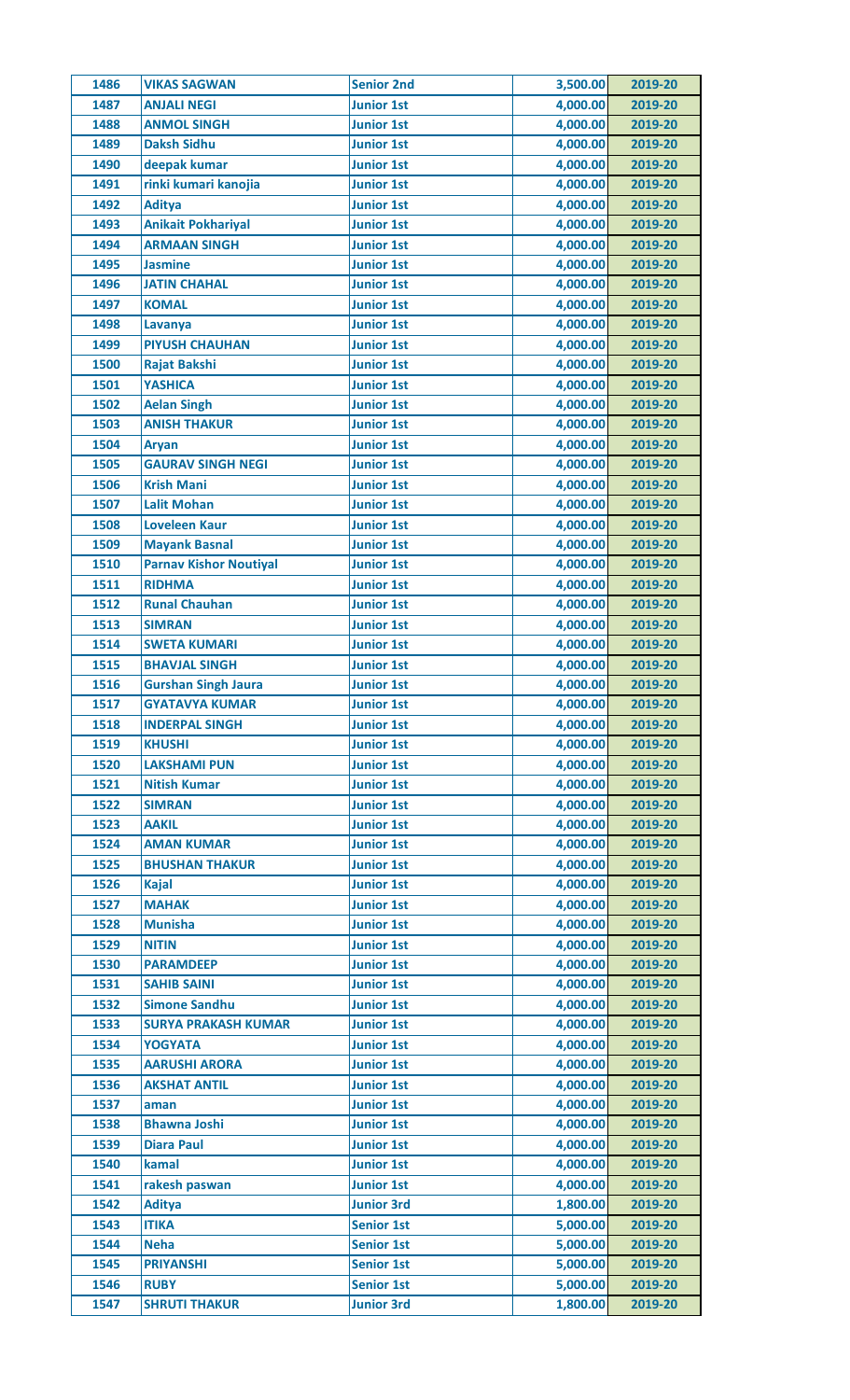| 1548         | <b>AMARDEEP</b>                         | <b>Senior 2nd</b>                      | 3,500.00             | 2019-20            |
|--------------|-----------------------------------------|----------------------------------------|----------------------|--------------------|
| 1549         | <b>AYUSHI KUMARI</b>                    | <b>Senior 2nd</b>                      | 3,500.00             | 2019-20            |
| 1550         | bhawna                                  | <b>Junior 2nd</b>                      | 2,500.00             | 2019-20            |
| 1551         | <b>Dolly sharma</b>                     | <b>Junior 2nd</b>                      | 2,500.00             | 2019-20            |
| 1552         | <b>HEMANT KUMAR</b>                     | <b>Junior 3rd</b>                      | 1,800.00             | 2019-20            |
| 1553         | <b>MANISHA</b>                          | <b>Senior 3rd</b>                      | 2,500.00             | 2019-20            |
| 1554         | <b>NIKHIL</b>                           | <b>Junior 3rd</b>                      | 1,800.00             | 2019-20            |
| 1555         | nitin kumar                             | <b>Junior 3rd</b>                      | 1,800.00             | 2019-20            |
| 1556         | <b>PRIYANKA</b>                         | <b>Senior 3rd</b>                      | 2,500.00             | 2019-20            |
| 1557         | <b>PROMILA</b>                          | <b>Senior 3rd</b>                      | 2,500.00             | 2019-20            |
| 1558         | <b>RAJKARAN SINGH</b>                   | <b>Junior 2nd</b>                      | 2,500.00             | 2019-20            |
| 1559         | <b>Shaweta</b>                          | <b>Junior 2nd</b>                      | 2,500.00             | 2019-20            |
| 1560         | shubham                                 | <b>Junior 3rd</b>                      | 1,800.00             | 2019-20            |
| 1561         | <b>Vandana</b>                          | <b>Junior 2nd</b>                      | 2,500.00             | 2019-20            |
| 1562         | <b>VISHESH GOUSAIN</b>                  | <b>Junior 3rd</b>                      | 1,800.00             | 2019-20            |
| 1563         | <b>VIVEK PANCHAL</b>                    | <b>Senior 1st</b>                      | 5,000.00             | 2019-20            |
| 1564         | <b>Angad Singh</b>                      | <b>Junior 2nd</b>                      | 2,500.00             | 2019-20            |
| 1565         | Arti                                    | <b>Senior 3rd</b>                      | 2,500.00             | 2019-20            |
| 1566         | <b>Bhumika Singh</b>                    | <b>Junior 3rd</b>                      | 1,800.00             | 2019-20            |
| 1567         | chaandani devi                          | <b>Junior 2nd</b>                      |                      | 2019-20            |
|              |                                         |                                        | 2,500.00             |                    |
| 1568         | <b>CHHAVI</b>                           | <b>Junior 2nd</b>                      | 2,500.00             | 2019-20            |
| 1569         | <b>DIYA</b>                             | <b>Junior 2nd</b>                      | 2,500.00             | 2019-20            |
| 1570         | <b>GURSHARAN SINGH</b>                  | <b>Junior 3rd</b>                      | 1,800.00             | 2019-20            |
| 1571         | <b>KAREENA</b>                          | <b>Junior 2nd</b>                      | 2,500.00             | 2019-20            |
| 1572         | rahul                                   | <b>Junior 2nd</b>                      | 2,500.00             | 2019-20            |
| 1573         | <b>Rahul sirswal</b>                    | <b>Senior 3rd</b>                      | 2,500.00             | 2019-20            |
| 1574         | <b>RAVI SINGH</b>                       | <b>Senior 3rd</b>                      | 2,500.00             | 2019-20            |
| 1575         | <b>Sahil Sharma</b>                     | <b>Junior 2nd</b>                      | 2,500.00             | 2019-20            |
| 1576         | shakshi devi                            | <b>Junior 2nd</b>                      | 2,500.00             | 2019-20            |
| 1577         | <b>SHRURI SHARMA</b>                    | <b>Junior 2nd</b>                      | 2,500.00             | 2019-20            |
| 1578         | <b>Simranjeet Kaur</b>                  | <b>Senior 3rd</b>                      | 2,500.00             | 2019-20            |
| 1579         | <b>SNEHA</b>                            | <b>Senior 3rd</b>                      | 2,500.00             | 2019-20            |
| 1580         | <b>SONIA</b>                            | <b>Junior 3rd</b>                      | 1,800.00             | 2019-20            |
| 1581         | <b>YASH KAMBOJ</b>                      | <b>Junior 3rd</b>                      | 1,800.00             | 2019-20            |
| 1582         | <b>Aayat Bansal</b>                     | <b>Junior 2nd</b>                      | 2,500.00             | 2019-20            |
| 1583         | amandeep singh                          | <b>Junior 2nd</b>                      | 2,500.00             | 2019-20            |
| 1584         | <b>AMIT KUMAR</b>                       | <b>Junior 2nd</b>                      | 2,500.00             | 2019-20            |
| 1585         | <b>DEEP DAHIYA</b>                      | <b>Junior 2nd</b>                      | 2,500.00             | 2019-20            |
| 1586         | <b>DEEPTI DEVI</b>                      | <b>Junior 2nd</b>                      | 2,500.00             | 2019-20            |
| 1587         | <b>Harshita</b>                         | <b>Senior 3rd</b>                      | 2,500.00             | 2019-20            |
| 1588         | <b>Himani</b>                           | <b>Senior 3rd</b>                      | 2,500.00             | 2019-20            |
| 1589         | <b>ILESHA DHYANI</b>                    | <b>Junior 2nd</b>                      | 2,500.00             | 2019-20            |
| 1590         | <b>Nimar Kaur Virk</b>                  | <b>Junior 2nd</b>                      | 2,500.00             | 2019-20            |
| 1591         | <b>SANJAY</b>                           | <b>Junior 2nd</b>                      | 2,500.00             | 2019-20            |
| 1592         | <b>SANYA</b>                            | <b>Junior 2nd</b>                      | 2,500.00             | 2019-20            |
| 1593         | <b>Aakriti</b>                          | <b>Junior 2nd</b>                      | 2,500.00             | 2019-20            |
| 1594         | <b>Ajit Singh Bhandohal</b>             | <b>Senior 3rd</b>                      | 2,500.00             | 2019-20            |
| 1595         | <b>Arsh Khan</b>                        | <b>Junior 2nd</b>                      | 2,500.00             | 2019-20            |
| 1596         | <b>ARYAN AHUJA</b>                      | <b>Junior 2nd</b>                      | 2,500.00             | 2019-20            |
| 1597         | <b>AYUSH AHUJA</b>                      | <b>Junior 2nd</b>                      | 2,500.00             | 2019-20            |
| 1598         | <b>Bir Daman Singh</b>                  | <b>Senior 3rd</b>                      | 2,500.00             | 2019-20            |
| 1599         | <b>Harmanpreet Singh</b>                | <b>Junior 2nd</b>                      | 2,500.00             | 2019-20            |
| 1600         |                                         |                                        |                      |                    |
|              |                                         |                                        |                      |                    |
|              | Himanshi Jaswal                         | <b>Junior 2nd</b>                      | 2,500.00             | 2019-20            |
| 1601         | <b>Manbir singh</b>                     | <b>Senior 3rd</b>                      | 2,500.00             | 2019-20            |
| 1602         | <b>MANNAT SHARMA</b>                    | <b>Senior 3rd</b>                      | 2,500.00             | 2019-20            |
| 1603         | <b>Mansum</b>                           | <b>Senior 3rd</b>                      | 2,500.00             | 2019-20            |
| 1604         | <b>Rakhi</b>                            | <b>Junior 2nd</b>                      | 2,500.00             | 2019-20            |
| 1605         | <b>Siddhartha Singla</b>                | <b>Junior 2nd</b>                      | 2,500.00             | 2019-20            |
| 1606         | <b>Sunandini Bansal</b>                 | <b>Junior 2nd</b>                      | 2,500.00             | 2019-20            |
| 1607         | <b>TANISHKA RANA</b>                    | <b>Junior 2nd</b>                      | 2,500.00             | 2019-20            |
| 1608<br>1609 | <b>Ujjwal</b><br><b>Yogesh aggarwal</b> | <b>Junior 2nd</b><br><b>Senior 3rd</b> | 2,500.00<br>2,500.00 | 2019-20<br>2019-20 |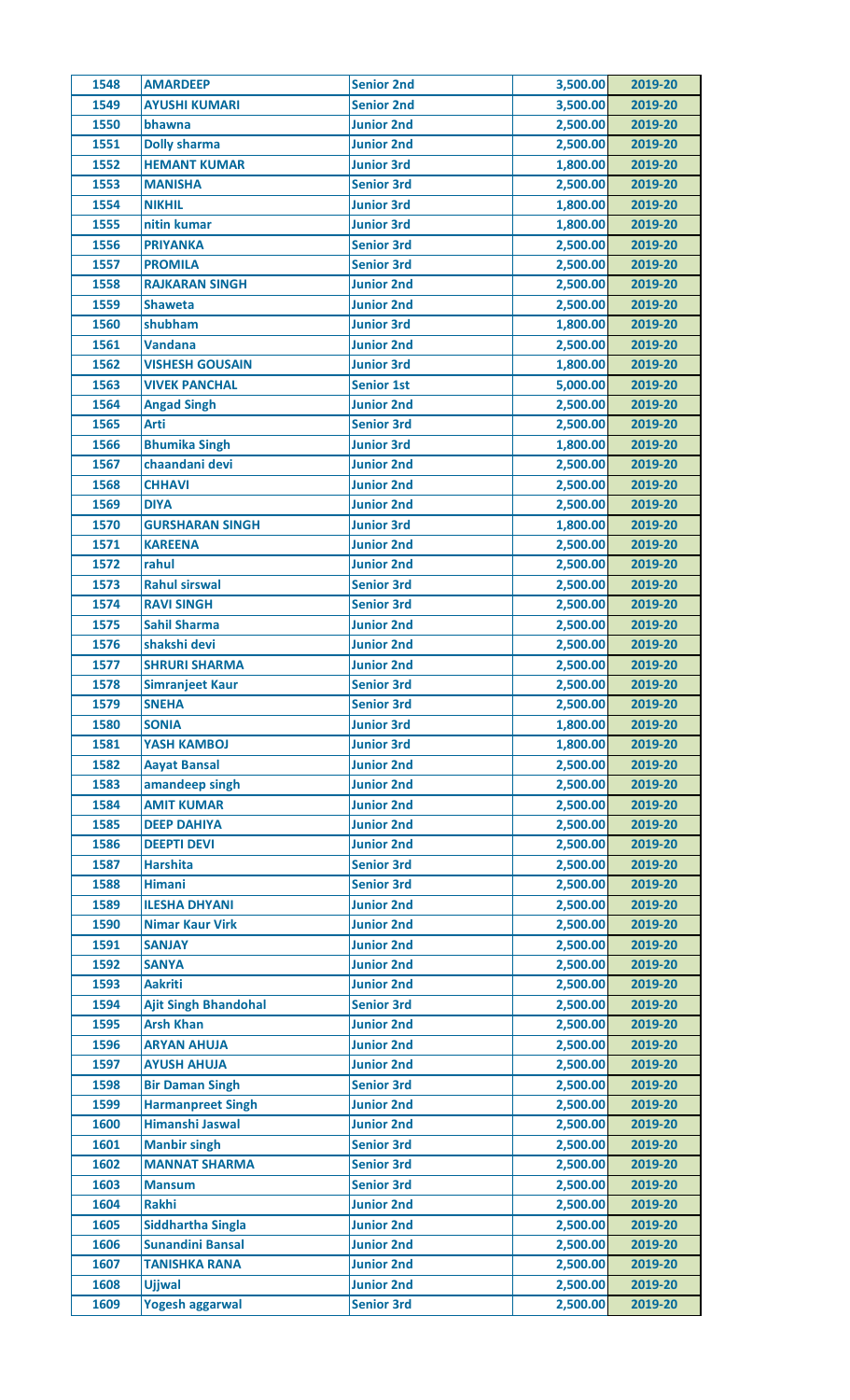| 1610 | <b>Chandni</b>                                | <b>Junior 2nd</b> | 2,500.00 | 2019-20            |
|------|-----------------------------------------------|-------------------|----------|--------------------|
| 1611 | <b>Deep</b>                                   | <b>Junior 2nd</b> | 2,500.00 | 2019-20            |
| 1612 | <b>Gurleen bedi</b>                           | <b>Junior 2nd</b> | 2,500.00 | 2019-20            |
| 1613 | <b>HARSHPREET SINGH</b>                       | <b>Junior 2nd</b> | 2,500.00 | 2019-20            |
| 1614 | <b>JASPREET KAUR</b>                          | <b>Junior 2nd</b> | 2,500.00 | 2019-20            |
| 1615 | <b>MANIA</b>                                  | <b>Junior 2nd</b> | 2,500.00 | 2019-20            |
| 1616 | <b>Manisha Kumari</b>                         | <b>Senior 3rd</b> | 2,500.00 | 2019-20            |
| 1617 | <b>Paravdeep Singh Saini</b>                  | <b>Senior 3rd</b> | 2,500.00 | 2019-20            |
| 1618 | <b>Sanovar</b>                                | <b>Senior 3rd</b> | 2,500.00 | 2019-20            |
| 1619 | <b>SAPNA</b>                                  | <b>Junior 2nd</b> | 2,500.00 | 2019-20            |
| 1620 | <b>Shalini Barthwal</b>                       | <b>Senior 3rd</b> | 2,500.00 | 2019-20            |
| 1621 | <b>SUDHA THAPA</b>                            | <b>Junior 2nd</b> | 2,500.00 | 2019-20            |
| 1622 | <b>Tanishka Arya</b>                          | <b>Junior 2nd</b> | 2,500.00 | 2019-20            |
| 1623 | <b>GRACE</b>                                  | <b>Junior 2nd</b> | 2,500.00 | 2019-20            |
| 1624 | <b>Gurjagjot Singh</b>                        | <b>Junior 2nd</b> | 2,500.00 | 2019-20            |
| 1625 | <b>Harpreet singh</b>                         | <b>Senior 3rd</b> | 2,500.00 | 2019-20            |
| 1626 | <b>JASPRIT KAUR</b>                           | <b>Senior 3rd</b> | 2,500.00 | 2019-20            |
| 1627 | <b>JOBANJEET SINGH GHUMAN</b>                 | <b>Junior 2nd</b> | 2,500.00 | 2019-20            |
| 1628 | <b>MEHAK YADAV</b>                            | <b>Junior 2nd</b> | 2,500.00 | 2019-20            |
| 1629 | <b>MONI</b>                                   | <b>Junior 2nd</b> | 2,500.00 | 2019-20            |
| 1630 | Reetu                                         | <b>Junior 2nd</b> | 2,500.00 | 2019-20            |
| 1631 | <b>RISHITA CHHETRI</b>                        | <b>Junior 2nd</b> | 2,500.00 | 2019-20            |
| 1632 | <b>RITIKA VERMA</b>                           | <b>Junior 2nd</b> | 2,500.00 | 2019-20            |
| 1633 | <b>Vivaan Dang</b>                            | <b>Junior 2nd</b> | 2,500.00 | 2019-20            |
| 1634 | suraj kumar                                   | <b>Junior 1st</b> | 4,000.00 | 2019-20            |
| 1635 | tushar                                        | <b>Junior 1st</b> | 4,000.00 | 2019-20            |
| 1636 | <b>YAJAT SHARMA</b>                           | <b>Junior 1st</b> | 4,000.00 | 2019-20            |
| 1637 | <b>AARIV GOEL</b>                             | <b>Junior 1st</b> | 4,000.00 | 2019-20            |
| 1638 | <b>Animesh Walia</b>                          | <b>Junior 1st</b> | 4,000.00 | 2019-20            |
| 1639 | <b>ANJALI</b>                                 | <b>Junior 1st</b> | 4,000.00 | 2019-20            |
| 1640 | Anuja kumari                                  | <b>Junior 1st</b> | 4,000.00 | 2019-20            |
| 1641 | <b>D Tanishq Reddy</b>                        | <b>Junior 1st</b> | 4,000.00 | 2019-20            |
| 1642 | <b>JESSICA SINGH</b>                          | <b>Junior 1st</b> | 4,000.00 | 2019-20            |
| 1643 |                                               | <b>Junior 1st</b> | 4,000.00 |                    |
| 1644 | <b>KALPANA BHANDARI</b><br><b>MEGHA RABHA</b> | <b>Junior 1st</b> | 4,000.00 | 2019-20<br>2019-20 |
| 1645 | <b>REETIKA</b>                                | <b>Junior 1st</b> | 4,000.00 | 2019-20            |
| 1646 | <b>SHIVANI PALIWAL</b>                        | <b>Junior 1st</b> | 4,000.00 | 2019-20            |
| 1647 | <b>SUKHJOT</b>                                | <b>Junior 1st</b> | 4,000.00 | 2019-20            |
|      |                                               | <b>Junior 1st</b> |          |                    |
| 1648 | <b>TANISH VERMA</b>                           |                   | 4,000.00 | 2019-20            |
| 1649 | <b>TEETIKSHA GOEL</b>                         | <b>Junior 1st</b> | 4,000.00 | 2019-20            |
| 1650 | <b>Vrinda</b>                                 | <b>Junior 1st</b> | 4,000.00 | 2019-20            |
| 1651 | <b>DIVYA LOHRA</b>                            | <b>Junior 1st</b> | 4,000.00 | 2019-20            |
| 1652 | <b>Kajal</b>                                  | <b>Junior 1st</b> | 4,000.00 | 2019-20            |
| 1653 | <b>KHUSHBOO</b>                               | <b>Junior 1st</b> | 4,000.00 | 2019-20            |
| 1654 | <b>Khushi</b>                                 | <b>Junior 1st</b> | 4,000.00 | 2019-20            |
| 1655 | Lavanya Rana                                  | <b>Junior 1st</b> | 4,000.00 | 2019-20            |
| 1656 | manpreet kaur                                 | <b>Senior 1st</b> | 5,000.00 | 2019-20            |
| 1657 | manpreet kaur                                 | <b>Senior 1st</b> | 5,000.00 | 2019-20            |
| 1658 | <b>MANVI TOMAR</b>                            | <b>Senior 1st</b> | 5,000.00 | 2019-20            |
| 1659 | Payal                                         | <b>Junior 1st</b> | 4,000.00 | 2019-20            |
| 1660 | Shaurya Lakhi                                 | <b>Junior 1st</b> | 4,000.00 | 2019-20            |
| 1661 | simran                                        | <b>Junior 1st</b> | 4,000.00 | 2019-20            |
| 1662 | <b>Sneha</b>                                  | <b>Junior 1st</b> | 4,000.00 | 2019-20            |
| 1663 | <b>VAISHNAVI</b>                              | <b>Junior 1st</b> | 4,000.00 | 2019-20            |
| 1664 | <b>Chandan Chopra</b>                         | <b>Senior 1st</b> | 5,000.00 | 2019-20            |
| 1665 | <b>CHESHTA AHUJA</b>                          | <b>Senior 1st</b> | 5,000.00 | 2019-20            |
| 1666 | <b>HARHIT KUMAR</b>                           | <b>Senior 1st</b> | 5,000.00 | 2019-20            |
| 1667 | <b>Jatin Shokhanda</b>                        | <b>Senior 1st</b> | 5,000.00 | 2019-20            |
| 1668 | <b>ITOYL</b>                                  | <b>Senior 1st</b> | 5,000.00 | 2019-20            |
| 1669 | <b>MANISHA</b>                                | <b>Senior 1st</b> | 5,000.00 | 2019-20            |
| 1670 | <b>SUSHIL KUMAR</b>                           | <b>Junior 1st</b> | 4,000.00 | 2019-20            |
| 1671 | <b>SIMRANJEET SINGH</b>                       | <b>Junior 1st</b> | 4,000.00 | 2019-20            |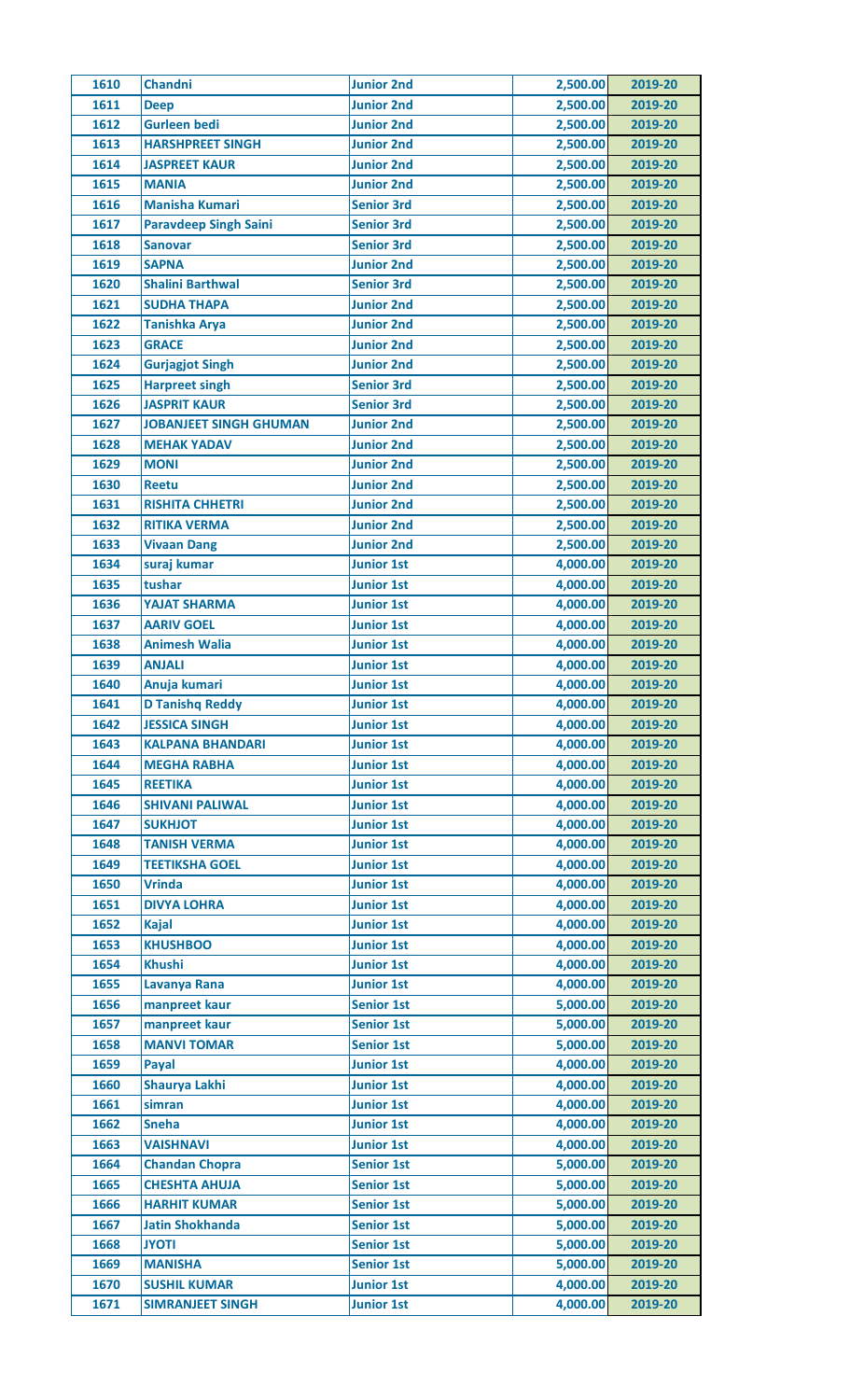| 1672 | <b>SIMRANJEET KAUR</b>   | <b>Senior 1st</b> | 5,000.00 | 2019-20 |
|------|--------------------------|-------------------|----------|---------|
| 1673 | <b>Siddhant Sharma</b>   | <b>Junior 1st</b> | 4,000.00 | 2019-20 |
| 1674 | <b>SHORYA JISHTU</b>     | <b>Junior 1st</b> | 4,000.00 | 2019-20 |
| 1675 | <b>SAYNA SINGHI</b>      | <b>Senior 1st</b> | 5,000.00 | 2019-20 |
| 1676 | <b>RITIKA</b>            | <b>Junior 1st</b> | 4,000.00 | 2019-20 |
| 1677 | <b>MONIKA</b>            | <b>Senior 1st</b> | 5,000.00 | 2019-20 |
| 1678 | <b>MANI SINGH</b>        | <b>Senior 1st</b> | 5,000.00 | 2019-20 |
| 1679 | <b>KUMKUM</b>            | <b>Junior 2nd</b> | 2,500.00 | 2019-20 |
| 1680 | <b>Gursimran singh</b>   | <b>Junior 1st</b> | 4,000.00 | 2019-20 |
| 1681 | <b>Gurkirat Singh</b>    | <b>Junior 2nd</b> | 2,500.00 | 2019-20 |
| 1682 | <b>BHAVIKA</b>           | <b>Senior 1st</b> | 5,000.00 | 2019-20 |
| 1683 | <b>Vinay Kumar Yadav</b> | <b>Junior 3rd</b> | 1,800.00 | 2019-20 |
| 1684 | <b>Tushar sharma</b>     | <b>Junior 1st</b> | 4,000.00 | 2019-20 |
| 1685 | <b>TEJVEER SINGH</b>     | <b>Junior 2nd</b> | 2,500.00 | 2019-20 |
| 1686 | <b>SMARTH ARORA</b>      | <b>Senior 2nd</b> | 3,500.00 | 2019-20 |
| 1687 | <b>PREETI THAKUR</b>     | <b>Senior 1st</b> | 5,000.00 | 2019-20 |
| 1688 | <b>NITISH RAJBHAR</b>    | <b>Junior 3rd</b> | 1,800.00 | 2019-20 |
| 1689 | <b>NISHA</b>             | <b>Junior 1st</b> | 4,000.00 | 2019-20 |
| 1690 | <b>Navyae</b>            | <b>Junior 2nd</b> | 2,500.00 | 2019-20 |
| 1691 | <b>NAMIYA YADAV</b>      | <b>Junior 1st</b> | 4,000.00 | 2019-20 |
| 1692 | <b>Kavita</b>            | <b>Senior 2nd</b> | 3,500.00 | 2019-20 |
| 1693 | <b>KANAN RAWAT</b>       | <b>Junior 2nd</b> | 2,500.00 | 2019-20 |
|      |                          |                   |          |         |
| 1694 | <b>Harshit</b>           | <b>Senior 2nd</b> | 3,500.00 | 2019-20 |
| 1695 | <b>BHAWNA</b>            | <b>Junior 1st</b> | 4,000.00 | 2019-20 |
| 1696 | <b>BHAWNA</b>            | <b>Senior 1st</b> | 5,000.00 | 2019-20 |
| 1697 | ashu rao                 | <b>Senior 1st</b> | 5,000.00 | 2019-20 |
| 1698 | <b>ARSHITA</b>           | <b>Senior 1st</b> | 5,000.00 | 2019-20 |
| 1699 | Arsha mahajan            | <b>Senior 2nd</b> | 3,500.00 | 2019-20 |
| 1700 | <b>Ankit Malviya</b>     | <b>Senior 1st</b> | 5,000.00 | 2019-20 |
| 1701 | <b>Anita</b>             | <b>Junior 1st</b> | 4,000.00 | 2019-20 |
| 1702 | <b>AMANJEET KAUR</b>     | <b>Senior 1st</b> | 5,000.00 | 2019-20 |
| 1703 | <b>VANYA SHARMA</b>      | <b>Junior 1st</b> | 4,000.00 | 2019-20 |
| 1704 | <b>Sumit Koushal</b>     | <b>Junior 2nd</b> | 2,500.00 | 2019-20 |
| 1705 | <b>SHIMRAN</b>           | <b>Junior 1st</b> | 4,000.00 | 2019-20 |
| 1706 | <b>SHALLU</b>            | <b>Senior 2nd</b> | 3,500.00 | 2019-20 |
| 1707 | <b>ROHIT</b>             | <b>Junior 1st</b> | 4,000.00 | 2019-20 |
| 1708 | <b>Ritika</b>            | <b>Senior 2nd</b> | 3,500.00 | 2019-20 |
| 1709 | <b>RISHU KUMAR</b>       | <b>Junior 2nd</b> | 2,500.00 | 2019-20 |
| 1710 | reshma                   | <b>Junior 2nd</b> | 2,500.00 | 2019-20 |
| 1711 | prince                   | <b>Junior 1st</b> | 4,000.00 | 2019-20 |
| 1712 | <b>PRABHLEEN KAUR</b>    | <b>Senior 1st</b> | 5,000.00 | 2019-20 |
| 1713 | <b>MANVI</b>             | <b>Junior 1st</b> | 4,000.00 | 2019-20 |
| 1714 | <b>MANSI</b>             | <b>Junior 1st</b> | 4,000.00 | 2019-20 |
| 1715 | <b>LUXMI</b>             | <b>Junior 2nd</b> | 2,500.00 | 2019-20 |
| 1716 | <b>Liza Deb</b>          | <b>Senior 1st</b> | 5,000.00 | 2019-20 |
| 1717 | <b>KUNAL</b>             | <b>Junior 2nd</b> | 2,500.00 | 2019-20 |
| 1718 | kapil                    | <b>Junior 2nd</b> | 2,500.00 | 2019-20 |
| 1719 | <b>HARSH SONDHI</b>      | <b>Senior 3rd</b> | 2,500.00 | 2019-20 |
| 1720 | <b>GAURAV KUMAR</b>      | <b>Junior 1st</b> | 4,000.00 | 2019-20 |
| 1721 | <b>BHAWNA</b>            | <b>Senior 2nd</b> | 3,500.00 | 2019-20 |
| 1722 | <b>ATHAR ALI</b>         | <b>Senior 2nd</b> | 3,500.00 | 2019-20 |
| 1723 | <b>ANNYA SHARMA</b>      | <b>Senior 1st</b> | 5,000.00 | 2019-20 |
| 1724 | <b>Surya Partap</b>      | <b>Senior 3rd</b> | 2,500.00 | 2019-20 |
| 1725 | sukhdeep singh           | <b>Senior 1st</b> | 5,000.00 | 2019-20 |
| 1726 | <b>SAVITRI</b>           | <b>Junior 3rd</b> | 1,800.00 | 2019-20 |
| 1727 | <b>SAKSHI</b>            | <b>Senior 3rd</b> | 2,500.00 | 2019-20 |
| 1728 | <b>Saanvi Bohra</b>      | <b>Junior 1st</b> | 4,000.00 | 2019-20 |
| 1729 | <b>Roshan kumar</b>      | <b>Junior 3rd</b> | 1,800.00 | 2019-20 |
| 1730 | <b>Rishav</b>            | <b>Junior 3rd</b> | 1,800.00 | 2019-20 |
| 1731 | <b>RIHAN</b>             | <b>Junior 2nd</b> | 2,500.00 | 2019-20 |
|      |                          |                   |          | 2019-20 |
| 1732 | <b>RASHMI</b>            | <b>Senior 3rd</b> | 2,500.00 |         |
| 1733 | <b>PRINKA</b>            | <b>Junior 3rd</b> | 1,800.00 | 2019-20 |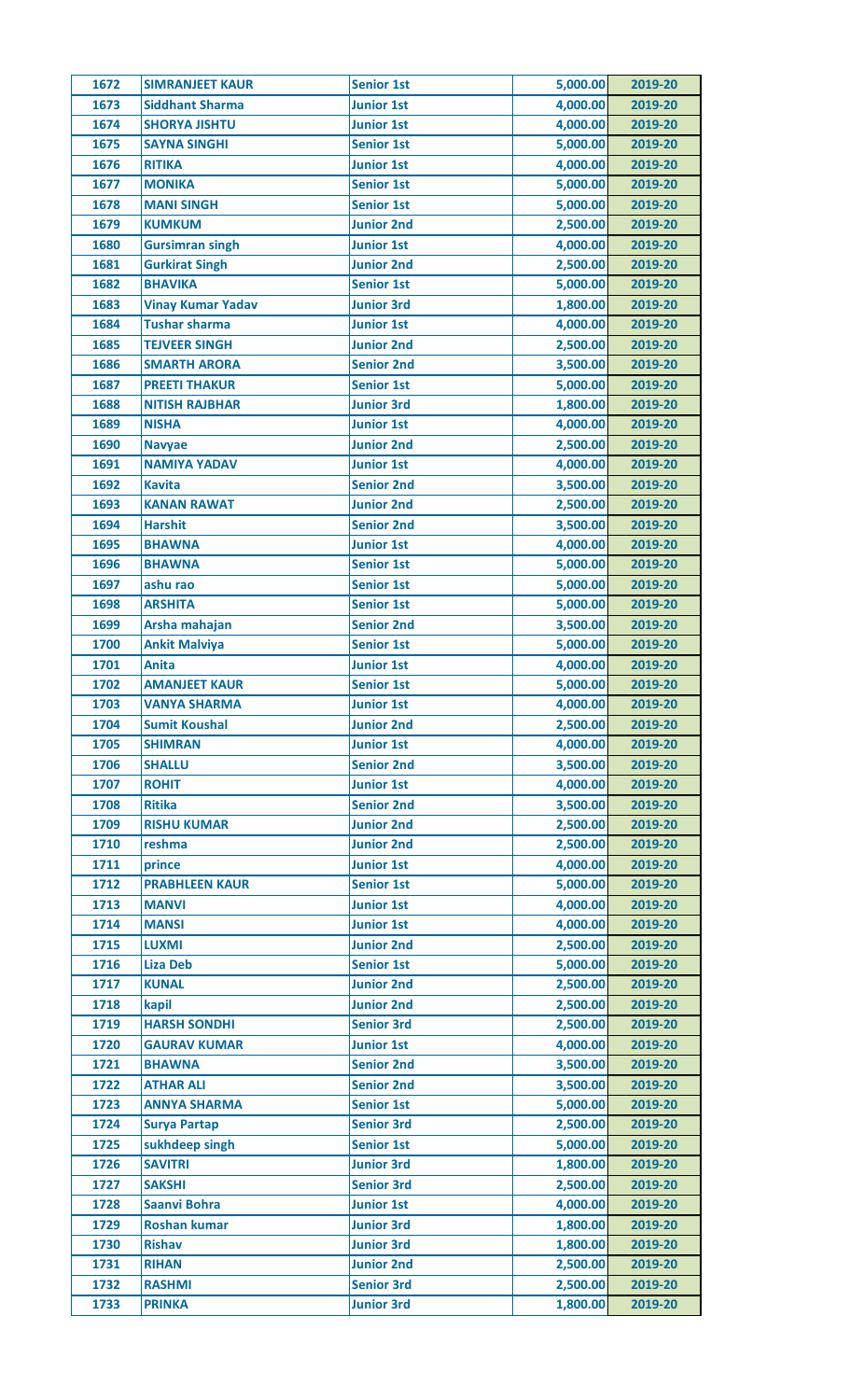| 1734         | <b>Naman Bhatia</b>                                | <b>Junior 3rd</b> | 1,800.00 | 2019-20 |
|--------------|----------------------------------------------------|-------------------|----------|---------|
| 1735         | <b>Mananth gurung</b>                              | <b>Senior 1st</b> | 5,000.00 | 2019-20 |
| 1736         | <b>KSHITIZ MALHOTRA</b>                            | <b>Senior 2nd</b> | 3,500.00 | 2019-20 |
| 1737         | <b>JASLEEN KAUR</b>                                | <b>Junior 3rd</b> | 1,800.00 | 2019-20 |
| 1738         | <b>Harwinder Singh</b>                             | <b>Junior 2nd</b> | 2,500.00 | 2019-20 |
| 1739         | <b>GURLEEN KAUR</b>                                | <b>Junior 3rd</b> | 1,800.00 | 2019-20 |
| 1740         | <b>BHAWNA</b>                                      | <b>Junior 3rd</b> | 1,800.00 | 2019-20 |
| 1741         | <b>Asmit Kumar Sahoo</b>                           | <b>Junior 3rd</b> | 1,800.00 | 2019-20 |
| 1742         | <b>Ashu Punia</b>                                  | <b>Senior 1st</b> | 5,000.00 | 2019-20 |
| 1743         | <b>ARYAN MADHU CHITKARA</b>                        | <b>Junior 3rd</b> | 1,800.00 | 2019-20 |
| 1744         | <b>ARUSHI</b>                                      | <b>Junior 3rd</b> | 1,800.00 | 2019-20 |
| 1745         | <b>ANISH</b>                                       | <b>Junior 3rd</b> | 1,800.00 | 2019-20 |
| 1746         | <b>AMISHA</b>                                      | <b>Junior 1st</b> | 4,000.00 | 2019-20 |
| 1747         | ajay                                               | <b>Senior 1st</b> | 5,000.00 | 2019-20 |
| 1748         | <b>Aditya</b>                                      | <b>Senior 1st</b> | 5,000.00 | 2019-20 |
| 1749         | <b>NEHA NAYAL</b>                                  | <b>Senior 1st</b> | 5,000.00 | 2019-20 |
| 1750         | <b>Neeraj</b>                                      | <b>Senior 1st</b> | 5,000.00 | 2019-20 |
| 1751         | <b>MITHLESH</b>                                    | <b>Senior 1st</b> | 5,000.00 | 2019-20 |
| 1752         | <b>KAJAL</b>                                       | <b>Senior 1st</b> | 5,000.00 | 2019-20 |
| 1753         | <b>Devansh Aggarwal</b>                            | <b>Senior 1st</b> | 5,000.00 | 2019-20 |
| 1754         | ashmeet gill                                       | <b>Senior 1st</b> | 5,000.00 | 2019-20 |
| 1755         | <b>Ashish Goud</b>                                 | <b>Senior 1st</b> | 5,000.00 | 2019-20 |
|              |                                                    |                   |          |         |
| 1756         | <b>ANKITA</b>                                      | <b>Senior 1st</b> | 5,000.00 | 2019-20 |
| 1757         | <b>DILJOT KAUR</b>                                 | <b>Senior 1st</b> | 5,000.00 | 2019-20 |
| 1758         | Ayush jaglan                                       | <b>Senior 1st</b> | 5,000.00 | 2019-20 |
| 1759         | Ashish upadhyay                                    | <b>Senior 1st</b> | 5,000.00 | 2019-20 |
| 1760         | <b>Arshveer Singh</b>                              | <b>Senior 1st</b> | 5,000.00 | 2019-20 |
| 1761         | Anjali bidla                                       | <b>Senior 1st</b> | 5,000.00 | 2019-20 |
| 1762         | <b>Anjali</b>                                      | <b>Senior 1st</b> | 5,000.00 | 2019-20 |
| 1763         | <b>Khushboo</b>                                    | <b>Junior 2nd</b> | 2,500.00 | 2019-20 |
| 1764         | <b>SIDDHARTH MODI</b>                              | <b>Junior 1st</b> | 4,000.00 | 2019-20 |
| 1765         | <b>Poonam Devi</b>                                 | <b>Senior 1st</b> | 5,000.00 | 2019-20 |
| 1766         | <b>Riya Thapa</b>                                  | <b>Senior 2nd</b> | 3,500.00 | 2019-20 |
| 1767         | <b>ASHISH KUMAR THAKUR</b>                         | <b>Senior 1st</b> | 5,000.00 | 2019-20 |
| 1768         | <b>Himanshu Handa</b>                              | <b>Senior 1st</b> | 5,000.00 | 2019-20 |
| 1769         | <b>Bhanu Rakshita Paul</b>                         | <b>Senior 1st</b> | 5,000.00 | 2019-20 |
| 1770         | <b>Ruchi</b>                                       | <b>Senior 3rd</b> | 2,500.00 | 2019-20 |
| 1771         | <b>MANDEEP KAUR</b>                                | <b>Senior 1st</b> | 5,000.00 | 2019-20 |
| 1772         | <b>Akshil Ahuja</b>                                | <b>Senior 3rd</b> | 2,500.00 | 2019-20 |
| 1773         | <b>LOKRAJ</b>                                      | <b>Senior 1st</b> | 5,000.00 | 2019-20 |
| 1774         | Anju kumari                                        | <b>Senior 1st</b> | 5,000.00 | 2019-20 |
| 1775         | rohit                                              | <b>Junior 1st</b> | 4,000.00 | 2019-20 |
| 1776         | <b>Puran Singh</b>                                 | <b>Senior 1st</b> | 5,000.00 | 2019-20 |
| 1777         | Yashasvi Sharma                                    | <b>Senior 1st</b> | 5,000.00 | 2019-20 |
| 1778         | <b>Dimple</b>                                      | <b>Senior 1st</b> | 5,000.00 | 2019-20 |
| 1779         | <b>GARIMA</b>                                      | <b>Senior 1st</b> | 5,000.00 | 2019-20 |
| 1780         | <b>MANJOT SINGH</b>                                | <b>Junior 2nd</b> | 2,500.00 | 2019-20 |
| 1781         | <b>Vishal Dahiya</b>                               | <b>Senior 1st</b> | 5,000.00 | 2019-20 |
| 1782         | <b>PARDEEP KUMAR</b>                               | <b>Senior 1st</b> | 5,000.00 | 2019-20 |
| 1783         | <b>SEHBAAZ SINGH</b>                               | <b>Senior 1st</b> | 5,000.00 | 2019-20 |
| 1784         | <b>Harsh Rajawat</b>                               | <b>Senior 1st</b> | 5,000.00 | 2019-20 |
| 1785         | Ashiyana Bhardwaj                                  | <b>Senior 1st</b> | 5,000.00 | 2019-20 |
| 1786         | akshita kamboj                                     | <b>Senior 1st</b> | 5,000.00 | 2019-20 |
| 1787         | <b>DEEPAK GOYAL</b>                                | <b>Senior 1st</b> | 5,000.00 | 2019-20 |
| 1788         | <b>SAHIL</b>                                       | <b>Senior 1st</b> | 5,000.00 | 2019-20 |
|              |                                                    | <b>Junior 1st</b> | 4,000.00 |         |
| 1789         | <b>Pranjal Kumar yadav</b><br><b>Kanchan Rawat</b> |                   |          | 2019-20 |
| 1790<br>1791 |                                                    | <b>Senior 1st</b> | 5,000.00 | 2019-20 |
|              | <b>AMRIT PAL SINGH</b>                             | <b>Senior 1st</b> | 5,000.00 | 2019-20 |
| 1792         | <b>AZEEM</b>                                       | <b>Junior 3rd</b> | 1,800.00 | 2019-20 |
| 1793         | <b>Kamal</b>                                       | <b>Junior 3rd</b> | 1,800.00 | 2019-20 |
| 1794         | <b>SAWAN</b>                                       | <b>Junior 3rd</b> | 1,800.00 | 2019-20 |
| 1795         | <b>VISHAL KUMAR</b>                                | <b>Junior 1st</b> | 4,000.00 | 2019-20 |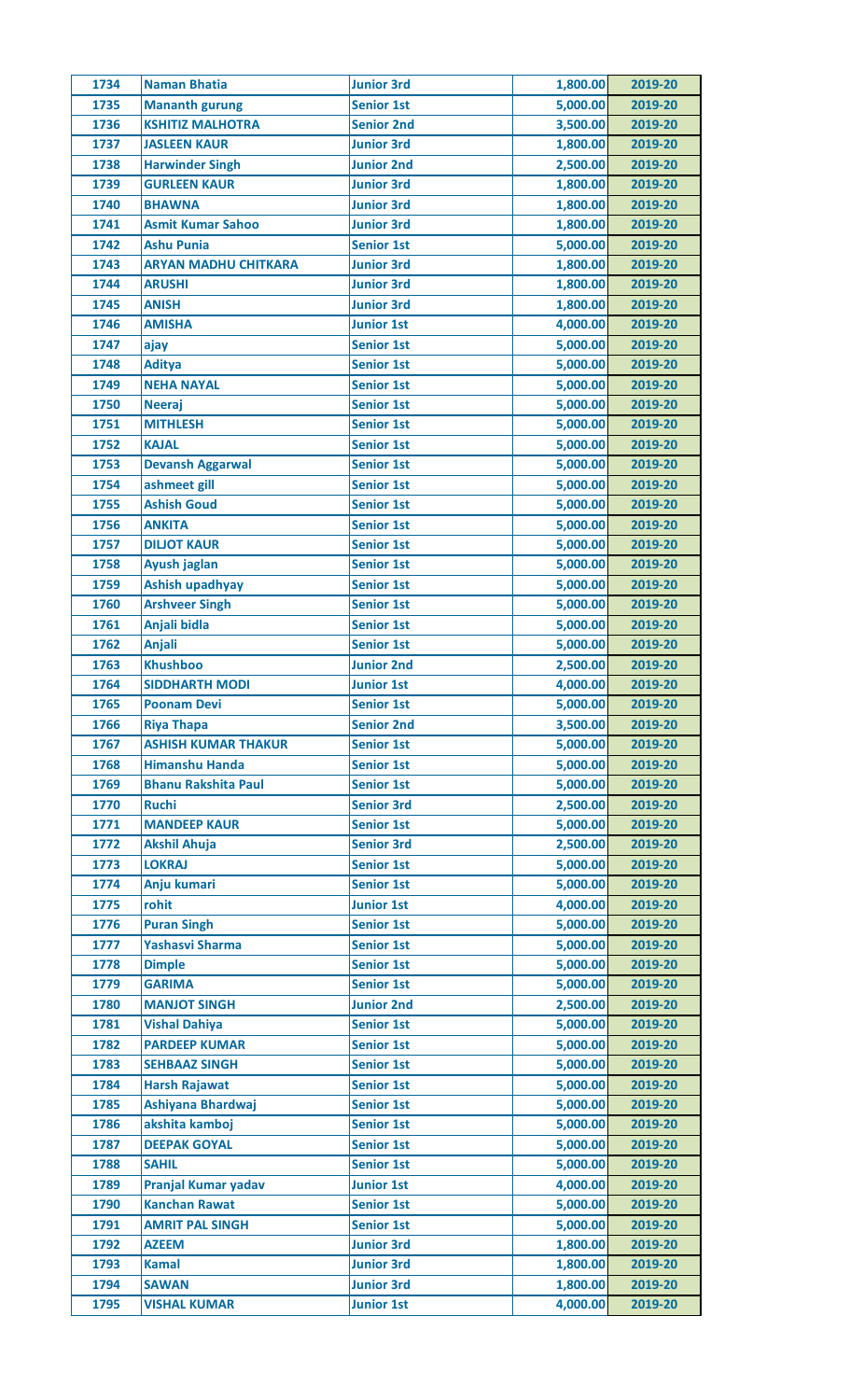| 1796 | <b>Vikash Mandal</b>       | <b>Senior 2nd</b> | 3,500.00 | 2019-20 |
|------|----------------------------|-------------------|----------|---------|
| 1797 | <b>SAHIL ASHAT</b>         | <b>Senior 1st</b> | 5,000.00 | 2019-20 |
| 1798 | <b>ANITA</b>               | <b>Senior 1st</b> | 5,000.00 | 2019-20 |
| 1799 | <b>VIDHIKA</b>             | <b>Senior 1st</b> | 5,000.00 | 2019-20 |
| 1800 | <b>SHIKHA BARMAN</b>       | <b>Junior 1st</b> | 4,000.00 | 2019-20 |
| 1801 | <b>VICKY</b>               | <b>Junior 1st</b> | 4,000.00 | 2019-20 |
| 1802 | <b>Babita Rawat</b>        | <b>Senior 1st</b> | 5,000.00 | 2019-20 |
| 1803 | <b>YASH</b>                | <b>Junior 1st</b> | 4,000.00 | 2019-20 |
| 1804 | <b>MEHAK SAINI</b>         | <b>Senior 1st</b> | 5,000.00 | 2019-20 |
| 1805 | <b>AKHILESH CHOUDHARY</b>  | <b>Junior 1st</b> | 4,000.00 | 2019-20 |
| 1806 | <b>VANDANA DEVI</b>        | <b>Senior 2nd</b> | 3,500.00 | 2019-20 |
| 1807 | <b>Sanchi Bhargava</b>     | <b>Junior 2nd</b> | 2,500.00 | 2019-20 |
| 1808 | <b>LAKSHAY</b>             | <b>Senior 1st</b> | 5,000.00 | 2019-20 |
| 1809 | <b>Aditya Kumar Singh</b>  | <b>Senior 1st</b> | 5,000.00 | 2019-20 |
| 1810 | sanjana                    | <b>Senior 1st</b> | 5,000.00 | 2019-20 |
| 1811 | <b>Vandana</b>             | <b>Senior 1st</b> | 5,000.00 | 2019-20 |
| 1812 | <b>Aniket</b>              | <b>Junior 1st</b> | 4,000.00 | 2019-20 |
| 1813 | <b>Madhu</b>               | <b>Senior 2nd</b> | 3,500.00 | 2019-20 |
| 1814 | <b>ANKIT</b>               | <b>Senior 1st</b> | 5,000.00 | 2019-20 |
| 1815 | <b>DIKSHA</b>              | <b>Senior 3rd</b> | 2,500.00 | 2019-20 |
| 1816 | <b>VANSHIKA</b>            | <b>Senior 1st</b> | 5,000.00 | 2019-20 |
| 1817 | <b>Aanchal</b>             | <b>Junior 1st</b> | 4,000.00 | 2019-20 |
| 1818 | <b>AAYUSH KUMAR</b>        | <b>Senior 2nd</b> | 3,500.00 | 2019-20 |
| 1819 | <b>ANIKET JHA</b>          |                   | 4,000.00 |         |
|      |                            | <b>Junior 1st</b> |          | 2019-20 |
| 1820 | <b>ARPITA BINDAL</b>       | <b>Junior 3rd</b> | 1,800.00 | 2019-20 |
| 1821 | <b>ARYAN DHANESHWAR</b>    | <b>Senior 1st</b> | 5,000.00 | 2019-20 |
| 1822 | <b>Chanda Kumari</b>       | <b>Senior 1st</b> | 5,000.00 | 2019-20 |
| 1823 | <b>Chirayu Chauhan</b>     | <b>Senior 1st</b> | 5,000.00 | 2019-20 |
| 1824 | Deepak verma               | <b>Senior 1st</b> | 5,000.00 | 2019-20 |
| 1825 | <b>Gaural Singla</b>       | <b>Junior 1st</b> | 4,000.00 | 2019-20 |
| 1826 | <b>Gautam Mittal</b>       | <b>Senior 1st</b> | 5,000.00 | 2019-20 |
| 1827 | <b>GITIKA</b>              | <b>Senior 2nd</b> | 3,500.00 | 2019-20 |
| 1828 | <b>Harpreet Kaur</b>       | <b>Senior 1st</b> | 5,000.00 | 2019-20 |
| 1829 | <b>Harpreet Singh</b>      | <b>Senior 1st</b> | 5,000.00 | 2019-20 |
| 1830 | Inayat pal pathania        | <b>Senior 1st</b> | 5,000.00 | 2019-20 |
| 1831 | <b>JATIN KUMAR</b>         | <b>Senior 2nd</b> | 3,500.00 | 2019-20 |
| 1832 | <b>Kamini Gusain</b>       | <b>Senior 1st</b> | 5,000.00 | 2019-20 |
| 1833 | <b>Kavita Thakur</b>       | <b>Senior 1st</b> | 5,000.00 | 2019-20 |
| 1834 | <b>LOVELY</b>              | <b>Junior 3rd</b> | 1,800.00 | 2019-20 |
| 1835 | <b>MILAN</b>               | <b>Senior 1st</b> | 5,000.00 | 2019-20 |
| 1836 | nazir shekh                | <b>Junior 3rd</b> | 1,800.00 | 2019-20 |
| 1837 | <b>Niharika Verma</b>      | <b>Junior 2nd</b> | 2,500.00 | 2019-20 |
| 1838 | <b>NITIN SHARMA</b>        | <b>Senior 1st</b> | 5,000.00 | 2019-20 |
| 1839 | <b>PIYUSH</b>              | <b>Junior 2nd</b> | 2,500.00 | 2019-20 |
| 1840 | <b>PRANSHU RATHORE</b>     | <b>Senior 1st</b> | 5,000.00 | 2019-20 |
| 1841 | <b>PREETI</b>              | <b>Senior 3rd</b> | 2,500.00 | 2019-20 |
| 1842 | <b>RISHURAJ SINGH</b>      | <b>Senior 1st</b> | 5,000.00 | 2019-20 |
| 1843 | <b>SAKSHAM</b>             | <b>Senior 1st</b> | 5,000.00 | 2019-20 |
| 1844 | <b>SALINA BUDHA</b>        | <b>Junior 3rd</b> | 1,800.00 | 2019-20 |
| 1845 | <b>SANIA BEGUM</b>         | <b>Junior 2nd</b> | 2,500.00 | 2019-20 |
| 1846 | sarthak kumar              | <b>Junior 3rd</b> | 1,800.00 | 2019-20 |
| 1847 | shabid                     | <b>Junior 3rd</b> | 1,800.00 | 2019-20 |
| 1848 | <b>Sukhveer kaur</b>       | <b>Senior 1st</b> | 5,000.00 | 2019-20 |
| 1849 | <b>SUMAN</b>               | <b>Senior 1st</b> | 5,000.00 | 2019-20 |
| 1850 | <b>TANIYA</b>              | <b>Junior 2nd</b> | 2,500.00 | 2019-20 |
| 1851 | <b>Vijay singh</b>         | <b>Senior 1st</b> | 5,000.00 | 2019-20 |
| 1852 | <b>Hira Bahadur Balami</b> | <b>Senior 1st</b> | 5,000.00 | 2019-20 |
| 1853 | <b>Kaeamjeet Kaur</b>      | <b>Senior 1st</b> | 5,000.00 | 2019-20 |
| 1854 | <b>BELI BUDHA</b>          | <b>Junior 3rd</b> | 1,800.00 | 2019-20 |
| 1855 | <b>TANUJA</b>              | <b>Senior 1st</b> | 5,000.00 | 2019-20 |
|      | <b>KUNJANA SINGH</b>       |                   | 5,000.00 | 2019-20 |
| 1856 |                            | <b>Senior 1st</b> |          |         |
| 1857 | <b>JAGRITI</b>             | <b>Senior 2nd</b> | 3,500.00 | 2019-20 |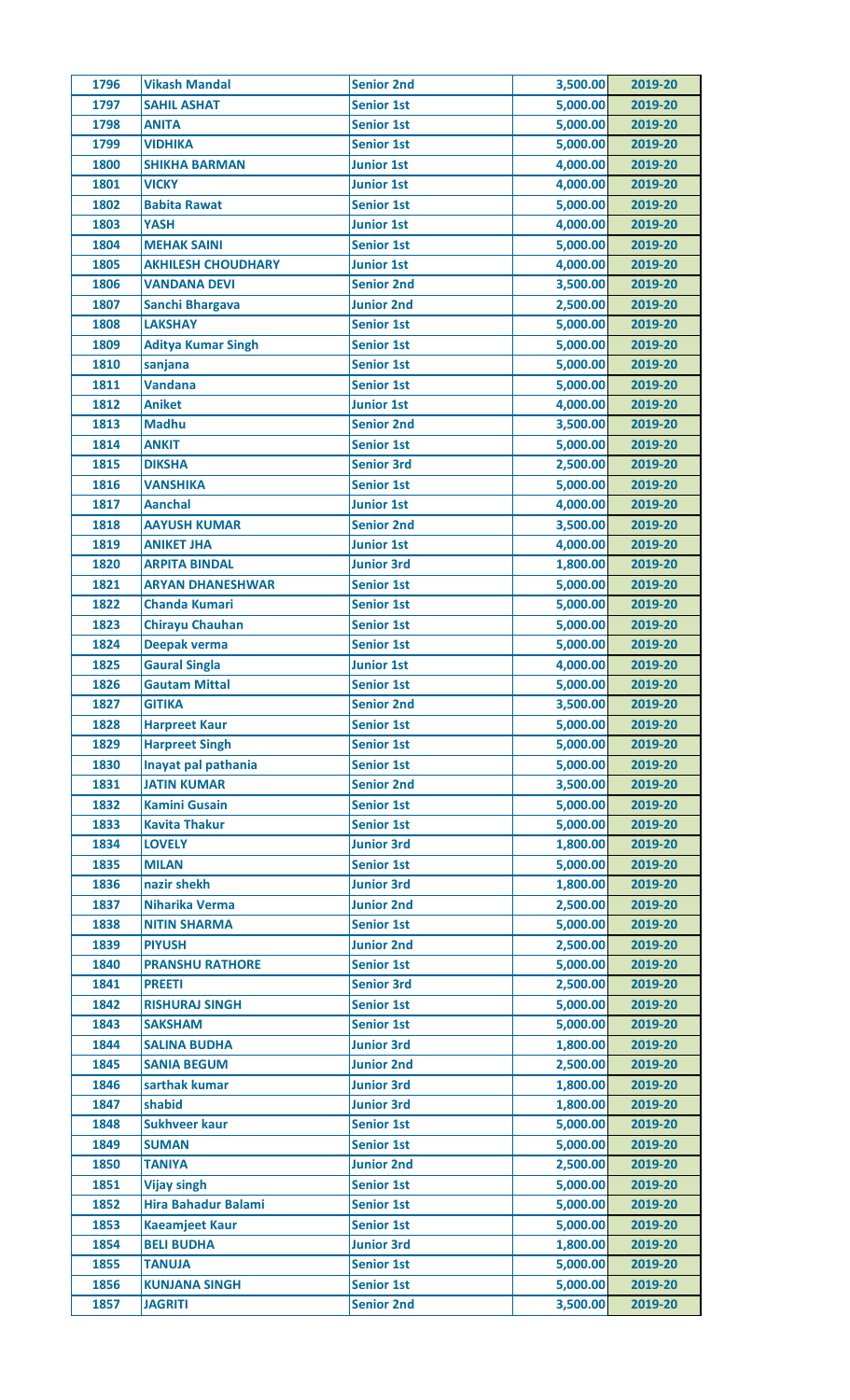| 1858 | <b>RITIKA</b>                | <b>Junior 3rd</b> | 1,800.00 | 2019-20 |
|------|------------------------------|-------------------|----------|---------|
| 1859 | <b>MAHEEM SAINI</b>          | <b>Senior 1st</b> | 5,000.00 | 2019-20 |
| 1860 | <b>AKANKSHA CHAWLA</b>       | <b>Senior 1st</b> | 5,000.00 | 2019-20 |
| 1861 | <b>RAMAN</b>                 | <b>Senior 1st</b> | 5,000.00 | 2019-20 |
| 1862 | <b>Punnyya Dhanwal</b>       | <b>Junior 2nd</b> | 2,500.00 | 2019-20 |
| 1863 | <b>PARVESH JOHAR</b>         | <b>Senior 1st</b> | 5,000.00 | 2019-20 |
| 1864 | <b>HARSHBIR SINGH</b>        | <b>Junior 3rd</b> | 1,800.00 | 2019-20 |
| 1865 | <b>JASWINDER KAUR</b>        | <b>Senior 1st</b> | 5,000.00 | 2019-20 |
| 1866 | <b>NIKHIL KUMAR</b>          | <b>Junior 2nd</b> | 2,500.00 | 2019-20 |
| 1867 | <b>KIRAN</b>                 | <b>Senior 1st</b> | 5,000.00 | 2019-20 |
| 1868 | <b>ANUPAM YADAV</b>          | <b>Junior 3rd</b> | 1,800.00 | 2019-20 |
| 1869 | <b>HARSIMRAN SINGH BAJWA</b> | <b>Junior 2nd</b> | 2,500.00 | 2019-20 |
| 1870 | <b>Seema</b>                 | <b>Senior 1st</b> | 5,000.00 | 2019-20 |
| 1871 | <b>AMRIT KAUR</b>            | <b>Senior 1st</b> | 5,000.00 | 2019-20 |
| 1872 | <b>Ishpreet Kaur Mann</b>    | <b>Junior 1st</b> | 4,000.00 | 2019-20 |
| 1873 | <b>HARMANPREET KAUR</b>      | <b>Senior 1st</b> | 5,000.00 | 2019-20 |
| 1874 | <b>SHIVANI</b>               | <b>Senior 2nd</b> | 3,500.00 | 2019-20 |
| 1875 | <b>Kusum Upadhay</b>         | <b>Senior 1st</b> | 5,000.00 | 2019-20 |
| 1876 | <b>Anchal Rana</b>           | <b>Senior 1st</b> | 5,000.00 | 2019-20 |
| 1877 | <b>Saherdeep Singh Saini</b> | <b>Senior 1st</b> | 5,000.00 | 2019-20 |
| 1878 | <b>SADHANA YADAV</b>         | <b>Senior 1st</b> | 5,000.00 | 2019-20 |
| 1879 | manshi                       | <b>Senior 1st</b> | 5,000.00 | 2019-20 |
| 1880 | <b>PREETI</b>                | <b>Senior 1st</b> | 5,000.00 | 2019-20 |
| 1881 | <b>TARANBIR SINGH</b>        | <b>Senior 1st</b> | 5,000.00 | 2019-20 |
| 1882 | <b>Sunita Guleria</b>        | <b>Senior 1st</b> | 5,000.00 | 2019-20 |
| 1883 | <b>Shallu</b>                | <b>Senior 1st</b> | 5,000.00 | 2019-20 |
| 1884 | <b>Sahil</b>                 | <b>Junior 1st</b> | 4,000.00 | 2019-20 |
| 1885 | <b>GULSHAN</b>               | <b>Senior 1st</b> | 5,000.00 | 2019-20 |
| 1886 | <b>MOHAN BOHARA</b>          | <b>Junior 1st</b> | 4,000.00 | 2019-20 |
| 1887 | <b>PRANAV SAINI</b>          | <b>Senior 1st</b> | 5,000.00 | 2019-20 |
| 1888 | <b>KIRPAL</b>                | <b>Junior 1st</b> | 4,000.00 | 2019-20 |
| 1889 | <b>Karan Lamba</b>           | <b>Senior 1st</b> | 5,000.00 | 2019-20 |
| 1890 | <b>Sonalika Sharma</b>       | <b>Junior 1st</b> | 4,000.00 | 2019-20 |
| 1891 | <b>SARGUN</b>                | <b>Junior 1st</b> | 4,000.00 | 2019-20 |
| 1892 | <b>DAKSH</b>                 | <b>Junior 1st</b> | 4,000.00 | 2019-20 |
| 1893 | <b>Arun Rawat</b>            | <b>Senior 2nd</b> | 3,500.00 | 2019-20 |
| 1894 | <b>PARTH KHUNGAR</b>         | <b>Senior 1st</b> | 5,000.00 | 2019-20 |
| 1895 | <b>Arnav Sharma</b>          | <b>Junior 1st</b> | 4,000.00 | 2019-20 |
| 1896 | <b>MANISHA</b>               | <b>Senior 1st</b> | 5,000.00 | 2019-20 |
| 1897 | <b>KAJAL</b>                 | <b>Senior 1st</b> | 5,000.00 | 2019-20 |
| 1898 | <b>Jyoti</b>                 | <b>Senior 1st</b> | 5,000.00 | 2019-20 |
| 1899 | <b>Yashdeep Goyal</b>        | <b>Junior 2nd</b> | 2,500.00 | 2019-20 |
| 1900 | <b>KUNJAL</b>                | <b>Senior 1st</b> | 5,000.00 | 2019-20 |
| 1901 | <b>Deepshikha</b>            | <b>Senior 1st</b> | 5,000.00 | 2019-20 |
| 1902 | <b>Anisha</b>                | <b>Senior 1st</b> | 5,000.00 | 2019-20 |
| 1903 | <b>Ananya bisht</b>          | <b>Senior 1st</b> | 5,000.00 | 2019-20 |
| 1904 | <b>KAJAL</b>                 | <b>Senior 1st</b> | 5,000.00 | 2019-20 |
| 1905 | <b>GUNJAN</b>                | <b>Senior 1st</b> | 5,000.00 | 2019-20 |
| 1906 | <b>Deepak Singh Bisht</b>    | <b>Senior 2nd</b> | 3,500.00 | 2019-20 |
| 1907 | <b>ARBAB IQBAL</b>           | <b>Senior 1st</b> | 5,000.00 | 2019-20 |
| 1908 | <b>IRFAN</b>                 | <b>Junior 1st</b> | 4,000.00 | 2019-20 |
| 1909 | <b>SONIA</b>                 | <b>Senior 1st</b> | 5,000.00 | 2019-20 |
| 1910 | <b>GURNOOR SINGH</b>         | <b>Junior 1st</b> | 4,000.00 | 2019-20 |
| 1911 | <b>Bhumika Bakshi</b>        | <b>Junior 2nd</b> | 2,500.00 | 2019-20 |
| 1912 | <b>Kawleen Kaur Saini</b>    | <b>Senior 1st</b> | 5,000.00 | 2019-20 |
| 1913 | <b>DHARAMPREET SINGH</b>     | <b>Senior 1st</b> | 5,000.00 | 2019-20 |
| 1914 | <b>Bhavya Singh Thakur</b>   | <b>Senior 1st</b> | 5,000.00 | 2019-20 |
| 1915 | <b>Leeza Phogat</b>          | <b>Senior 1st</b> | 5,000.00 | 2019-20 |
| 1916 | <b>DHRUV</b>                 | <b>Senior 1st</b> | 5,000.00 | 2019-20 |
| 1917 | <b>Ritik</b>                 | <b>Senior 1st</b> | 5,000.00 | 2019-20 |
| 1918 | <b>RAGHVEER SINGH</b>        | <b>Junior 1st</b> | 4,000.00 | 2019-20 |
| 1919 | <b>Karanveer Singh</b>       | <b>Senior 1st</b> | 5,000.00 | 2019-20 |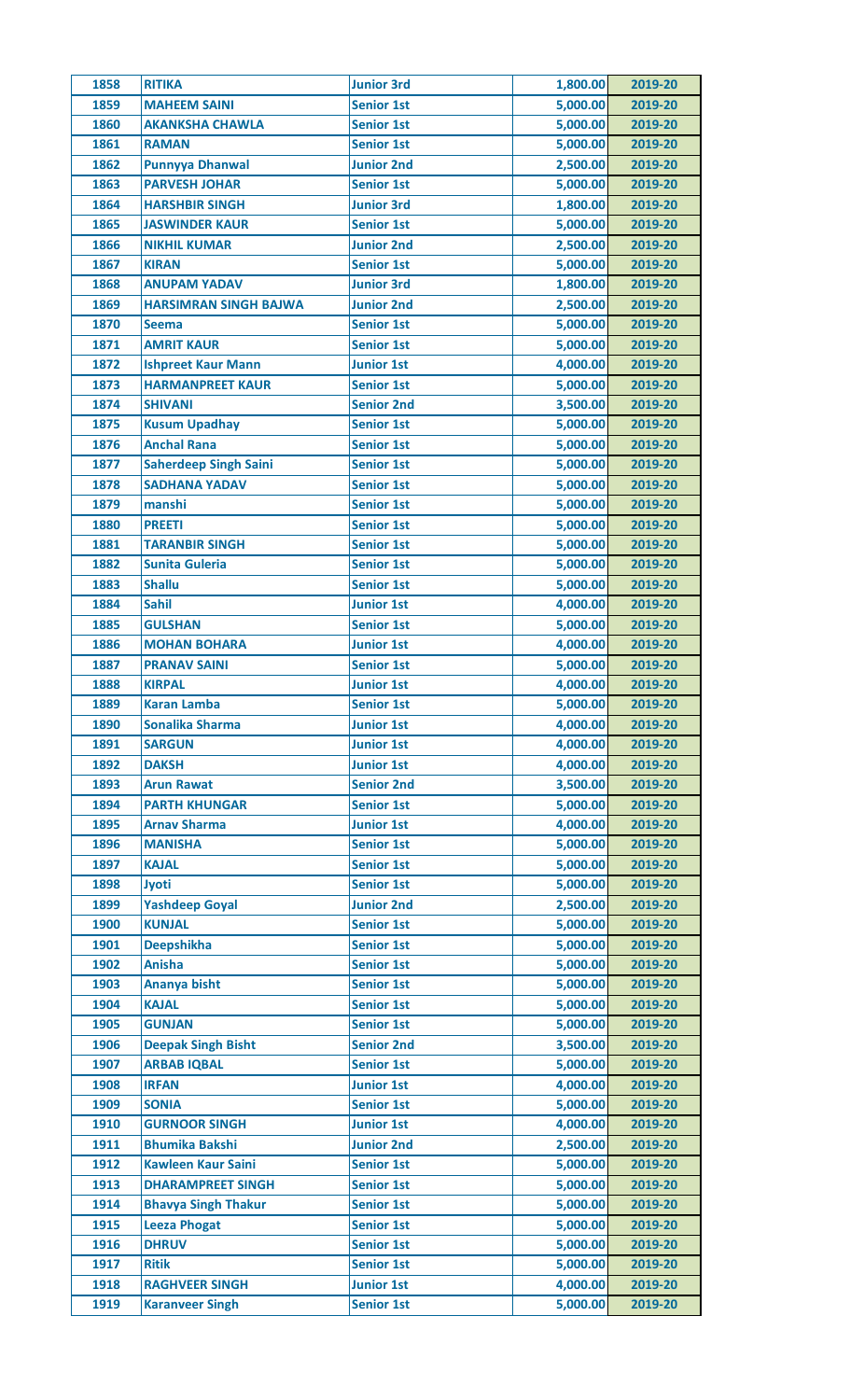| 1920         | <b>DEEPAK NAUTIYAL</b>                      | <b>Senior 1st</b>                      | 5,000.00             | 2019-20            |
|--------------|---------------------------------------------|----------------------------------------|----------------------|--------------------|
| 1921         | <b>Anjali</b>                               | <b>Senior 1st</b>                      | 5,000.00             | 2019-20            |
| 1922         | <b>RAHUL</b>                                | <b>Senior 1st</b>                      | 5,000.00             | 2019-20            |
| 1923         | <b>VIJESH KUMAR</b>                         | <b>Senior 1st</b>                      | 5,000.00             | 2019-20            |
| 1924         | <b>Akshita Bisht</b>                        | <b>Junior 1st</b>                      | 4,000.00             | 2019-20            |
| 1925         | <b>KAMINI YADAV</b>                         | <b>Senior 1st</b>                      | 5,000.00             | 2019-20            |
| 1926         | Ajay                                        | <b>Senior 1st</b>                      | 5,000.00             | 2019-20            |
| 1927         | <b>Shashank singh</b>                       | <b>Senior 1st</b>                      | 5,000.00             | 2019-20            |
| 1928         | <b>SANJEEV KUMAR SHUKLA</b>                 | <b>Senior 1st</b>                      | 5,000.00             | 2019-20            |
| 1929         | <b>Saksham Kaushik</b>                      | <b>Senior 2nd</b>                      | 3,500.00             | 2019-20            |
| 1930         | <b>Lovepreet kaur</b>                       | <b>Senior 1st</b>                      | 5,000.00             | 2019-20            |
| 1931         | <b>RADHIKA</b>                              | <b>Senior 1st</b>                      | 5,000.00             | 2019-20            |
| 1932         | <b>Rajdeep Singh</b>                        | <b>Senior 1st</b>                      | 5,000.00             | 2019-20            |
| 1933         | <b>SIMRAN</b>                               | <b>Senior 1st</b>                      | 5,000.00             | 2019-20            |
| 1934         | <b>VISHAL</b>                               | <b>Senior 1st</b>                      | 5,000.00             | 2019-20            |
| 1935         | <b>SANIA MALHI</b>                          | <b>Senior 1st</b>                      | 5,000.00             | 2019-20            |
| 1936         | <b>SUKHMANI SINGH</b>                       | <b>Senior 1st</b>                      | 5,000.00             | 2019-20            |
| 1937         | <b>Suraj Kumar</b>                          | <b>Senior 1st</b>                      | 5,000.00             | 2019-20            |
| 1938         | <b>TANUPREET KAUR</b>                       | <b>Senior 1st</b>                      | 5,000.00             | 2019-20            |
| 1939         | <b>VIJAY MOR</b>                            | <b>Senior 1st</b>                      | 5,000.00             | 2019-20            |
| 1940         | <b>Yashpal Singh</b>                        | <b>Senior 1st</b>                      | 5,000.00             | 2019-20            |
| 1941         | <b>UMAKANT</b>                              | <b>Senior 1st</b>                      | 5,000.00             | 2019-20            |
| 1942         | <b>RAVINDER KUMAR</b>                       | <b>Senior 1st</b>                      | 5,000.00             | 2019-20            |
| 1943         | <b>GURBINDER SINGH</b>                      | <b>Senior 1st</b>                      | 5,000.00             | 2019-20            |
| 1944         | <b>Kartik Sharma</b>                        | <b>Senior 1st</b>                      | 5,000.00             | 2019-20            |
| 1945         | <b>RUCHI CHANDAN</b>                        | <b>Senior 1st</b>                      | 5,000.00             | 2019-20            |
| 1946         | <b>HARSHIT GURU</b>                         | <b>Junior 3rd</b>                      | 1,800.00             | 2019-20            |
| 1947         | <b>NIDHI NEGI</b>                           | <b>Senior 1st</b>                      | 5,000.00             | 2019-20            |
| 1948         | <b>Khushi Kumari</b>                        | <b>Junior 3rd</b>                      | 1,800.00             | 2019-20            |
| 1949         | <b>Abhishek</b>                             | <b>Junior 2nd</b>                      | 2,500.00             | 2019-20            |
| 1950         | <b>Akash Kumar</b>                          | <b>Senior 3rd</b>                      | 2,500.00             | 2019-20            |
| 1951         | <b>Amrik Singh</b>                          | <b>Senior 1st</b>                      | 5,000.00             | 2019-20            |
| 1952         | Ananya sharma                               | <b>Senior 2nd</b>                      | 3,500.00             | 2019-20            |
| 1953         | <b>Aryan</b>                                | <b>Junior 1st</b>                      | 4,000.00             | 2019-20            |
| 1954         | <b>Kalpana Devi</b>                         | <b>Senior 3rd</b>                      | 2,500.00             | 2019-20            |
| 1955         | <b>KUNAL SEN</b>                            | <b>Junior 3rd</b>                      | 1,800.00             | 2019-20            |
| 1956         | <b>KUSHPREET SINGH</b>                      | <b>Junior 2nd</b>                      | 2,500.00             | 2019-20            |
| 1957         | <b>Meeru</b>                                | <b>Senior 1st</b>                      | 5,000.00             | 2019-20            |
| 1958         | <b>PRACHI</b>                               | <b>Junior 1st</b>                      | 4,000.00             | 2019-20            |
| 1959         | <b>PRIYA KUMARI</b>                         | <b>Junior 2nd</b>                      | 2,500.00             | 2019-20            |
| 1960         | Rahul                                       | <b>Senior 1st</b>                      | 5,000.00             | 2019-20            |
| 1961         | <b>RAHUL DAGAR</b>                          | <b>Senior 1st</b>                      | 5,000.00             | 2019-20            |
| 1962         | <b>RISHABH KUMAR</b>                        | <b>Senior 2nd</b>                      | 3,500.00             | 2019-20            |
|              |                                             |                                        |                      |                    |
| 1963<br>1964 | <b>Sanyam Poonia</b><br><b>SARWAN SINGH</b> | <b>Junior 3rd</b><br><b>Senior 2nd</b> | 1,800.00<br>3,500.00 | 2019-20<br>2019-20 |
| 1965         | <b>SHRUTI KIRTI</b>                         | <b>Junior 2nd</b>                      | 2,500.00             | 2019-20            |
| 1966         | <b>Tanya Chauhan</b>                        | <b>Junior 1st</b>                      | 4,000.00             | 2019-20            |
| 1967         | <b>VARUN DEV</b>                            | <b>Junior 3rd</b>                      | 1,800.00             |                    |
|              |                                             |                                        |                      | 2019-20            |
| 1968         | <b>VIVEK</b><br><b>ABHINAV</b>              | <b>Senior 2nd</b>                      | 3,500.00             | 2019-20            |
| 1969         |                                             | <b>Senior 2nd</b>                      | 3,500.00             | 2019-20            |
| 1970<br>1971 | <b>AKRITI</b>                               | <b>Senior 3rd</b>                      | 2,500.00             | 2019-20            |
| 1972         | <b>Alankar</b><br>Anu                       | <b>Senior 1st</b><br><b>Junior 3rd</b> | 5,000.00<br>1,800.00 | 2019-20<br>2019-20 |
|              |                                             |                                        |                      |                    |
| 1973         | <b>Anubhav</b>                              | <b>Junior 3rd</b>                      | 1,800.00             | 2019-20            |
| 1974         | <b>ARYAN</b>                                | <b>Junior 1st</b>                      | 4,000.00             | 2019-20            |
| 1975         | <b>Kajal</b>                                | <b>Junior 1st</b>                      | 4,000.00             | 2019-20            |
| 1976         | <b>Tanishka Sareen</b>                      | <b>Junior 1st</b>                      | 4,000.00             | 2019-20            |
| 1977         | <b>Amrinder Kaur</b>                        | <b>Senior 2nd</b>                      | 3,500.00             | 2019-20            |
| 1978         | <b>Sana Pathak</b>                          | <b>Junior 1st</b>                      | 4,000.00             | 2019-20            |
| 1979         | <b>VIKRAM SINGH</b>                         | <b>Senior 3rd</b>                      | 2,500.00             | 2019-20            |
| 1980         | <b>Hasil Tewari</b>                         | <b>Junior 2nd</b>                      | 2,500.00             | 2019-20            |
| 1981         | <b>NITIN</b>                                | <b>Senior 1st</b>                      | 5,000.00             | 2019-20            |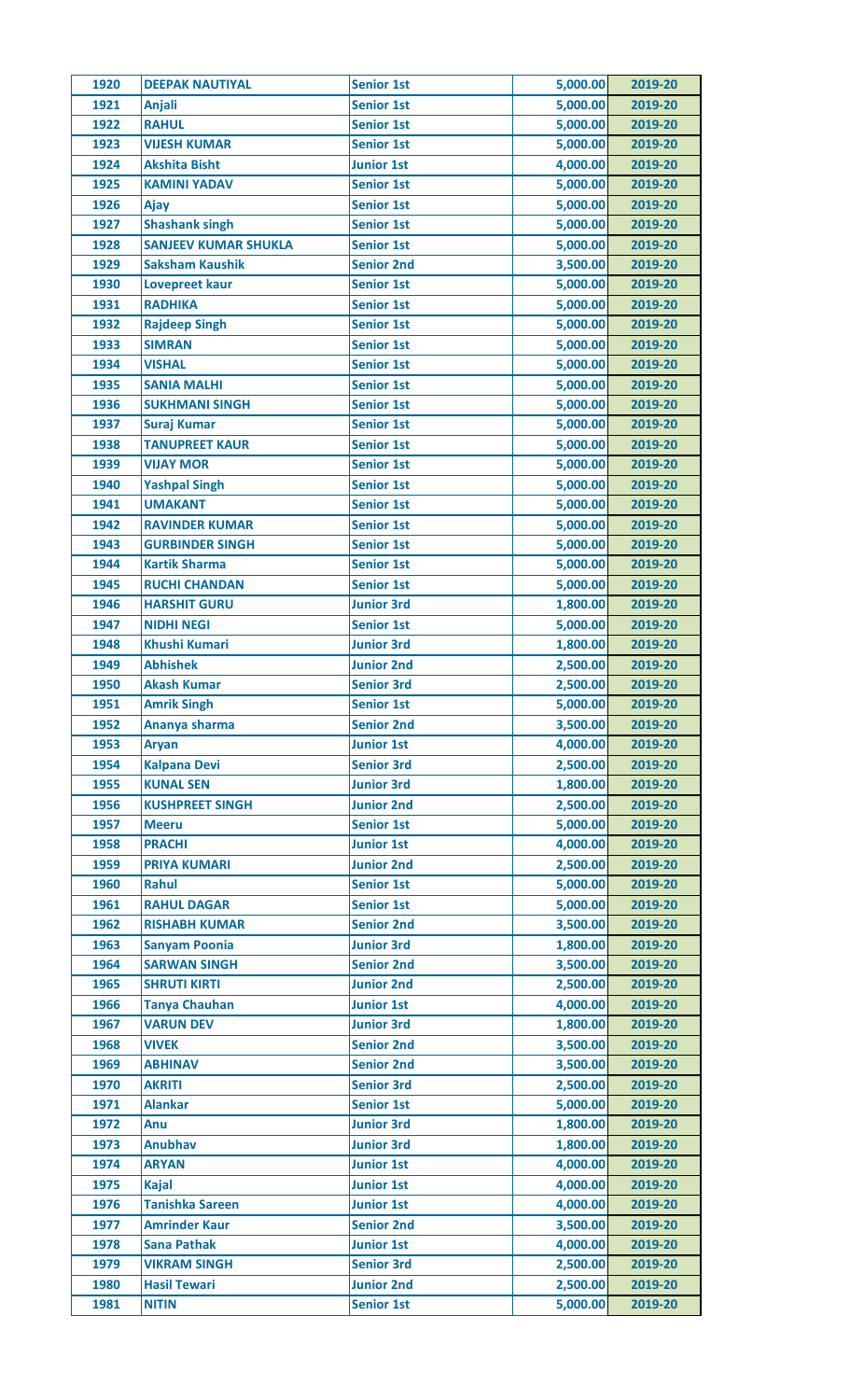| 1982 | <b>ASHRA</b>                    | <b>Senior 2nd</b> | 3,500.00             | 2019-20 |
|------|---------------------------------|-------------------|----------------------|---------|
| 1983 | <b>Taniya Sharma</b>            | <b>Senior 1st</b> | 5,000.00             | 2019-20 |
| 1984 | <b>GAUTAM</b>                   | <b>Senior 1st</b> | 5,000.00             | 2019-20 |
| 1985 | <b>KAJAL</b>                    | <b>Senior 2nd</b> | 3,500.00             | 2019-20 |
| 1986 | <b>POOJA</b>                    | <b>Senior 1st</b> | 5,000.00             | 2019-20 |
| 1987 | <b>Jayant Punj</b>              | <b>Junior 1st</b> | 4,000.00             | 2019-20 |
| 1988 | <b>TARUN ABHISHEK</b>           | <b>Senior 1st</b> | 5,000.00             | 2019-20 |
| 1989 | <b>Sarita</b>                   | <b>Junior 1st</b> | 4,000.00             | 2019-20 |
| 1990 | <b>JATINDER</b>                 | <b>Junior 1st</b> | 4,000.00             | 2019-20 |
| 1991 | <b>Amanjot Kaur</b>             | <b>Senior 1st</b> | 5,000.00             | 2019-20 |
| 1992 | <b>NAVJOT SINGH</b>             | <b>Senior 2nd</b> | 3,500.00             | 2019-20 |
| 1993 | <b>Amrit kaur</b>               | <b>Senior 2nd</b> | 3,500.00             | 2019-20 |
| 1994 | <b>SANSKAR KHANCHI</b>          | <b>Senior 1st</b> | 5,000.00             | 2019-20 |
| 1995 | <b>Navpreet Kaur</b>            | <b>Senior 3rd</b> | 2,500.00             | 2019-20 |
| 1996 | <b>PRIYANKA</b>                 | <b>Junior 1st</b> | 4,000.00             | 2019-20 |
| 1997 | <b>Krishma</b>                  | <b>Junior 1st</b> | 4,000.00             | 2019-20 |
| 1998 | <b>TANUSHKA</b>                 | <b>Junior 1st</b> | 4,000.00             | 2019-20 |
| 1999 | <b>VINITA BHANDARI</b>          | <b>Junior 1st</b> | 4,000.00             | 2019-20 |
|      |                                 |                   | 4,000.00             |         |
| 2000 | <b>DIMPLE KAISLEY</b>           | <b>Junior 1st</b> |                      | 2019-20 |
| 2001 | <b>GAYTRI</b>                   | <b>Junior 1st</b> | 4,000.00             | 2019-20 |
| 2002 | <b>Harash Rana</b>              | <b>Senior 1st</b> | 5,000.00             | 2019-20 |
| 2003 | <b>HEENA</b>                    | <b>Senior 2nd</b> | 3,500.00             | 2019-20 |
| 2004 | <b>Himanshu</b>                 | <b>Senior 2nd</b> | 3,500.00             | 2019-20 |
| 2005 | <b>Manish Kumar Tiwari</b>      | <b>Junior 1st</b> | 4,000.00             | 2019-20 |
| 2006 | <b>Mohit</b>                    | <b>Junior 1st</b> | 4,000.00             | 2019-20 |
| 2007 | <b>Navneet kaur</b>             | <b>Senior 1st</b> | 5,000.00             | 2019-20 |
| 2008 | <b>PARVEEN</b>                  | <b>Junior 1st</b> | 4,000.00             | 2019-20 |
| 2009 | <b>POONAM</b>                   | <b>Senior 1st</b> | 5,000.00             | 2019-20 |
| 2010 | <b>RADHA TIWARI</b>             | <b>Senior 3rd</b> | 2,500.00             | 2019-20 |
| 2011 | Rudrakshi Kashyap               | <b>Senior 1st</b> | 5,000.00             | 2019-20 |
| 2012 | <b>SANGEETA</b>                 | <b>Senior 2nd</b> | 3,500.00             | 2019-20 |
| 2013 | <b>SONI</b>                     | <b>Junior 3rd</b> | 1,800.00             | 2019-20 |
| 2014 | <b>Surender Singh Bhauriyal</b> | <b>Senior 2nd</b> | 3,500.00             | 2019-20 |
| 2015 | <b>YOGESH RANA</b>              | <b>Junior 1st</b> | 4,000.00             | 2019-20 |
| 2016 | <b>MUSKAN RAWAT</b>             | <b>Junior 1st</b> | 4,000.00             | 2019-20 |
| 2017 | <b>Paarth Aggarwal</b>          | <b>Junior 2nd</b> | 2,500.00             | 2019-20 |
| 2018 | divyanshu singh                 | <b>Senior 2nd</b> | 3,500.00             | 2019-20 |
| 2019 | <b>ANU</b>                      | <b>Junior 1st</b> | 4,000.00             | 2019-20 |
| 2020 | <b>SHIVAM</b>                   | <b>Junior 3rd</b> | 1,800.00             | 2019-20 |
| 2021 | <b>RAMIT</b>                    | <b>Junior 3rd</b> | 1,800.00             | 2019-20 |
| 2022 | <b>DIMPLE</b>                   | <b>Junior 3rd</b> | 1,800.00             | 2019-20 |
| 2023 | <b>KESHI SAHNI</b>              | <b>Junior 2nd</b> | 2,500.00             | 2019-20 |
| 2024 | <b>Sakshi Rana</b>              | <b>Senior 1st</b> | 5,000.00             | 2019-20 |
| 2025 | <b>KHUSHBOO</b>                 | <b>Junior 2nd</b> | 2,500.00             | 2019-20 |
| 2026 | <b>Harshita</b>                 | <b>Junior 1st</b> | 4,000.00             | 2019-20 |
| 2027 | <b>Dipti</b>                    | <b>Junior 1st</b> | 4,000.00             | 2019-20 |
| 2028 | binyamin                        | <b>Junior 2nd</b> | 2,500.00             | 2019-20 |
| 2029 | <b>VISHAL RANA</b>              | <b>Junior 2nd</b> | 2,500.00             | 2019-20 |
| 2030 | <b>Talwinder singh lalh</b>     | <b>Senior 1st</b> | 5,000.00             | 2019-20 |
| 2031 | <b>Suraj Singh</b>              | <b>Junior 3rd</b> | 1,800.00             | 2019-20 |
| 2032 | <b>MEGHA</b>                    | <b>Senior 3rd</b> | 2,500.00             | 2019-20 |
| 2033 | <b>Nitu</b>                     | <b>Senior 3rd</b> | 2,500.00             | 2019-20 |
| 2034 | <b>NITU DEVI</b>                | <b>Junior 1st</b> | 4,000.00             | 2019-20 |
| 2035 | <b>PAYAL NEGI</b>               | <b>Junior 2nd</b> | 2,500.00             | 2019-20 |
| 2036 | <b>RAJA ANSARI</b>              | <b>Senior 2nd</b> | 3,500.00             | 2019-20 |
| 2037 | <b>PRACHI</b>                   | <b>Junior 3rd</b> | 1,800.00             | 2019-20 |
| 2038 | <b>DIKSHA GOSWAMI</b>           | <b>Senior 1st</b> | 5,000.00             | 2019-20 |
| 2039 | <b>RAKSHA GOSWAMI</b>           | <b>Senior 1st</b> | 5,000.00             | 2019-20 |
|      |                                 |                   |                      |         |
| 2040 | <b>KUNAL KUMAR</b>              | <b>Junior 3rd</b> | 1,800.00<br>3,500.00 | 2019-20 |
| 2041 | <b>YASH</b>                     | <b>Senior 2nd</b> |                      | 2019-20 |
| 2042 | <b>SWETA</b>                    | <b>Junior 3rd</b> | 1,800.00             | 2019-20 |
| 2043 | <b>Sharandeep</b>               | <b>Senior 2nd</b> | 3,500.00             | 2019-20 |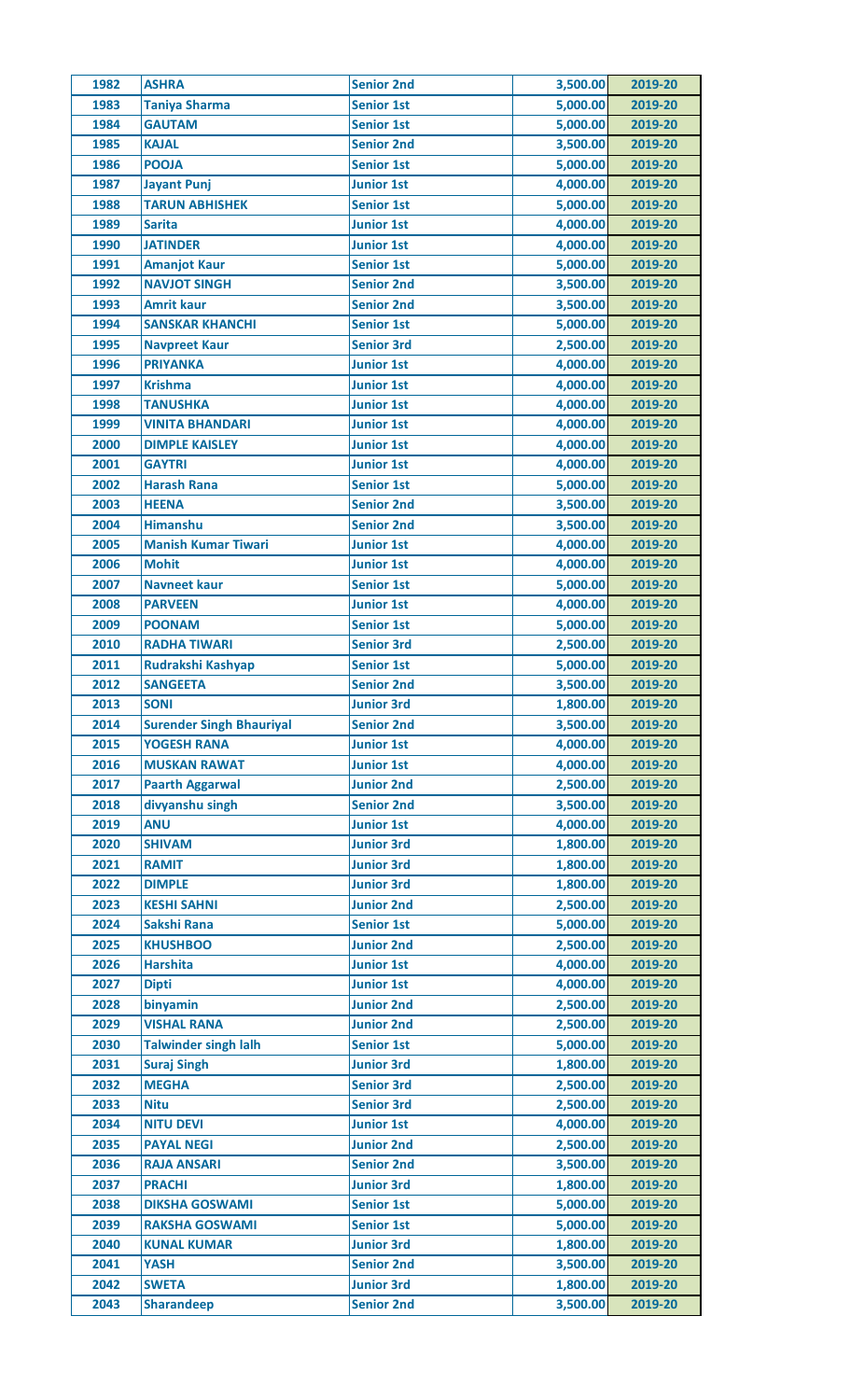| 2044 | <b>SARGUN KAUR</b>                | <b>Junior 3rd</b> | 1,800.00 | 2019-20 |
|------|-----------------------------------|-------------------|----------|---------|
| 2045 | <b>SANJAY YADAV</b>               | <b>Senior 1st</b> | 5,000.00 | 2019-20 |
| 2046 | <b>RAHUL</b>                      | <b>Junior 1st</b> | 4,000.00 | 2019-20 |
| 2047 | Priyanshi Sharma                  | <b>Junior 2nd</b> | 2,500.00 | 2019-20 |
| 2048 | <b>PRINCE</b>                     | <b>Junior 1st</b> | 4,000.00 | 2019-20 |
| 2049 | <b>POOJA</b>                      | <b>Junior 2nd</b> | 2,500.00 | 2019-20 |
| 2050 | <b>NITIN KUMAR</b>                | <b>Junior 2nd</b> | 2,500.00 | 2019-20 |
| 2051 | <b>NEETU KUMARI</b>               | <b>Senior 2nd</b> | 3,500.00 | 2019-20 |
| 2052 | <b>Mridul Mohan</b>               | <b>Junior 3rd</b> | 1,800.00 | 2019-20 |
| 2053 | <b>KISHAN GHARTI</b>              | <b>Junior 2nd</b> | 2,500.00 | 2019-20 |
| 2054 | <b>Anushka</b>                    | <b>Junior 1st</b> | 4,000.00 | 2019-20 |
| 2055 | <b>JASLEEN KAUR</b>               | <b>Junior 1st</b> | 4,000.00 | 2019-20 |
| 2056 | <b>Aakriti Sharma</b>             | <b>Senior 1st</b> | 5,000.00 | 2019-20 |
| 2057 | <b>Paneet Sharma</b>              | <b>Junior 3rd</b> | 1,800.00 | 2019-20 |
| 2058 | <b>Sanjay Chauhan</b>             | <b>Junior 1st</b> | 4,000.00 | 2019-20 |
| 2059 | <b>Gurtej Singh Bhatti</b>        | <b>Junior 3rd</b> | 1,800.00 | 2019-20 |
| 2060 | <b>TARUN KUMAR</b>                | <b>Senior 3rd</b> | 2,500.00 | 2019-20 |
| 2061 | Jyoti                             | <b>Senior 2nd</b> | 3,500.00 | 2019-20 |
| 2062 | <b>SANKAT DHOUNCHAK</b>           | <b>Senior 2nd</b> | 3,500.00 | 2019-20 |
| 2063 | Jyoti joshi                       | <b>Senior 2nd</b> | 3,500.00 | 2019-20 |
| 2064 | <b>DEEVANSHU KATARIYA</b>         | <b>Junior 1st</b> | 4,000.00 | 2019-20 |
| 2065 | <b>Rajat kumar</b>                | <b>Junior 1st</b> | 4,000.00 | 2019-20 |
| 2066 | <b>Aaradhana Bisht</b>            |                   | 5,000.00 | 2019-20 |
|      |                                   | <b>Senior 1st</b> |          |         |
| 2067 | <b>AISHIL KURL</b><br><b>AMIT</b> | <b>Junior 2nd</b> | 2,500.00 | 2019-20 |
| 2068 |                                   | <b>Senior 1st</b> | 5,000.00 | 2019-20 |
| 2069 | <b>Anvi Malik</b>                 | <b>Junior 3rd</b> | 1,800.00 | 2019-20 |
| 2070 | <b>Ashwin Puri</b>                | <b>Junior 1st</b> | 4,000.00 | 2019-20 |
| 2071 | <b>Avishi Sood</b>                | <b>Junior 3rd</b> | 1,800.00 | 2019-20 |
| 2072 | <b>BHUMI</b>                      | <b>Junior 2nd</b> | 2,500.00 | 2019-20 |
| 2073 | eknoor kaur multani               | <b>Senior 2nd</b> | 3,500.00 | 2019-20 |
| 2074 | Harrehmat kaur                    | <b>Junior 1st</b> | 4,000.00 | 2019-20 |
| 2075 | <b>Jaismeen Kaur</b>              | <b>Senior 2nd</b> | 3,500.00 | 2019-20 |
| 2076 | <b>JATIN</b>                      | <b>Junior 2nd</b> | 2,500.00 | 2019-20 |
| 2077 | <b>Kashish</b>                    | <b>Senior 1st</b> | 5,000.00 | 2019-20 |
| 2078 | <b>Kiran</b>                      | <b>Junior 2nd</b> | 2,500.00 | 2019-20 |
| 2079 | <b>Shubhra Sharma</b>             | <b>Senior 1st</b> | 5,000.00 | 2019-20 |
| 2080 | <b>WAH PRATAP SINGH DHANOA</b>    | <b>Junior 2nd</b> | 2,500.00 | 2019-20 |
| 2081 | <b>SURJEET SINGH</b>              | <b>Senior 1st</b> | 5,000.00 | 2019-20 |
| 2082 | roshni negi                       | <b>Junior 2nd</b> | 2,500.00 | 2019-20 |
| 2083 | <b>Anmol singh</b>                | <b>Senior 1st</b> | 5,000.00 | 2019-20 |
| 2084 | <b>SAMARVEER</b>                  | <b>Junior 1st</b> | 4,000.00 | 2019-20 |
| 2085 | <b>RAHUL</b>                      | <b>Senior 1st</b> | 5,000.00 | 2019-20 |
| 2086 | <b>MAHIMA</b>                     | <b>Junior 2nd</b> | 2,500.00 | 2019-20 |
| 2087 | <b>Lakshita</b>                   | <b>Junior 3rd</b> | 1,800.00 | 2019-20 |
| 2088 | <b>KRRISH SHARMA</b>              | <b>Senior 3rd</b> | 2,500.00 | 2019-20 |
| 2089 | <b>Inderpreet Kaur</b>            | <b>Senior 1st</b> | 5,000.00 | 2019-20 |
| 2090 | <b>Drishti Singh</b>              | <b>Senior 3rd</b> | 2,500.00 | 2019-20 |
| 2091 | <b>Aditi</b>                      | <b>Junior 1st</b> | 4,000.00 | 2019-20 |
| 2092 | <b>Sidarth Kumar Chauhan</b>      | <b>Senior 3rd</b> | 2,500.00 | 2019-20 |
| 2093 | <b>SHIVEN SHARMA</b>              | <b>Junior 1st</b> | 4,000.00 | 2019-20 |
| 2094 | <b>RUDRANSH GUPTA</b>             | <b>Junior 3rd</b> | 1,800.00 | 2019-20 |
| 2095 | <b>Krishnan Sharda</b>            | <b>Junior 1st</b> | 4,000.00 | 2019-20 |
| 2096 | <b>JASPINDER SINGH</b>            | <b>Senior 1st</b> | 5,000.00 | 2019-20 |
| 2097 | <b>GEETA PUN</b>                  | <b>Junior 2nd</b> | 2,500.00 | 2019-20 |
| 2098 | YASHIKA SHARMA                    | <b>Senior 1st</b> | 5,000.00 | 2019-20 |
| 2099 | <b>VISHU MOR</b>                  | <b>Junior 1st</b> | 4,000.00 | 2019-20 |
| 2100 | <b>VIDUSHI RAJPOOT</b>            | <b>Junior 3rd</b> | 1,800.00 | 2019-20 |
| 2101 | <b>Vanya Gaur</b>                 | <b>Junior 2nd</b> | 2,500.00 | 2019-20 |
| 2102 | <b>UDAYVEER</b>                   | <b>Junior 1st</b> | 4,000.00 | 2019-20 |
| 2103 | <b>TAMANNA SHARMA</b>             | <b>Senior 1st</b> | 5,000.00 | 2019-20 |
| 2104 | <b>Sukhraj Singh</b>              | <b>Junior 2nd</b> | 2,500.00 | 2019-20 |
| 2105 | <b>Simranjeet Kaur</b>            | <b>Senior 1st</b> | 5,000.00 | 2019-20 |
|      |                                   |                   |          |         |